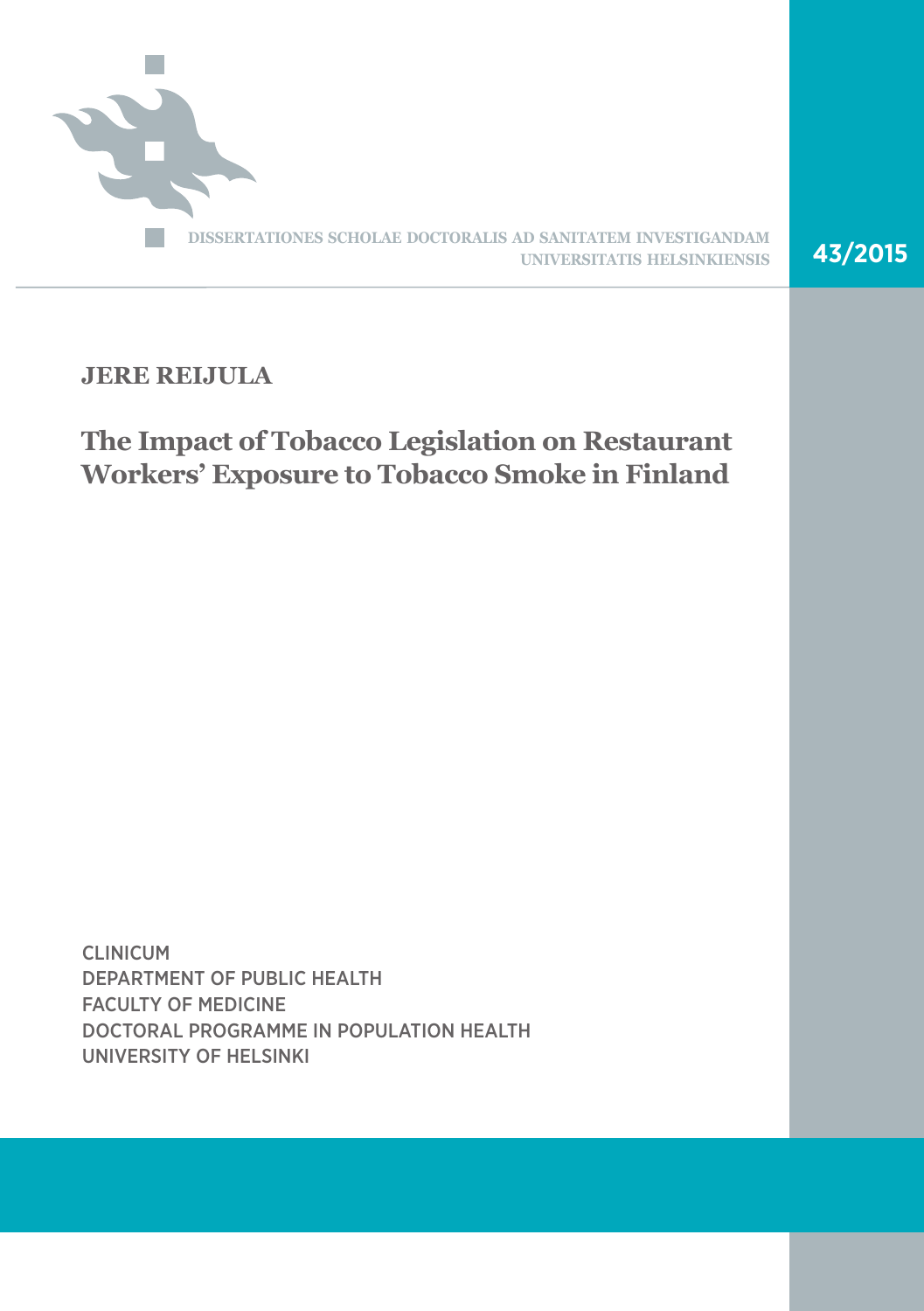Department of Public Health, Clinicum Faculty of Medicine, University of Helsinki Finland

# **THE IMPACT OF TOBACCO LEGISLATION ON RESTAURANT WORKERS' EXPOSURE TO TOBACCO SMOKE IN FINLAND**

**Jere Reijula** 

### ACADEMIC DISSERTATION

To be presented, with the permission of the Faculty of Medicine at the University of Helsinki, for public examination in Biomedicum Helsinki 1 Haartmaninkatu 8, on May 28th, 2015, at 12 noon.

> Helsinki, Finland 2015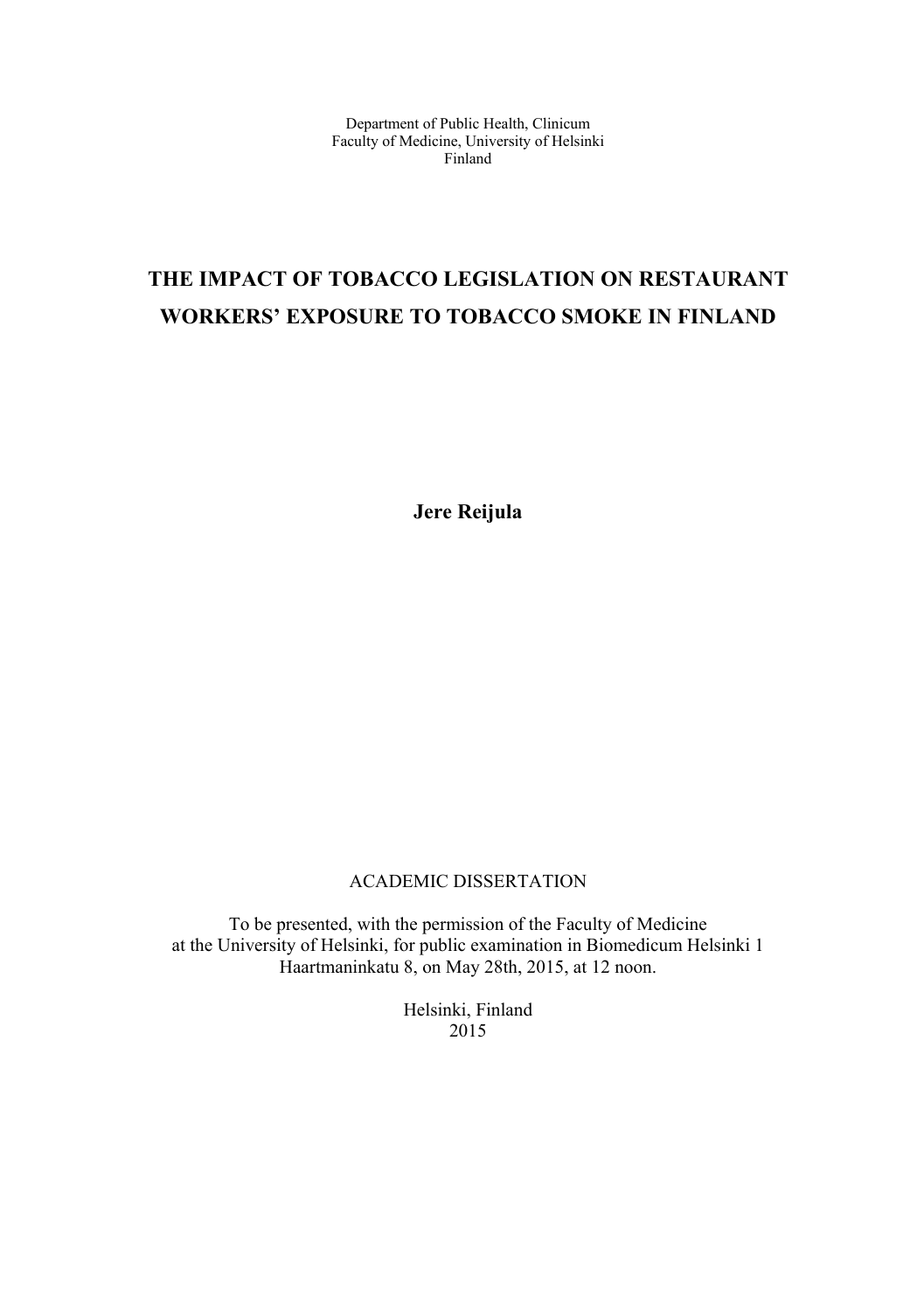### **Supervisor: Professor Kari Reijula, MD, PhD**

Department of Public Health, University of Helsinki, Helsinki, Finland and The Finnish Institute of Occupational Health, Helsinki, Finland

### **Reviewers:**

### **Research Professor (emer.) Antti Uutela, PhD**

National Institute for Health and Welfare (THL), Helsinki, Finland

### **Professor Kimmo Räsänen, MD, PhD**

University of Eastern Finland, Kuopio Campus School of Medicine, Institute of Public Health and Clinical Nutrition, Unit of Occupational Health and Ergonomics, Kuopio, Finland

### **Opponent:**

### **Professor Pekka Puska, MD, PhD, MPolSc**

Director General (emer.), National Institute for Health and Welfare (THL), Helsinki, Finland and President, International Association of National Public Health Institutes (IANPHI)

**ISBN 978-951-51-1199-9 (paperback) ISBN 978-951-51-1200-2 (PDF)** 

#### **http://ethesis.helsinki.fi**

Grano Oy, Kuopio 2015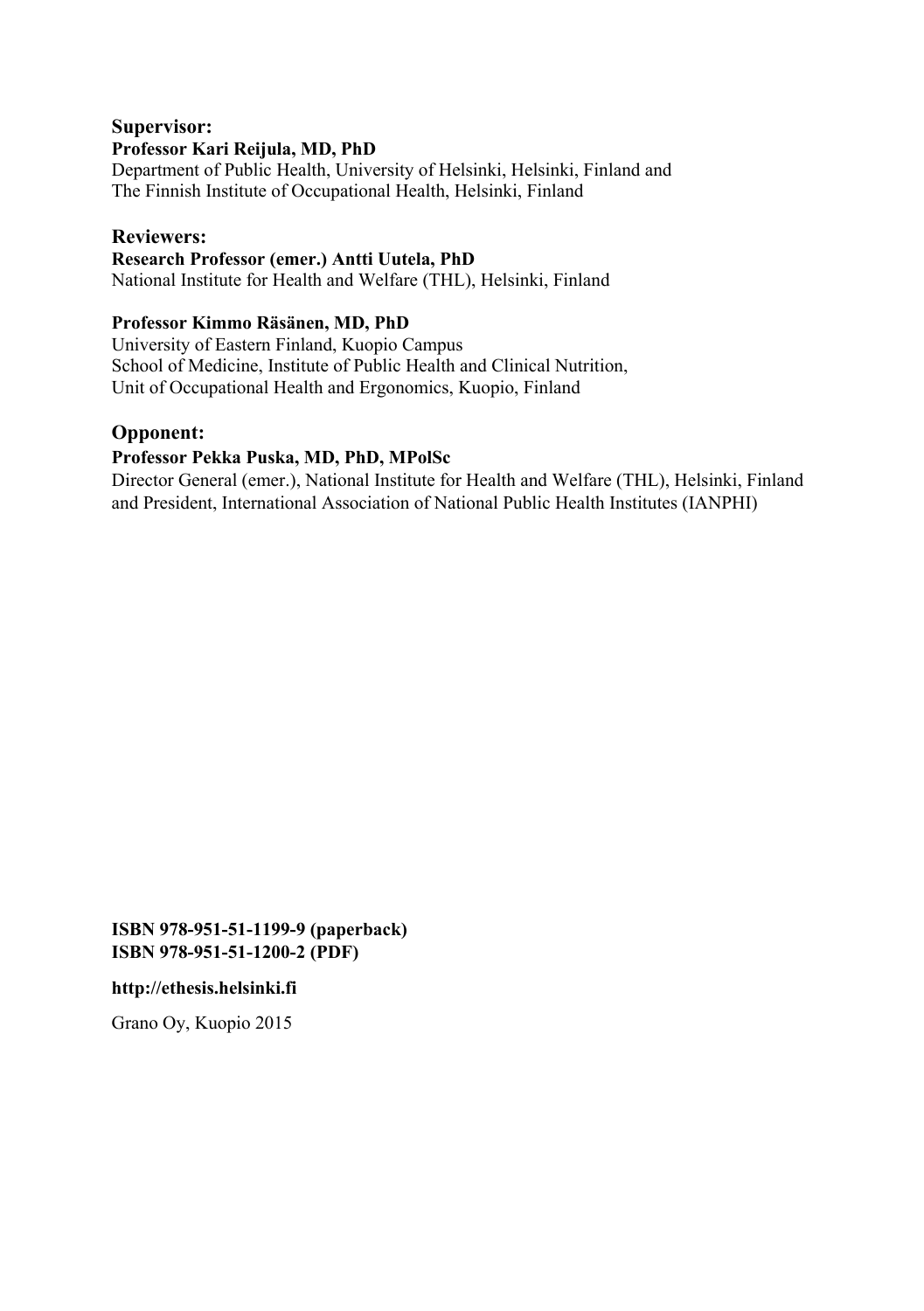**"Happiness comes when your work and words are of benefit to others." ― Siddhartha Gautama**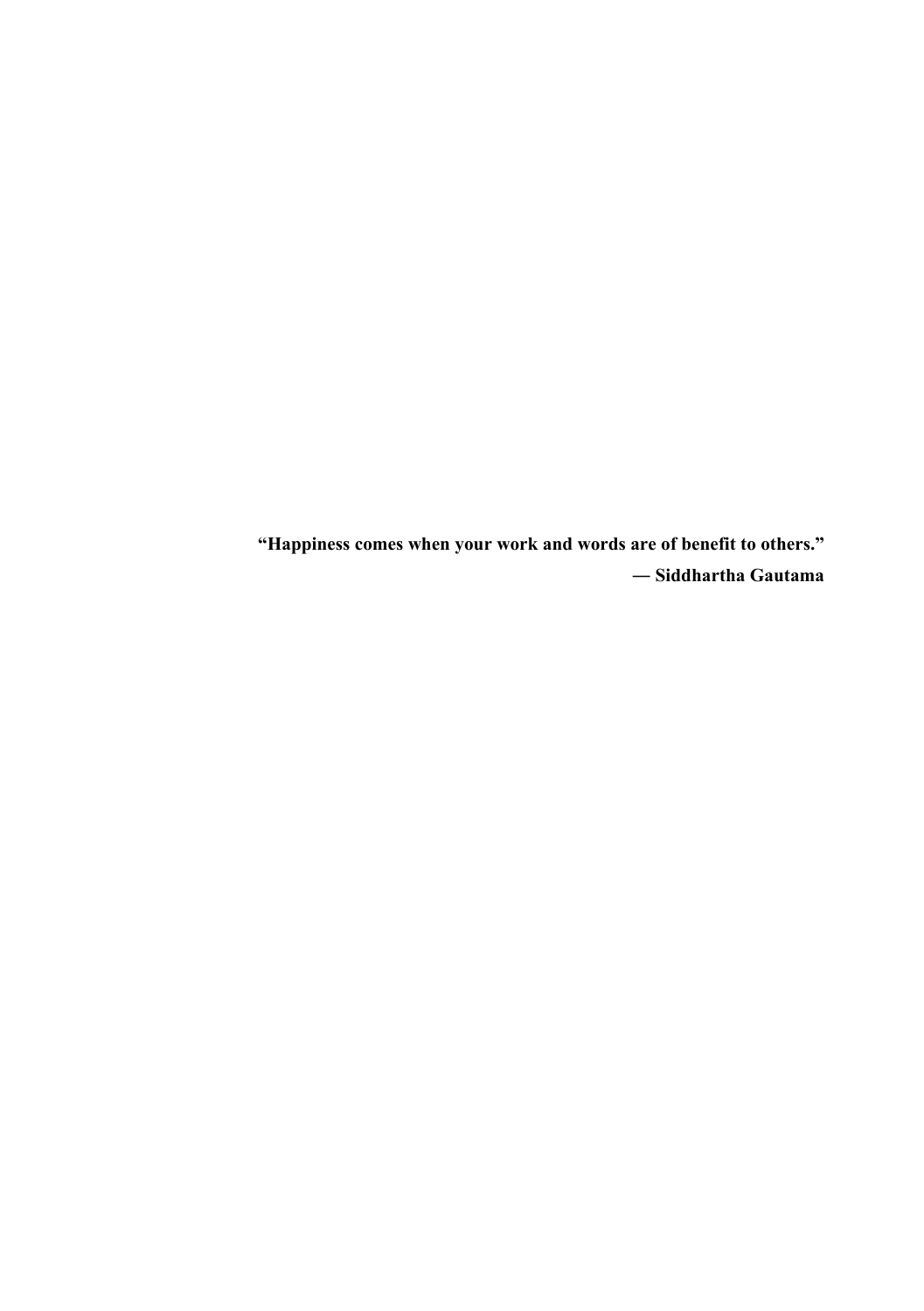## **AKNOWLEDGEMENTS**

This study was carried out at the Department of Public Health, Clinicum, University of Helsinki, and at the Finnish Institute of Occupational Health, Helsinki.

I would like to express my deepest gratitude to my father, Professor Kari Reijula, M.D., Ph.D., for supervising me through the doctoral thesis and showing irreplaceable support throughout this work. Without his inspiration, knowledge and guidance, this thesis would not have been accomplished. Furthermore, I will always be thankful for his care and priceless help - always when needed - throughout my medical studies and at the first steps as a physician.

I am greatly thankful for the past and present General Directors Jorma Rantanen, M.D., Ph.D., and Harri Vainio M.D., Ph.D., for the opportunity to work on the present nationwide research project at the Finnish Institute of Occupational Health.

My sincerest thanks go to official reviewers, Professor Antti Uutela, Ph.D, and Professor Kimmo Räsänen, M.D., Ph.D., who carried out a huge amount of work in suggesting excellent improvements to the thesis and highlighting problems. Their work and effort improved this thesis significantly. I wish to warmly thank Professor Jaakko Kaprio, M.D., Ph.D., and Professor Ossi Rahkonen, Ph.D., for their tutoring and constructive comments on the dissertation. I would also like to give my sincerest thanks to Professor Eero Pukkala, Ph.D., for giving his expertise and tremendous help in the latter part of the thesis. He taught me crucial knowledge about the epidemiological aspect of the thesis. I am truly grateful and also aweinspired by the instant, post-midnight, e-mail responses that allowed me to carry on with the thesis without delay.

I am much obliged to the co-authors in the original articles; Tapani Tuomi, Ph.D., Tom Johnsson, Lic.Tech., Simo Kaleva, M.Sc., Kristina Kjaerheim, M.D., Ph.D., Professor Elsebeth Lynge, Ph.D., Jan Ivar Martinsen, Ph.D., Professor Pär Sparén Ph.D., Professor Laufey Tryggvadottir, Ph.D., Professor Elisabete Weiderpass, M.D., M.Sc., Ph.D. for their collaboration and contribution to this thesis. I would also like to thank Mr.Timo Laaja, for his assistance in the questionnaire surveys, and Henri Riuttala, M.Sc., for the statistical analyses.

I am deeply grateful to my mother, Jaana Silvennoinen, M.A., for the numerous proof reads of the final part of the thesis. Her invaluable assistance in English and the excellent suggestions grammar- and content wise made this thesis easier to understand. Moreover, I am humbly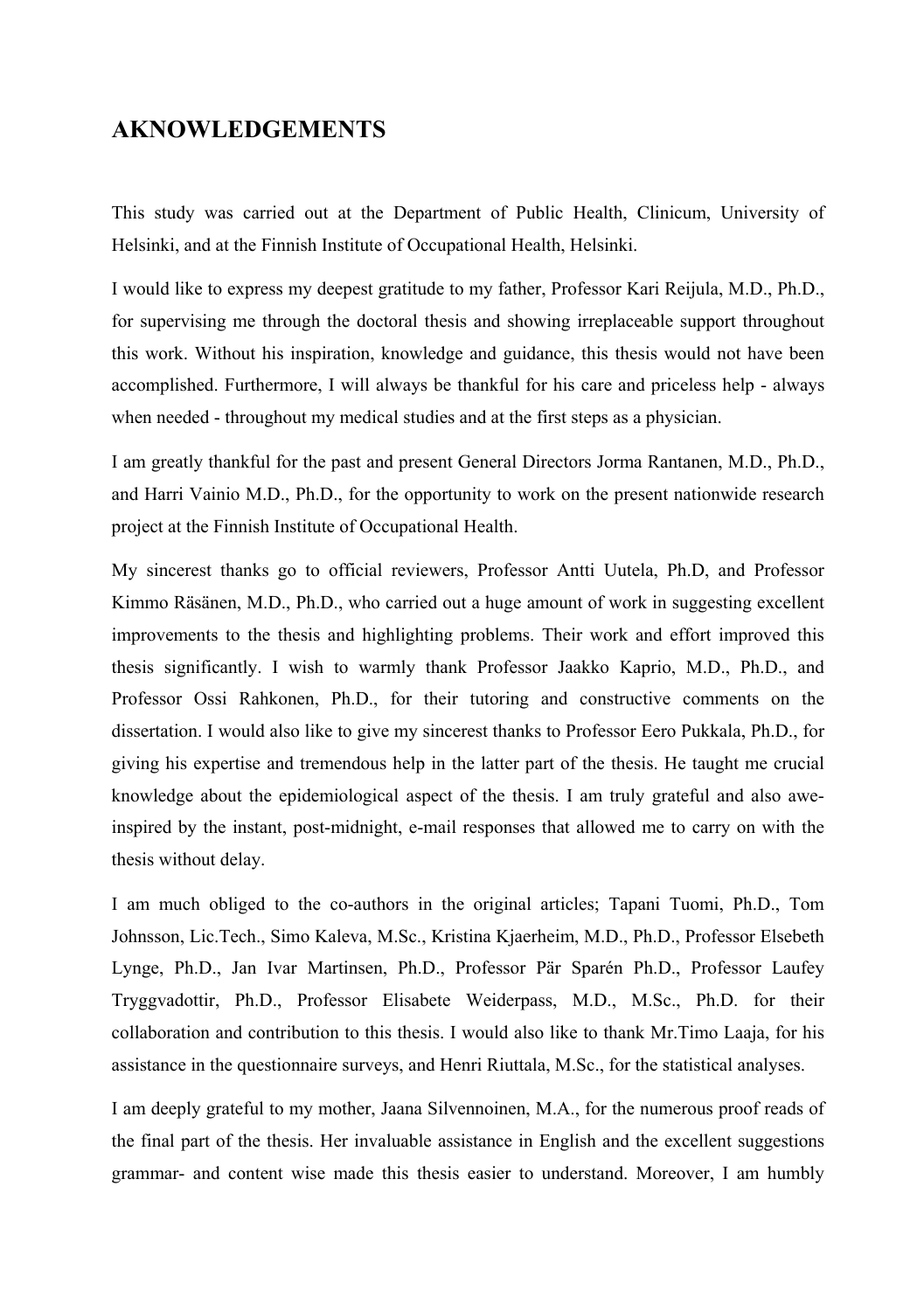grateful for her wonderful and never-ending encouragement and support throughout my medical studies and work on the thesis.

I wish to express my sincerest thanks to my brother, Jori Reijula, D.Sc. for his faith in my journey to, and through the medical school and for his support throughout the doctoral thesis. He never showed any signs of doubt in me and by his own example showed me the path towards a doctorate.

I wish to give high fives to my awesome friends from Helsinki and at the University of Eastern Finland for the fun and inspiring conversations and also for their understanding of the time spent on this project. I hope to be able to see them all more often in the future.

I am also greatly thankful for the grants given by the Foundation of Respiratory Diseases (Hengityssairauksien tutkimussäätiö), Väinö and Laina Kivi Foundation, Ida Montin Foundation and the Finnish Work Environment Fund (Työsuojelurahasto) in order to work on this thesis during my medical studies.

My final thanks go to my dear fiancée, Emmikaisa Raussi, M.Sc., B.Med.: Thank you so much for all the love, happiness and continuous support you have brought into my life. When I had times of frustration, you gave me joy and laughter that helped me carry on with the thesis. On days of too few hours you offered your time and effort to help me. You inspire me each day with your talent, determination and intelligence. Words cannot describe how much you mean to me.

Kuopio, April 2015

Jere Reijula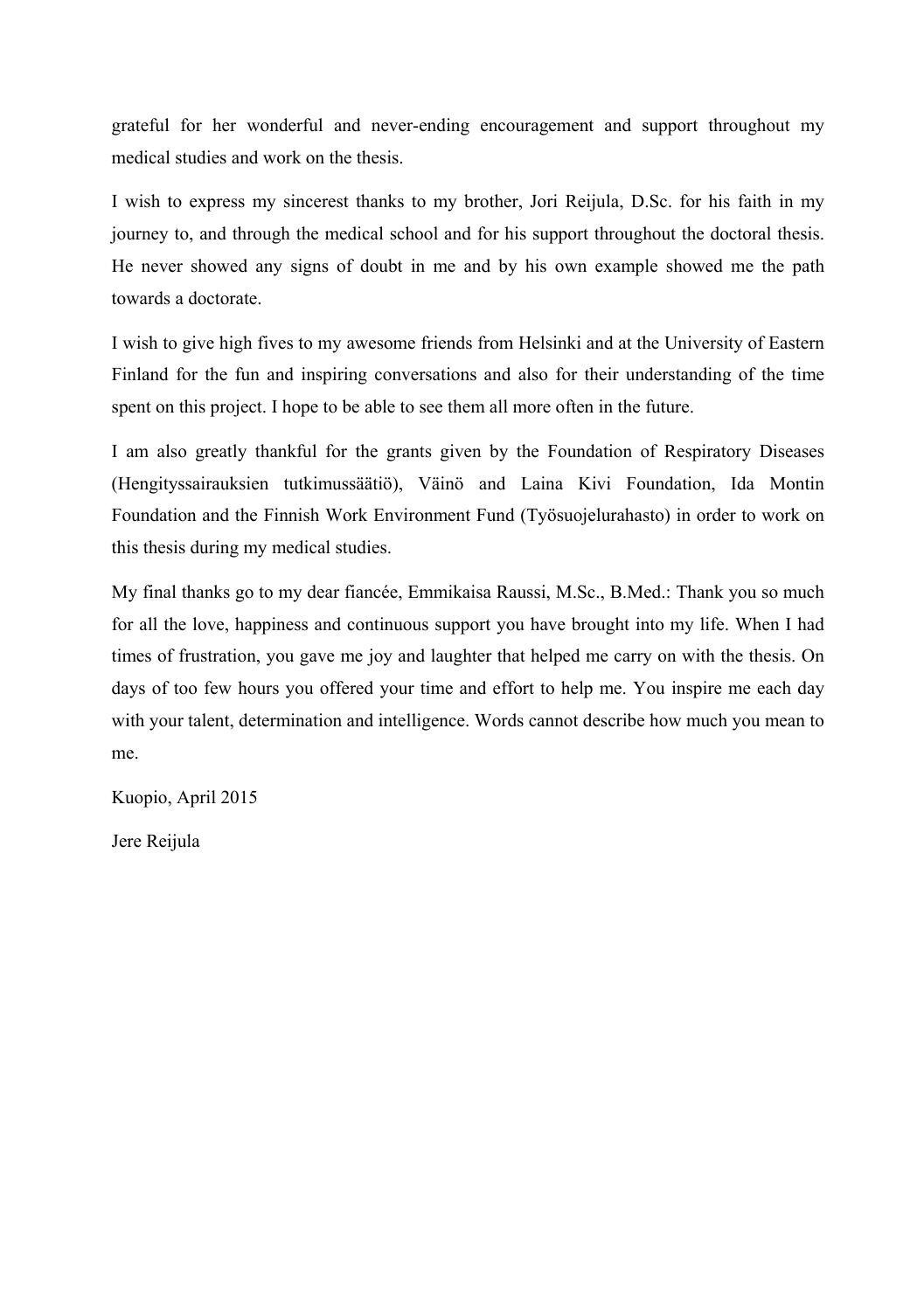# **CONTENTS**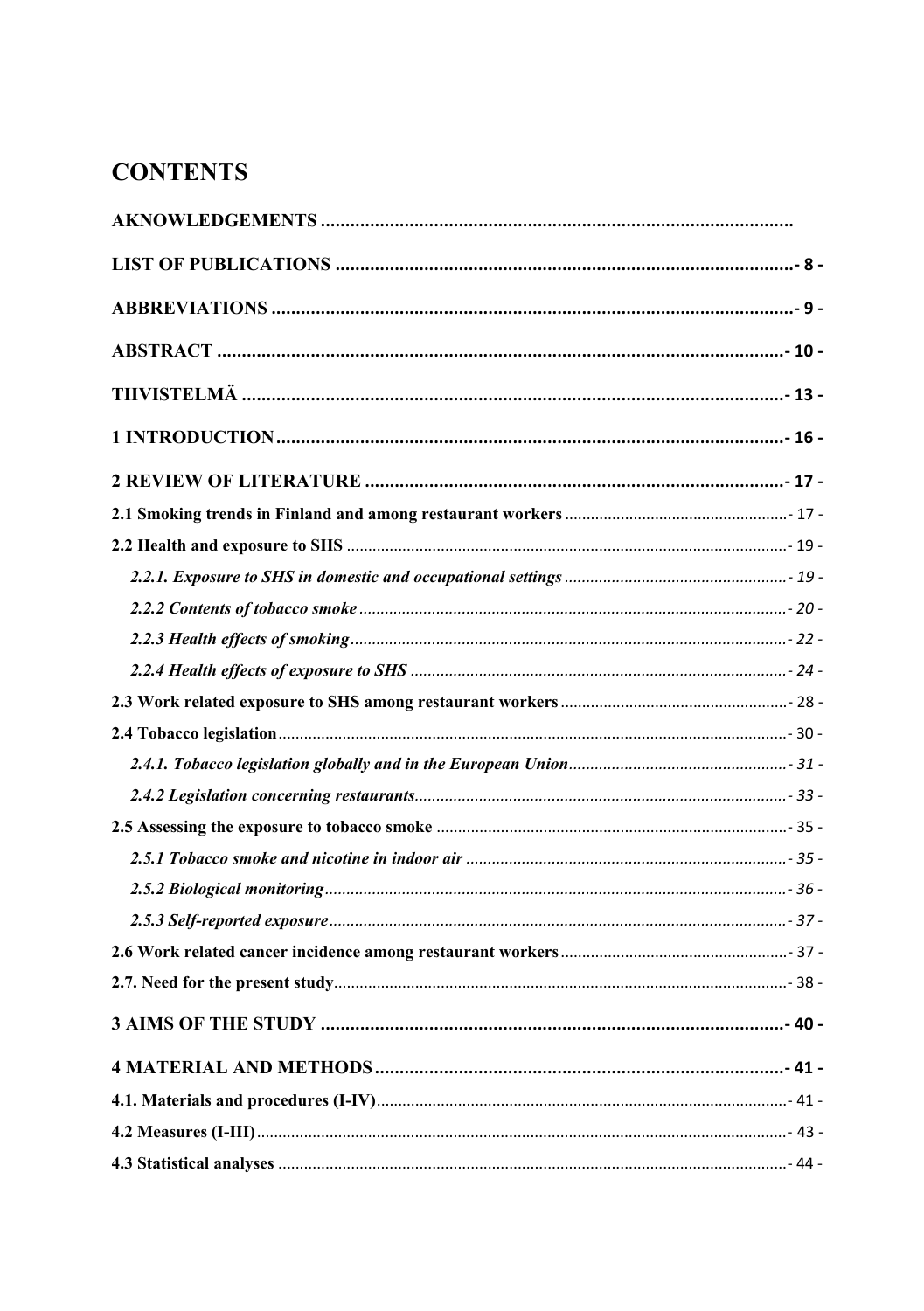| 5.1. Exposure to SHS before and after the launch of Tobacco Act in 2000 (Study I)  45 -         |  |
|-------------------------------------------------------------------------------------------------|--|
| 5.2. Exposure to SHS and work-related symptoms before and after the total prohibition of        |  |
|                                                                                                 |  |
| 5.3. Assessing exposure to SHS by questionnaire surveys and measuring nicotine concentration in |  |
|                                                                                                 |  |
|                                                                                                 |  |
|                                                                                                 |  |
|                                                                                                 |  |
| 6.2. Exposure to SHS and work-related symptoms before and after the total prohibition of        |  |
|                                                                                                 |  |
| 6.3. Assessing exposure to SHS by questionnaire surveys and measuring nicotine concentration in |  |
|                                                                                                 |  |
|                                                                                                 |  |
|                                                                                                 |  |
|                                                                                                 |  |
|                                                                                                 |  |
|                                                                                                 |  |
|                                                                                                 |  |
|                                                                                                 |  |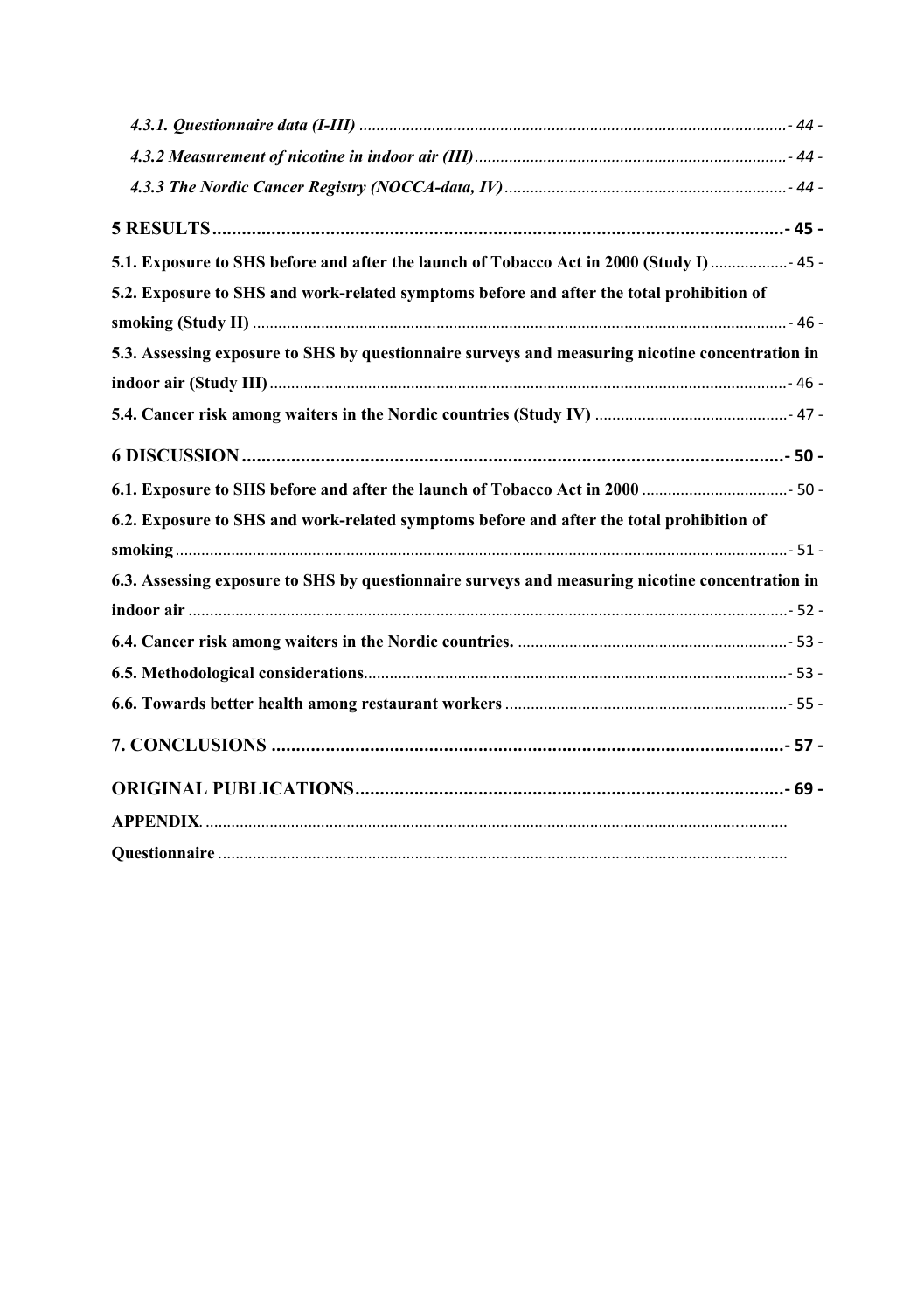## **LIST OF PUBLICATIONS**

This thesis is based on the following publications, reprinted here with the permissions of the publishers.

I Reijula JP, Reijula KE. The impact of Finnish tobacco legislation on restaurant workers' exposure to tobacco smoke at work. Scand J Public Health. 2010 Nov;38(7):724-30. doi: 10.1177/1403494810379168.

II Reijula JP, Johnsson TS, Kaleva PS, Reijula KE. Exposure to tobacco smoke and prevalence of symptoms decreased among Finnish restaurant workers after the smoke-free law. Am J Ind Med. 2012 Jan;55(1):37-43. doi: 10.1002/ajim.21006.

III Reijula JP, Johnsson T, Kaleva S, Tuomi T, Reijula K. Total prohibition of smoking but not partial restriction effectively reduced exposure to tobacco smoke among restaurant workers in Finland. Int J Occup Med Environ Health. 2013 Oct;26(5):682- 92.doi: 10.2478/s13382-013-0145-8.

IV Reijula JP, Kjaerheim K, Lynge E, Martinsen JI, Reijula K, Sparén P, Tryggvadottir L, Weiderpass E, Pukkala E. Cancer incidence among waiters – 45 years follow-up in five Nordic countries. Scand J Public Health. 2015 Mar;43(2):204-11. doi: 10.1177/1403494814565130.

The publications are referred to in the text by their Roman numerals.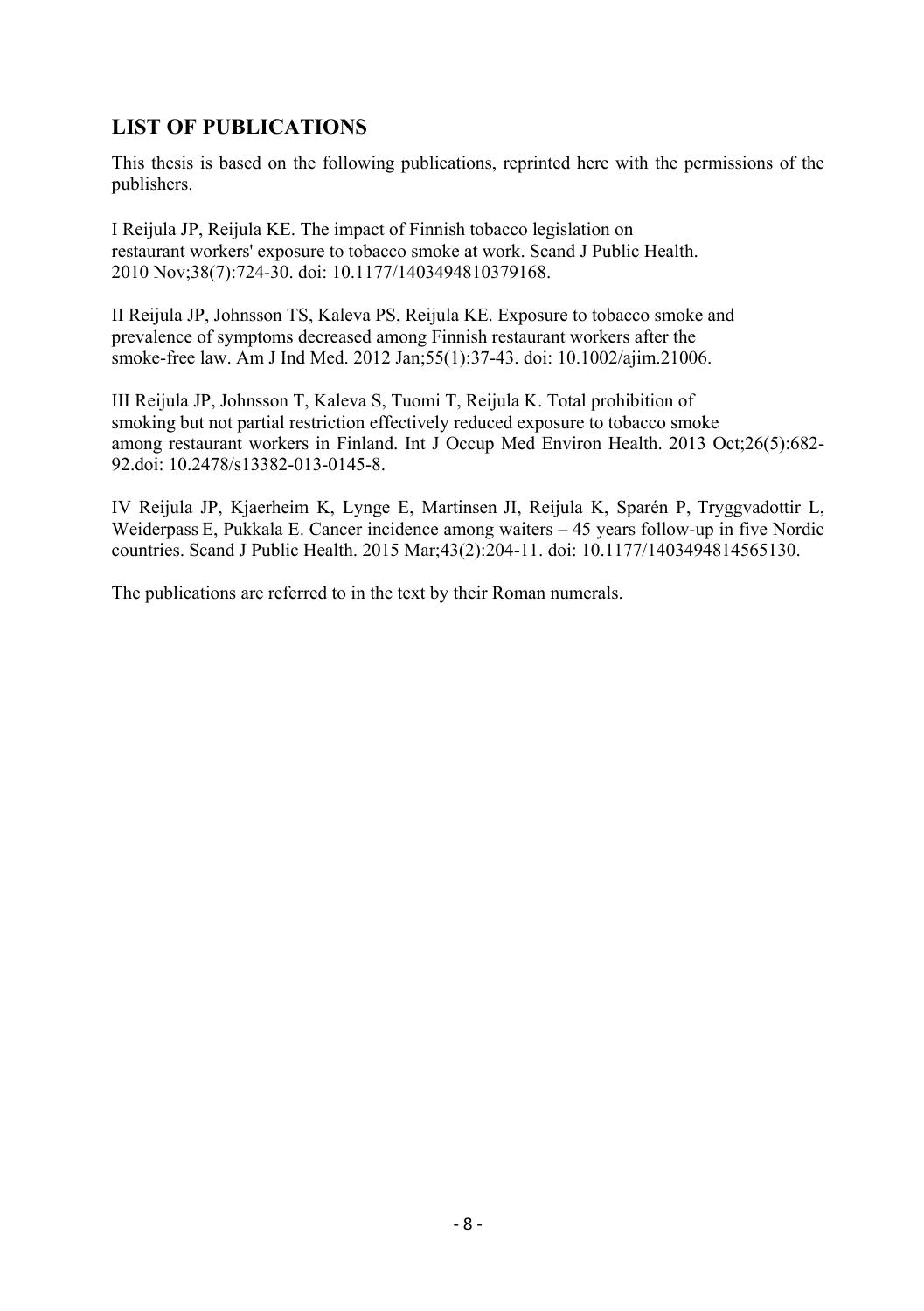# **ABBREVIATIONS**

| ADDRE VIATIUNS                                                                       |
|--------------------------------------------------------------------------------------|
| $CI =$ confidence interval                                                           |
| $ETS =$ environmental tobacco smoke                                                  |
| $FEV1 = Forced Expiratory Volume in the first second$                                |
| FINJEM = Finnish National Job-Exposure Matrix                                        |
| FIOH = Finnish Institute of Occupational Health                                      |
| $HR = hazard ratio$                                                                  |
| IARC = International Agency for Research on Cancer                                   |
| $MS =$ mainstream smoke                                                              |
| NIOSH = National Institute of Occupational Safety and Health                         |
| $NNN = N'$ -nitrosonornicotine                                                       |
| $NNK = (methylnitrosamino)-1-(3-pyridyl)-1-butanone$                                 |
| NOCCA = Nordic Occupational Cancer Study                                             |
| $OR = odds ratio$                                                                    |
| $PM =$ particulate matter                                                            |
| $PM_{2.5}$ = fine particles, i.e. particles with diameter of 2.5 micrometers or less |
| $SHS =$ secondhand smoke                                                             |
| $SIDS =$ sudden infant death syndrome                                                |
| $SIR = standardized incidence ratio$                                                 |
| $SS = sidestream smoke$                                                              |
| TCA = Tobacco Control Act of 1976                                                    |
| TCAA = Tobacco Control Act Amendment in 1995                                         |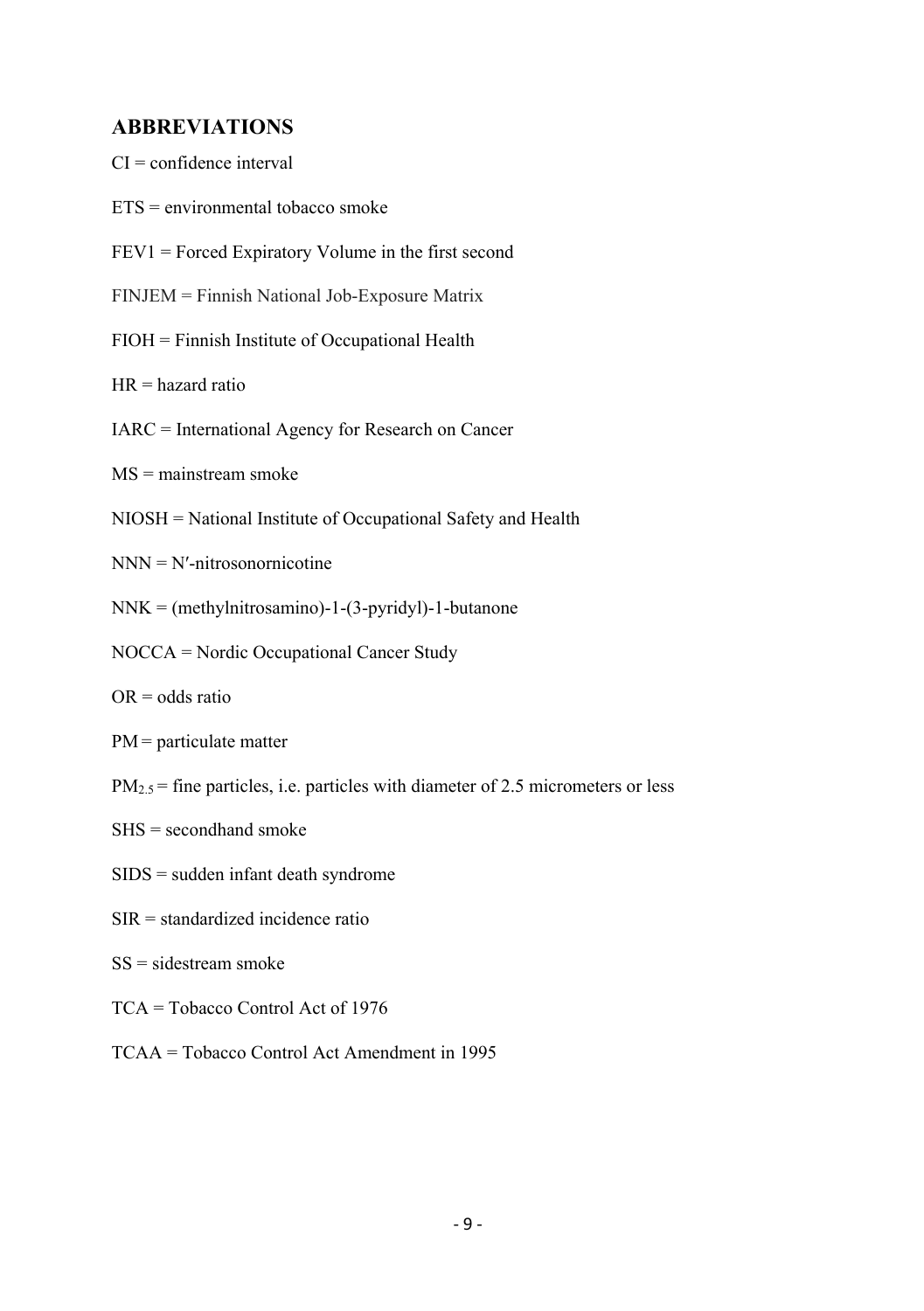### **ABSTRACT**

Exposure to tobacco smoke significantly increases the risk of several diseases including cancer, cardiovascular and pulmonary diseases. Prohibition of smoking in workplaces effectively protects workers against occupational exposure to secondhand smoke (SHS). However, Finnish restaurant employees have still been exposed to SHS at work until recent years. In 2000, a reform in tobacco legislation was launched in Finland according to which restaurants had to reserve non-smoking areas for their clients. Smoking restrictions proceeded gradually so that in 2007 a total ban on smoking was enacted in Finnish restaurants. In this study, nationwide survey data concerning occupational exposure to ETS in restaurants was used to assess the impact of tobacco legislation. Additionally, the risk of restaurant waiting personnel to develop cancer was evaluated in five Nordic countries.

AIM OF THE STUDY: The overall purpose of the present study was to assess the impact of tobacco legislation on the occupational exposure to tobacco smoke in Finnish restaurants. The aim was to compare the effects of partial restrictions and a total prohibition of smoking in reducing the exposure to SHS among restaurant workers. Another objective of the study was to evaluate the risk of restaurant workers to develop cancer compared to that of the general population.

MATERIAL AND METHODS: The present thesis collects the data concerning exposure to SHS in restaurant work using national questionnaire surveys conducted in 1999, 2001, 2003, 2007, 2009 and 2010 among Finnish restaurant workers (I, II and III). Each year the surveys were sent to an average of 3000 restaurant employees belonging to the Service Union United (PAM). Study I assessed the data collected with the first four questionnaires (1999-2007). In study II, the main focus was in the results of the questionnaires conducted before and after the launch of the smoke free tobacco legislation (i.e., 2007 and 2009). Study III included data from the questionnaires conducted in 2003, 2007, 2009 and 2010, respectively.

Exposure to SHS in restaurant work was assessed also by measuring indoor nicotine concentrations in some restaurants in three towns (Helsinki, Jyväskylä and Lappeenranta). The measurements were done in each year when the questionnaire surveys were carried out. Altogether 730 measurements were carried out between 2004 and 2010, approximately 60 measurements in each type of restaurant each year. The measurements were done with sampling devices that were placed for 4 hours in three different types of restaurants, i.e., dining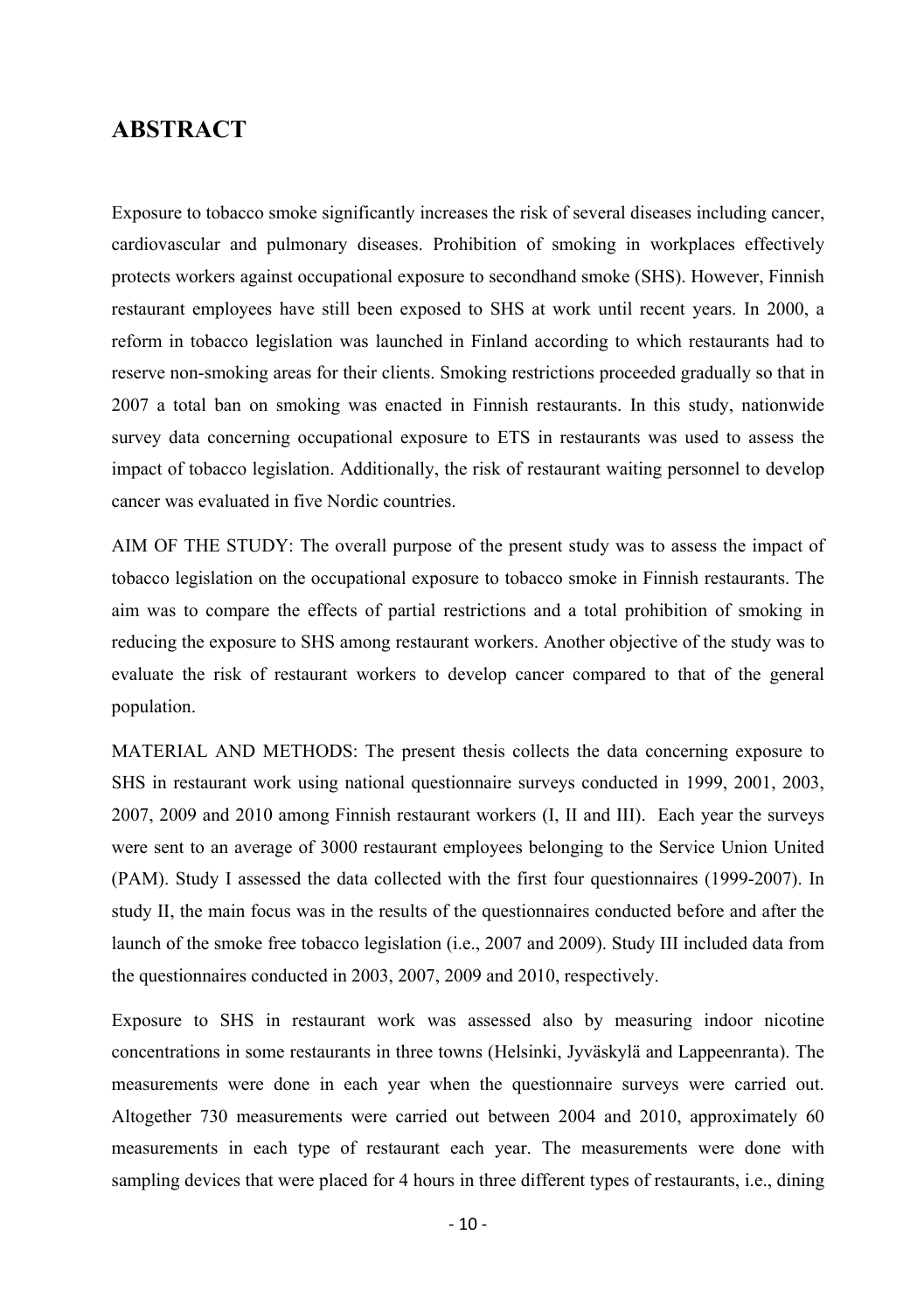restaurants, pubs and nightclubs, and bar desks. The samples were then desorbed at 300°C and analyzed for nicotine thermodesorption-gas-chromatography-mass spectrometry. The measured nicotine concentrations represent average concentrations during the 4-hour period.

In order to assess the risk of cancer among restaurant workers, data were collected from the database of the Nordic Occupational Cancer (NOCCA) study. It consists of those 14.9 million persons aged 30-64 years who participated in any computerized census in the five Nordic countries, in 1990 or earlier. The study population consists of 2.0 million persons from Denmark, 3.4 million from Finland, 0.1 million from Iceland, 2.6 million from Norway and 6.8 million from Sweden. The longest follow up times were from 1961 to 2005. Among this study population, we focused on the group of waiters, comprising 16,134 males and 81,838 females. Altogether 3,100 cancer cases among male and 16,288 cancer cases among female waiters were found in study IV. Standardized incidence ratios (SIRs) for 35 common cancer sites were then calculated as ratios of the observed number and the expected number of cancer cases assuming that the cancer incidence among male and female waiters would be the same as found in the respective national populations. The numbers of excess cancer cases for each cancer site were calculated by subtracting the expected numbers of cancer cases from the observed ones.

RESULTS: The prevalence of restaurant workers who were not exposed to SHS at work increased from 34% to 54% during 1999-2007. The prevalence of those who reported more than 4 hours of exposure to tobacco smoke during their work shift decreased from 46% to 24%.

Between 2007 and 2009, the prevalence of restaurant workers who were not exposed to SHS at work increased from 54% to 82%. The highest increase was among workers in pubs and nightclubs (from 7% to 69%). The prevalence of restaurant workers who were exposed to SHS more than 4 hours a day at work decreased from 24% to 4%. Between 2007 and 2009, the prevalence of work-related respiratory symptoms decreased from 18% to 4% and that of eye symptoms from 23% to 6%.

The median nicotine concentration in restaurants decreased from 11.7  $\mu$ g/m<sup>3</sup> to 0.1  $\mu$ g/m<sup>3</sup> between 2004 and 2010. The highest decrease in median nicotine concentration was found in pubs, where the median nicotine concentration decreased from 16.1 μg/m<sup>3</sup> to 0.1 μg/m<sup>3</sup>. The reported exposure to SHS (at least 1 hour per work shift) decreased from 59% to 11% during 2004-2010.

The cancer incidence among male and female waiters was higher than among the general population in the Nordic countries. During the study period (1961-2005), the overall risk of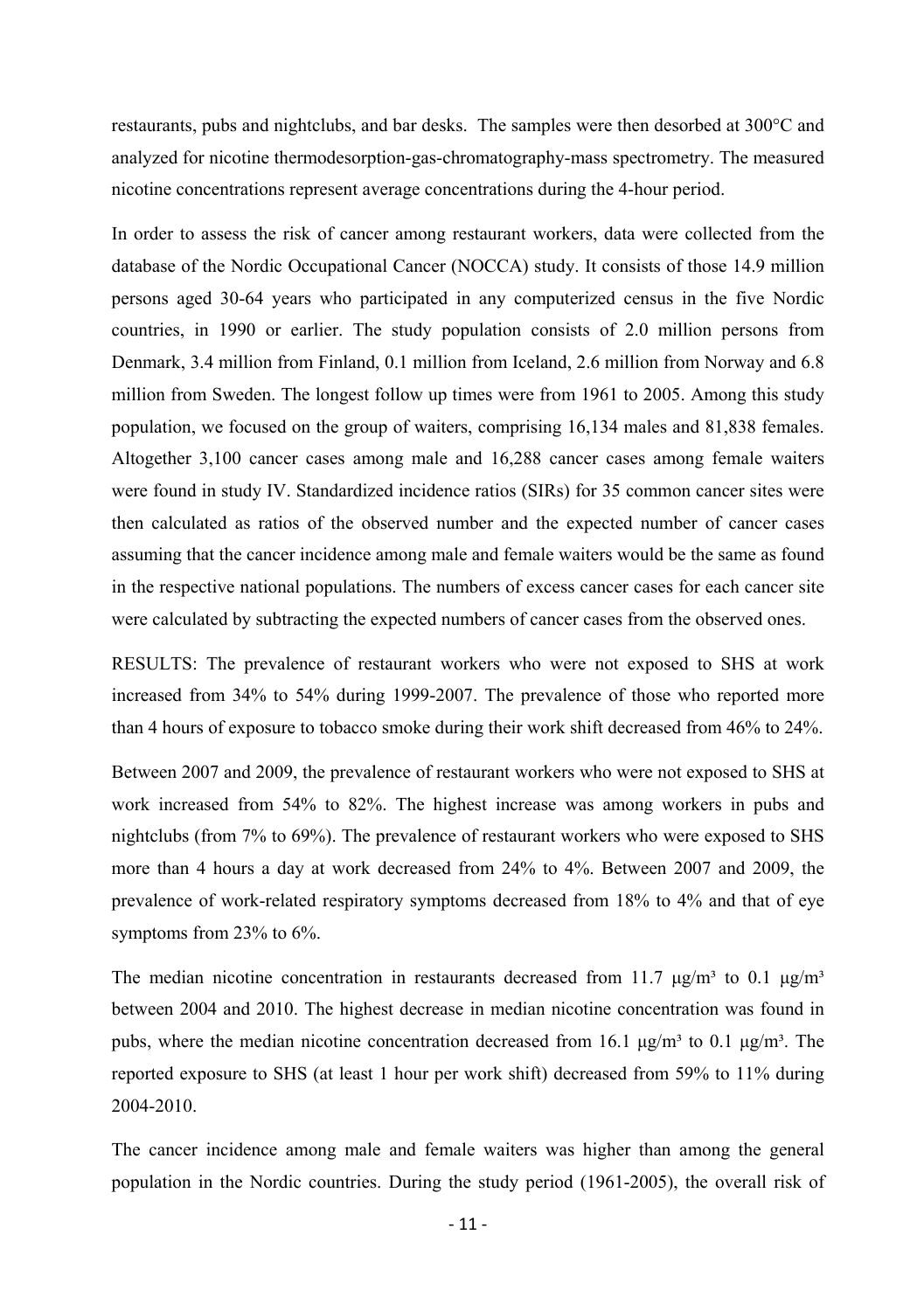cancer among male waiters was 1.46 (95% confidence interval 1.41-1.51) and among female waiters 1.09 (1.07-1.11). The highest SIRs were found in cancer sites that are related to alcohol consumption. The highest numbers of excess cases among male waiters were in lung cancer (n=282) and cancer of the pharynx (n=92). Among female waiters the highest numbers of excess cancer cases were in lung cancer  $(n=718)$  and in cancer of the cervical uterus  $(n=314)$ .

CONCLUSION: The reform of Finnish tobacco legislation in 2000 that only partially prohibited smoking in restaurants until 2007 decreased occupational exposure to SHS but was not fully effective in protecting restaurant workers from exposure to SHS at work, whereas the total prohibition of smoking in 2007 significantly decreased restaurant workers' exposure to SHS. The total ban on smoking in restaurants also decreased the prevalence of work-related respiratory and eye symptoms among restaurant workers, which most likely was associated with the decrease of exposure to SHS at work. In the follow-up, the positive effects of the strict tobacco legislation remained intact. The risk of cancer among male and female waiters was higher than among the general population in the five Nordic countries. This may be explained by high prevalence of smoking, heavy occupational exposure to tobacco smoke and high alcohol consumption among the subjects.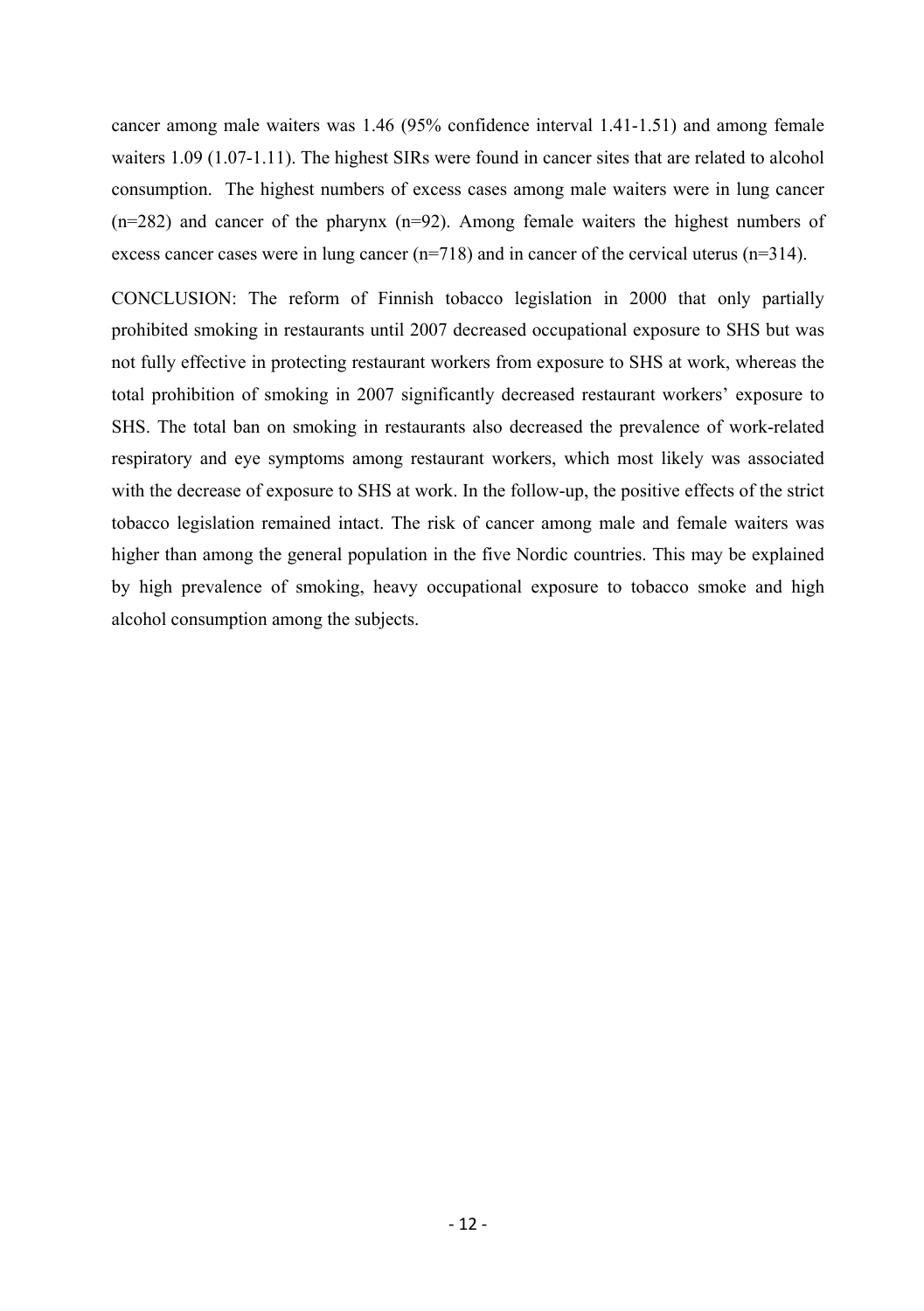# **TIIVISTELMÄ**

Tupakansavulle altistuminen lisää merkittävästi riskiä sairastua esimerkiksi syöpään sekä sydän- verisuoni- ja keuhkosairauksiin. Tupakoinnin kieltäminen työpaikoilla on tehokkaasti suojannut työntekijöitä tupakansavulle altistumiselta. Ravintolatyöntekijät ovat yksi viimeisistä ammattiryhmistä, jotka ovat viime vuosiin saakka altistuneet tupakansavulle työssään Suomessa.

Vuonna 2000 Suomessa tuli voimaan ravintoloita koskeva tupakkalaki, jonka mukaan ravintoloiden tuli varata osa asiakastiloista tupakoimattomille asiakkaille. Siitä alkaen tupakointikielto on edennyt asteittain vuoteen 2007 saakka, minkä jälkeen tupakointi kiellettiin kokonaan ravintoloiden yhteisissä asiakastiloissa. Tässä väitöstutkimuksessa arvioitiin ravintoloita koskevan tupakkalain toteutumista ja vaikutuksia tupakansavulle altistumiseen ravintolatyössä valtakunnallisten kyselyjen ja tupakansavun pitoisuusmittausten avulla.

TAVOITE: Tutkimuksen keskeinen tavoite oli arvioida ravintoloita koskevan tupakkalain toteutumista ja sen vaikutuksia ravintolatyöntekijöiden altistumiseen tupakansavulle työssä. Tavoitteena oli lisäksi verrata osittaisen tupakointikiellon ja totaalikiellon eroja työntekijöiden tupakansavulle altistumisessa. Tutkimuksessa haluttiin myös arvioida ravintolatyöntekijöiden riskiä sairastua syöpään viidessä pohjoismaassa.

AINEISTO JA MENETELMÄT: Väitöskirjatutkimusta varten toteutettiin valtakunnalliset kyselytutkimukset vuosina 1999, 2001, 2003, 2007, 2009 ja 2010 (I, II ja III). Kysely lähetettiin vuosittain sellaiselle satunnaisesti valitulle ravintolatyöntekijäotokselle, jonka jäsenet kuuluivat Palvelualojen ammattiliitto PAM:iin. Osatyössä I koottiin tulokset neljästä kyselystä (v. 1999-2007) ja osatyössä II päähuomio kohdistui totaalikiellon vaikutusten arviointiin (vuosien 2007-2009 kyselyt). Osatyössä III vedettiin yhteen tulokset kyselyistä (v. 2003-2010) ja tupakansavun pitoisuusmittauksista ravintoloissa.

Tupakansavulle altistumista arvioitiin myös ravintoloissa tehdyillä sisäilman nikotiinipitoisuusmittauksilla kolmella paikkakunnalla (Helsinki, Jyväskylä ja Lappeenranta) samanaikaisesti ravintolatyöntekijöiden kyselytutkimusten kanssa. Vuosina 2004-2010 mittauksia tehtiin yhteensä 730, vuosittain keskimäärin noin 60 mittausta per ravintolatyyppi. Ilmanäytteiden keräysaika oli 4 tuntia ja keräykset tehtiin ravintoloissa, pubeissa ja yökerhoissa sekä baaritiskien alueella. Näytteistä analysoitiin nikotiinipitoisuus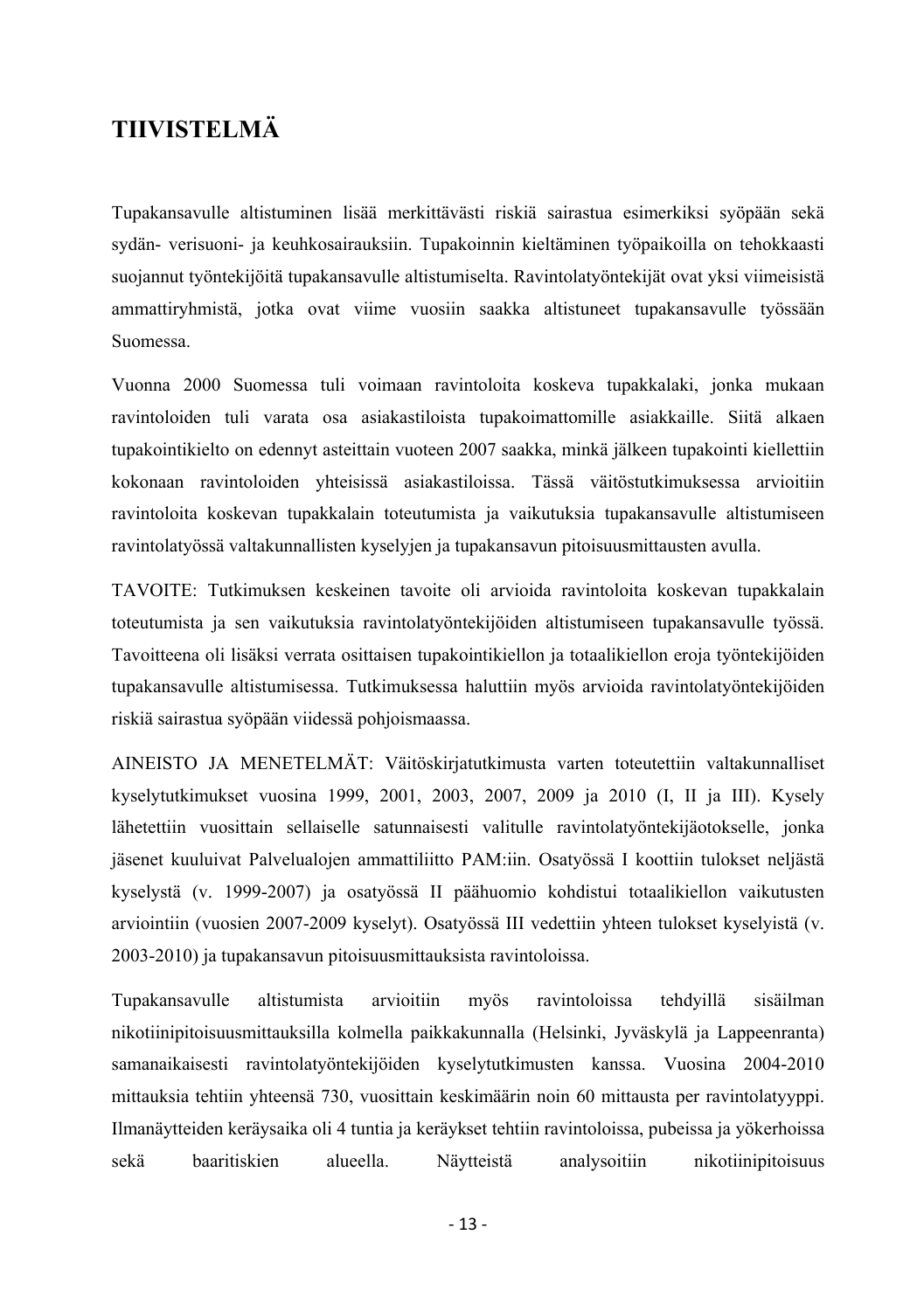kaasukromatografiamenetelmällä. Saatu nikotiinipitoisuus ilmoitettiin neljän tunnin keskipitoisuutena.

Ravintolatyöntekijöiden syöpäriskiä varten kerättiin tiedot viiden pohjoismaan yhteisestä Nordic Occupational Cancer eli NOCCA-aineistosta. Tietokannassa on yhteensä 14,9 miljoonaa henkilöä, jotka osallistuivat 30 - 64-vuotiaina mihin tahansa sähköisenä saatavilla olevaan väestölaskentaan vuosina 1960 - 1990. Aineistossa on 2 milj. tanskalaista, 3,4 milj. suomalaista, 0,1 milj. islantilaista, 2,6 milj. norjalaista ja 6,8 milj. ruotsalaista. Tästä aineistosta poimittiin tarjoilijat, yhteensä 16 134 mies- ja 81 838 naistarjoilijaa, joiden syöpäilmaantuvuutta seurattiin väestölaskennasta eteenpäin, pisimmillään 45 vuotta. Osatyössä IV on kuvattu yhteensä 3 100 syöpätapausta miehillä ja 16 288 syöpätapausta naisilla. Vakioitu ilmaantuvuussuhde (standardized incidence ratio, SIR) laskettiin todettujen ja odotettujen syöpätapausten suhteena 35 yleiselle syöpälajille. Ylimääräisten syöpätapausten määrä kullekin elinsyövälle laskettiin vähentämällä odotettujen syöpätapausten määrä todettujen tapausten määrästä.

TULOKSET: Tupakansavulle altistumattomien ravintolatyöntekijöiden määrä kasvoi 34 %:sta 54 %:iin vuosina 1999-2007. Tupakansavulle yli 4 tuntia työvuoron aikana altistuneiden määrä puolestaan laski 46 %:sta 24 %:iin samana ajanjaksona. Vuosina 2007-2009 tupakansavulle altistumattomien määrä kasvoi 54 %:sta 82 %:iin. Suurin kasvu (7 %:sta 69 %:iin) todettiin pubien ja yökerhojen työntekijöillä. Yli 4 tuntia tupakansavulle altistuneiden määrä laski 24 %:sta 4 %:iin samana ajanjaksona. Vuosina 2007-2009 ravintolatyöntekijöiden hengitystieoireiden esiintyvyys laski 18 %:sta 4 %:iin ja silmäoireiden 23 %:sta 6 %:iin.

Keskimääräinen nikotiinipitoisuus ravintoloiden sisäilmassa laski vuosina 2004-2010 tasosta  $11.7 \text{ μg/m}^3$  tasolle 0.1 μg/m<sup>3</sup>. Suurin lasku todettiin pubeissa (16.1 μg/m<sup>3</sup>:sta 0.1 μg/m<sup>3</sup>:iin). Vähintään tunnin ajan työssään tupakansavulle altistuneiden määrä laski tänä aikana 59 %:sta 11 %:iin.

Syövän kokonaisilmaantuvuus oli ravintolatyöntekijöillä suurempi kuin väestössä keskimäärin: SIR oli miestarjoilijoilla 1,46 (95 %:n luottamisväli CI 1,41-1,51) ja naistarjoilijoilla 1,09 (1,07-1,11). Suurimmat SIR-luvut havaittiin syövissä, jotka liittyvät alkoholin kulutukseen. Suurin ylimääräisten syöpätapausten määrä miestarjoilijoilla oli keuhkosyövässä (n=282) ja nielusyövässä (n=92). Naistarjoilijoilla oli 718 ylimääräistä keuhkosyöpää ja 314 kohdunkaulan syöpää.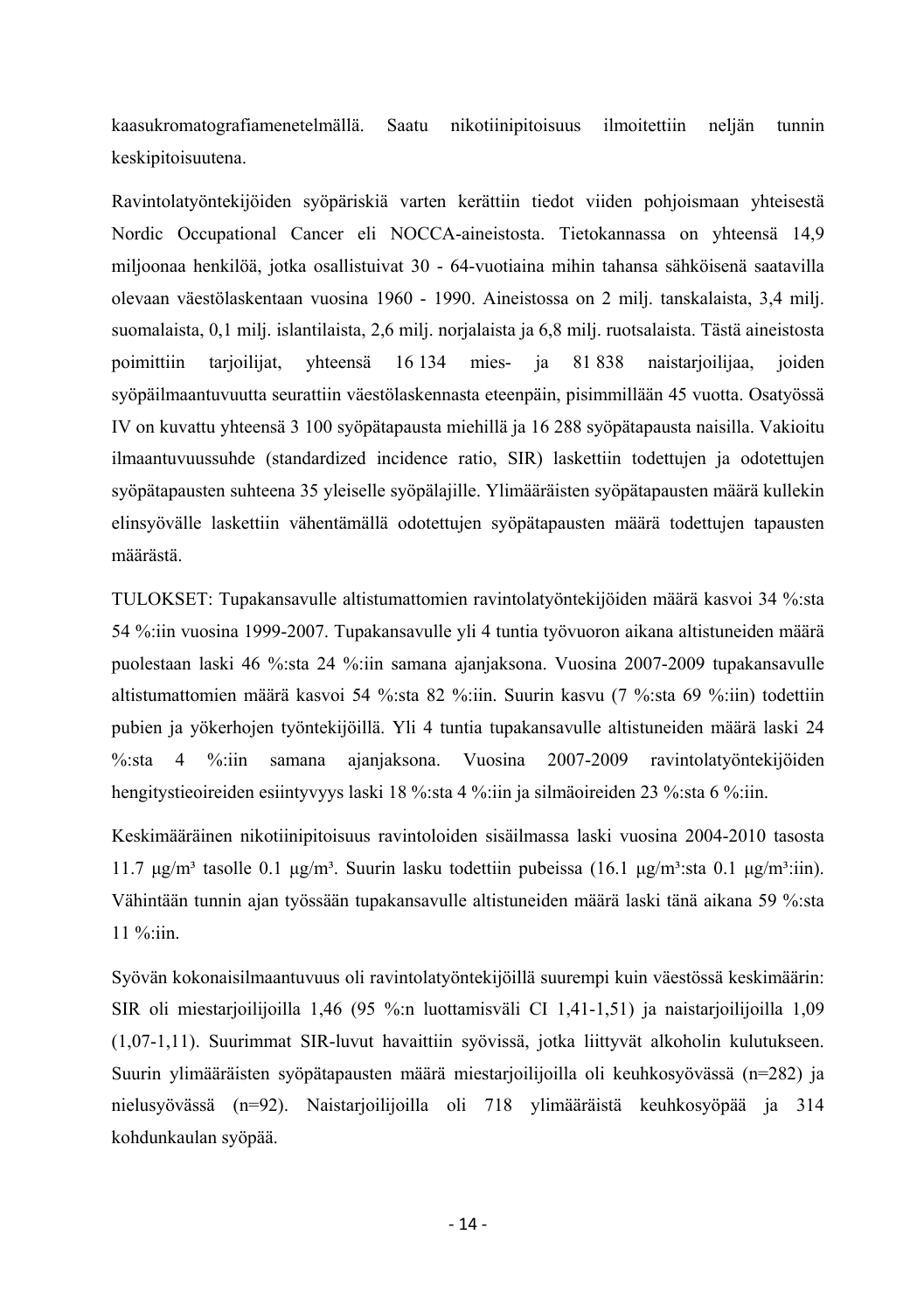PÄÄTELMÄT: Vuonna 2000 voimaan tullut ravintoloita koskeva tupakkalaki, joka aluksi kielsi tupakoinnin ravintoloissa vain osittain, vähensi altistumista tupakansavulle, mutta ei täysin suojannut ravintolatyöntekijöitä. Tupakoinnin kieltäminen kokonaan ravintoloissa vuodesta 2007 alkaen puolestaan vähensi altistumista tupakansavulle merkittävästi. Tupakoinnin totaalikielto vähensi merkittävästi myös työntekijöiden työperäistä hengitysteiden ja silmien oireilua, mikä todennäköisimmin liittyi vähentyneeseen tupakansavulle altistumiseen. Seuranta osoitti, että tiukka tupakkalaki pysyi tehokkaana vielä kolme vuotta kiellon tultua voimaan. Todettu tarjoilijoiden riski sairastua syöpään oli kohonnut muuhun väestöön verrattuna viidessä pohjoismaassa. Tämä voi johtua siitä, että tarjoilijat tupakoivat muuta väestöä yleisemmin, altistuvat työssään tupakansavulle ja käyttävät alkoholia muuta väestöä enemmän.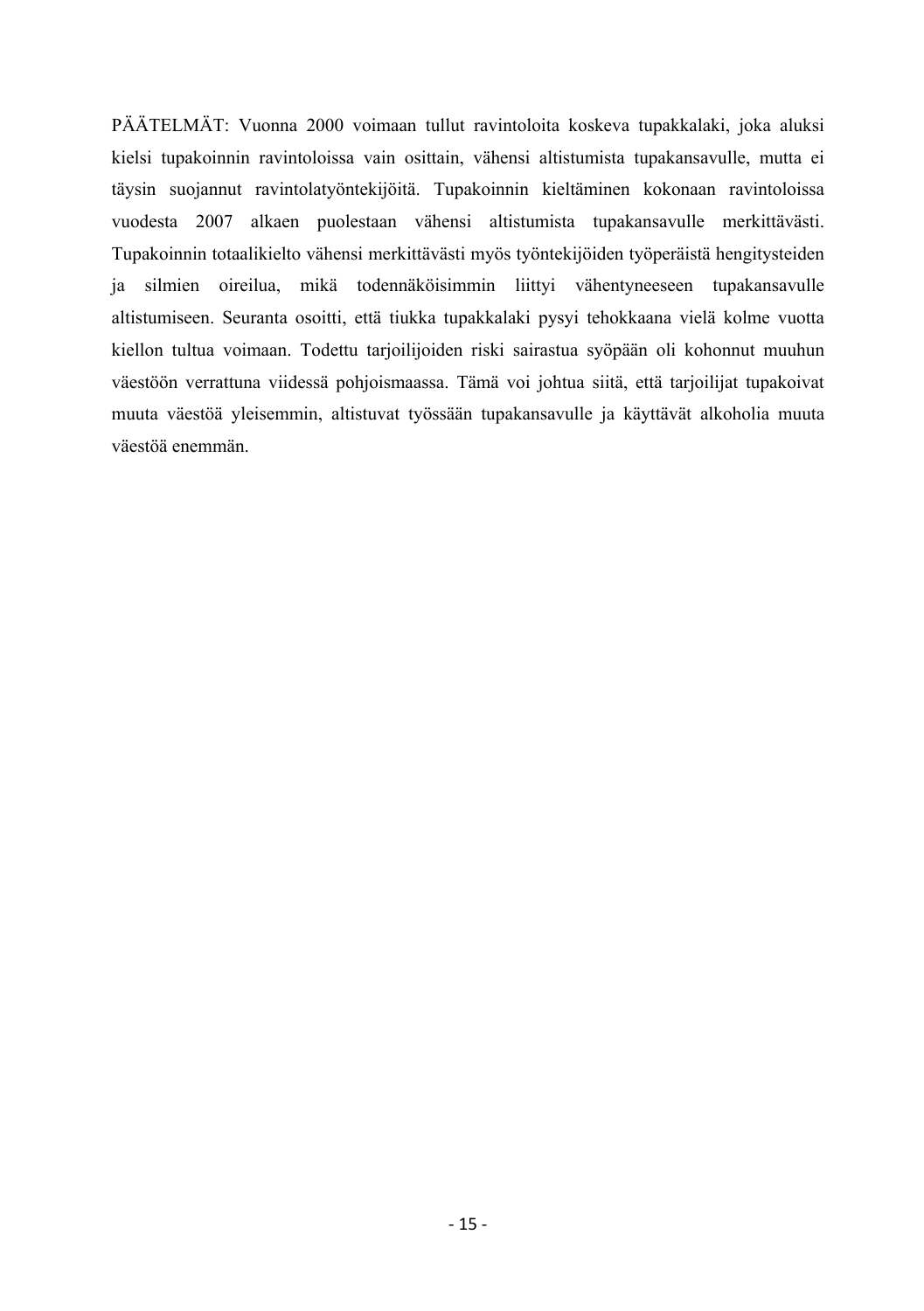## **1 INTRODUCTION**

Tobacco smoke is the leading cause of preventable deaths in the world (USDHHS 2010; Danaei et al. 2009). Besides actual tobacco smoking, also secondhand smoke (SHS) or environmental tobacco smoke (ETS) has been known to be harmful and carcinogenic to health at least since 1928 (Schönherr 1928). SHS, the term used throughout the study, has also been shown to affect the development and worsening of many major health problems in public health (Musk and de Klerk 2003; Jaakkola and Jaakkola 2012).

SHS is classified as a Group 1 carcinogen by The International Agency for Research on Cancer (IARC 2004) and an occupational carcinogen by The National Institute for Occupational Safety and Health (NIOSH). In 2011 it was estimated that SHS causes over 600 000 deaths globally each year (Öberg et al. 2011). This means SHS is the cause of 1 % of the deaths worldwide every year. In the US, since 1964, 2.5 million nonsmokers have died from exposure to SHS (USDHHS 2014). Moreover, SHS increases the prevalence of several diseases including respiratory and middle ear symptoms and asthma. SHS also causes decrement in pulmonary function and acts as a risk factor for lung cancer, SIDS, nasal sinus cancer and heart diseases (Steenland et al. 1996; IARC 2004; USDHHS 2006).

Comprehensive legislation helping to decrease SHS in the indoor air of workplaces and public places has been set in countries all over the world. However, in 2011 overall 93% of the world's population were still living in countries that had no smoke-free public health regulations (WHO 2009; Eriksen and Cerak 2008; McNabola and Gill 2009; Fontana et al. 2007; Jaakkola and Jaakkola 2006). Worldwide, 40% of children, 33% of male nonsmokers, and 35% of female nonsmokers were exposed to SHS in 2004 (Öberg et al. 2011).

For most adults, the primary sources for SHS are workplaces where smoking occurs, but also residences shared with one or more smokers are noteworthy (USDHHS 2014). Workplace exposure to SHS varies along with workplaces and smoking policies (Brownson et al. 2002). Also total bans on smoking have become common in many countries. Restaurants, however, have generally been the last occupational sites where smoking has not been prohibited. In addition, among different workplaces, the highest indoor nicotine concentrations are measured in restaurants and bars (USDHHS 2014).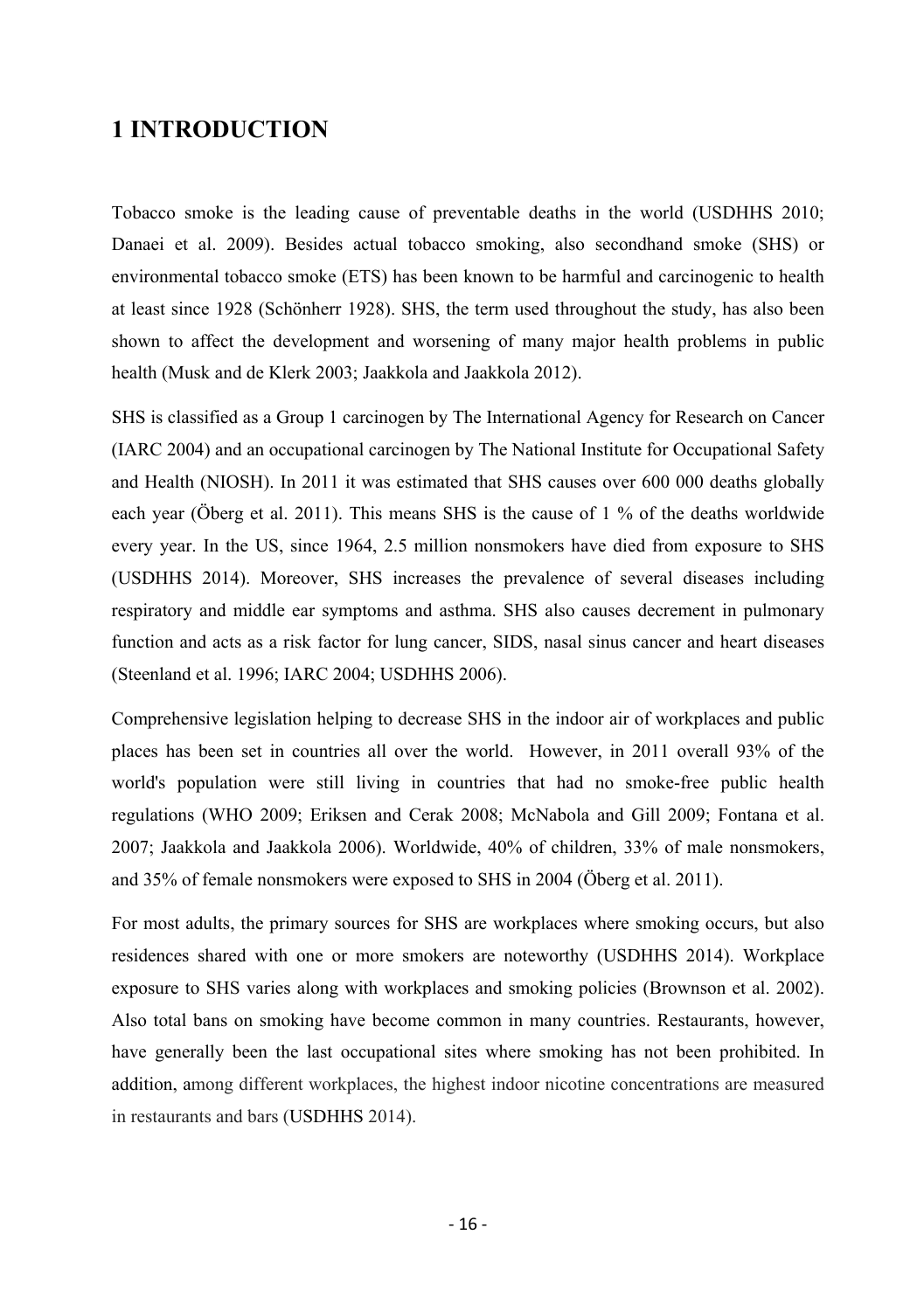Occupational exposure to SHS increases cancer risk significantly. In addition, it is known that wide-ranging smoking bans on smoking in workplaces reduce acute coronary events significantly (10-20%) from the first year after the ban onwards (IARC 2009).

In Finland, the first tobacco legislation was launched as Tobacco Control Act (TCA) in 1976. In its amendment (TCAA) in 1995 workplaces were included in the legislation with the exception, however, that restaurants were excluded from the tobacco act. According to Heloma et al. (2001) and Helakorpi (2008), the strict tobacco legislation was able to significantly decrease the exposure to SHS in Finnish workplaces in general. In 2000, restaurants were also included in the tobacco legislation, after which they initially became partially smoke-free. The legislation became stricter gradually, so that in 2001 50% of restaurant premises had to be smoke free. In 2007 a smoke-free legislation was launched and finally in 2009, all restaurants had to be smoke free, with the exception that separate smoking rooms were allowed.

In the present study, the impact of the Finnish tobacco legislation concerning restaurants is assessed through restaurant workers' exposure to SHS at work. The evaluation is based on questionnaire surveys and measuring nicotine in the indoor air of restaurants. In addition, the study evaluates the restaurant worker's risk to develop cancer in five Nordic countries and compares it to that of the general population.

# **2 REVIEW OF LITERATURE**

#### **2.1 Smoking trends in Finland and among restaurant workers**

Since 1978, the prevalence of daily smoking among the general Finnish population has been decreasing (Figure 1). Between 1978 and 2013, the prevalence of daily smoking has decreased from 35% to 19% among men and from 17% to 13% among women. 16% of the 15-64-yearolds and 13% of the 14-18-year-olds are daily smokers (Kinnunen et al. 2013). On the other hand, the prevalence of never smokers has increased from 24% to 36% among men, but decreased from 54% to 45% among women during 1978-2013. For reference, figure 2 shows the trend of smoking prevalence worldwide.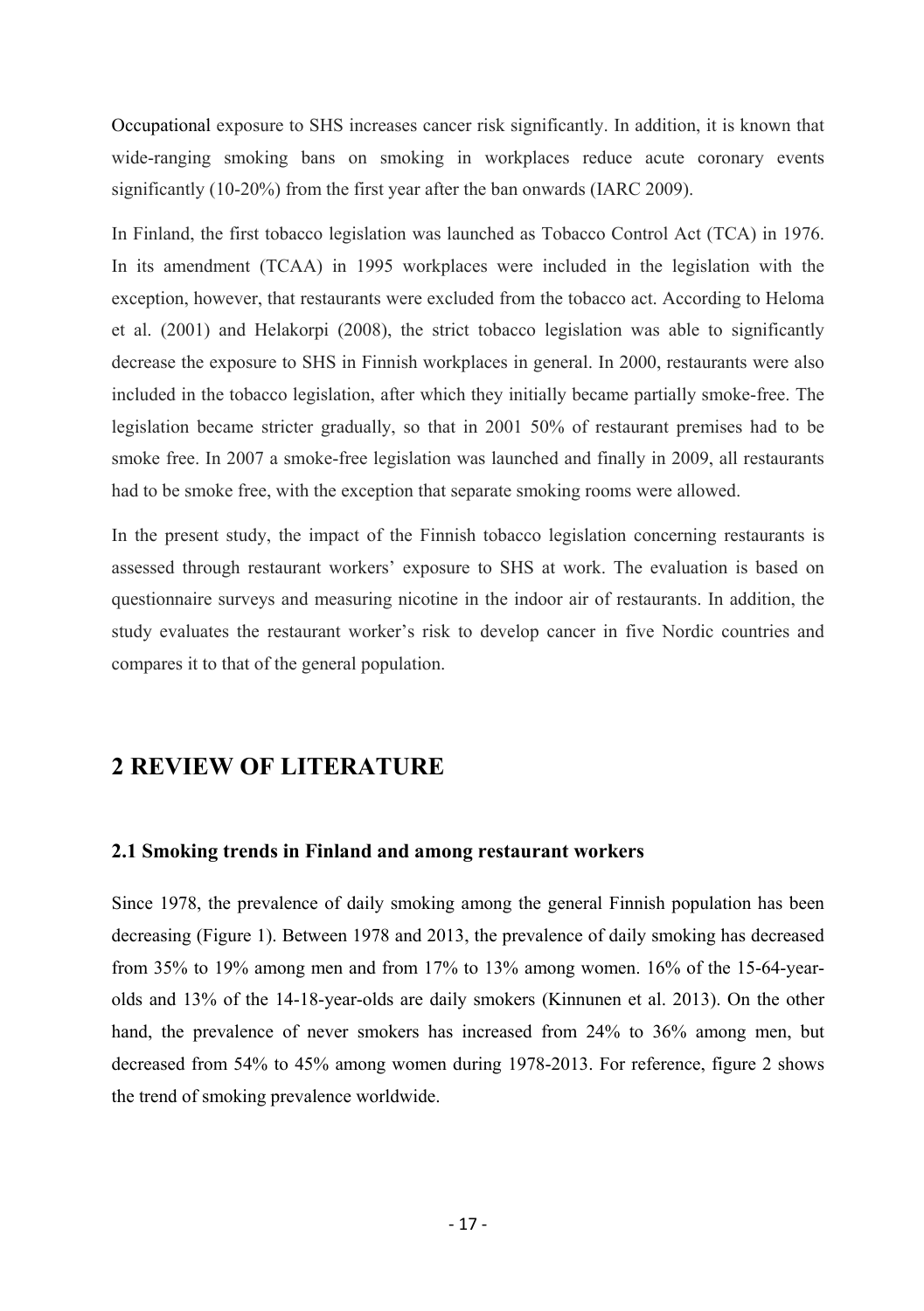

Figure 1. Proportion of daily smokers (%) among 15-65 year olds by sex in 1980–2012. (Helldán et al. 2013)

Smoking has been more common among restaurant workers than the general population (Kauppinen et al. 2014). During 1978-1991, altogether 23-42% of female restaurant workers smoked daily, depending on the position and place of working (waiter, bar/café workers etc.). Among male restaurant workers, the prevalence was 44-56% during the same period. Between 1999 and 2010, the proportion of daily smokers decreased from 45% to 31% among male restaurant workers and from 32% to 25% among female restaurant workers.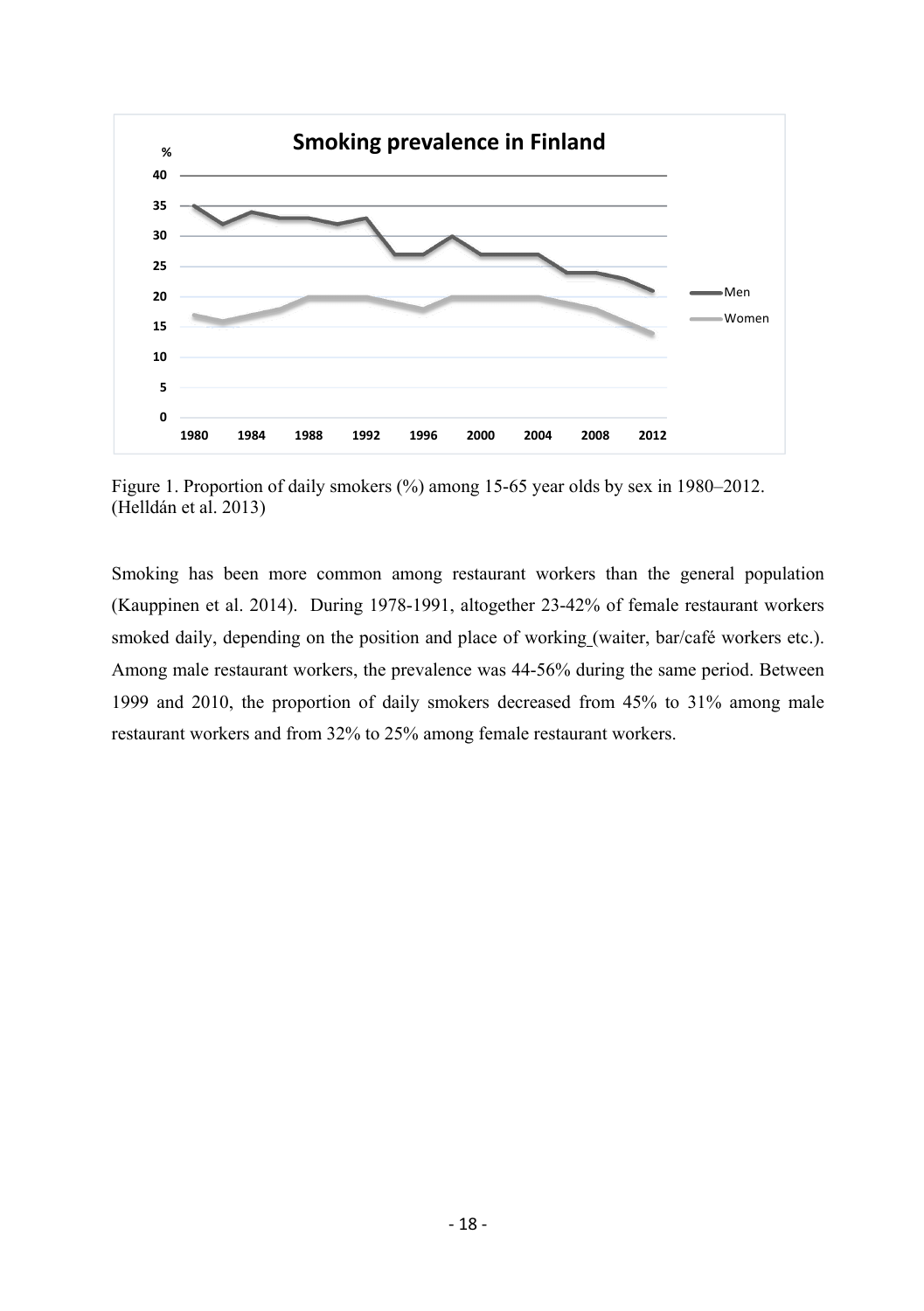

Figure 2. Prevalence of daily smoking in selected countries and worldwide, among persons 15 years or older through 1985-2010. (CBRC, Forey et al. 2011, Forey et al. 2013, Helldán et al. 2013, Ng et al. 2014, USDHHS 2014).

#### **2.2 Health and exposure to SHS**

Smoking tobacco has been known to be harmful to health at least since the beginning of the  $20<sup>th</sup>$  century (USDHHS 2014), and during the last few decades more data on harmful health effects related to SHS has been collected.

At present there is scientific consensus on the harmful health effects of exposure to SHS (Samet 2008; USDHHS 2014). IARC has classified SHS as a group 1 carcinogen in 2012. NIOSH has concluded that SHS is an occupational carcinogen. Only smoke free places and eliminating smoking indoors fully protect nonsmokers from inhaling SHS (Samet 2008, USDHHS 2006). Separating smokers from nonsmokers, cleaning the air, and ventilating buildings cannot eliminate nonsmokers' exposure to SHS (USDHHS 2006).

#### **2.2.1. Exposure to SHS in domestic and occupational settings**

Exposure to SHS can take place in any indoor environment that people spend time in (IARC 2004). Worldwide, overall 40% of children, 33% of male nonsmokers, and 35% of female nonsmokers were exposed to SHS in 2004 (Öberg et al. 2011).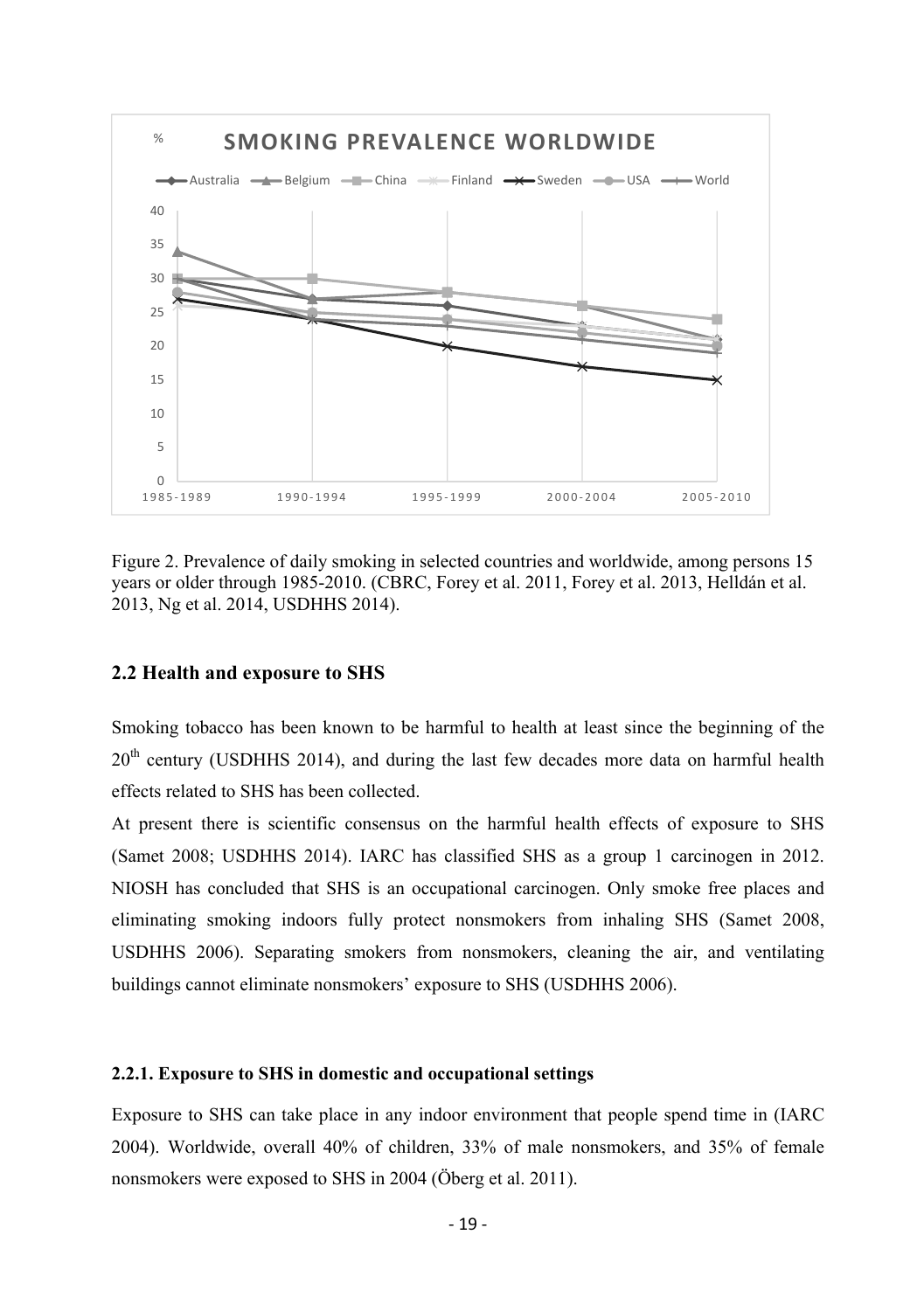In Finland, exposure to SHS at work decreased significantly after the tobacco legislation concerning workplaces was launched in 1995 (Figure 3). In 1985-86, approximately 70% of male smokers and 25% of male nonsmokers were exposed to SHS at work for at least 1 hour per day (Tobacco statistics, Finland 2013). Among women, the prevalence of those who were exposed to SHS at work for 1 hour per day was 47% of smokers and 16% of nonsmokers, respectively.

In 2013, altogether 9% of men and 4% of women reported exposure to SHS at work in Finland. Respectively, 2% of men and 1 % of women other than smokers were exposed to SHS in workplace at least for one hour daily in the same year. 12% of male smokers and 5% of female smokers were exposed to SHS at least for one hour daily (Tobacco statistics, Finland 2014).



Figure 3. Proportion (%) of non-smoking 15-64year olds working outside home exposed to tobacco smoke at workplace daily in 1985–2011 (Helldán et al. 2013).

#### **2.2.2 Contents of tobacco smoke**

Tobacco smoke contains more than 4 000 chemical compounds from which at least 60 are known to be carcinogenic to humans (IARC 2004) including N-nitrosamines, polycyclic aromatic hydrocarbons, aromatic amines, aldehydes, phenols, benzene, nitro methane, ethylene oxide and polonium (Huang and Chen 2011).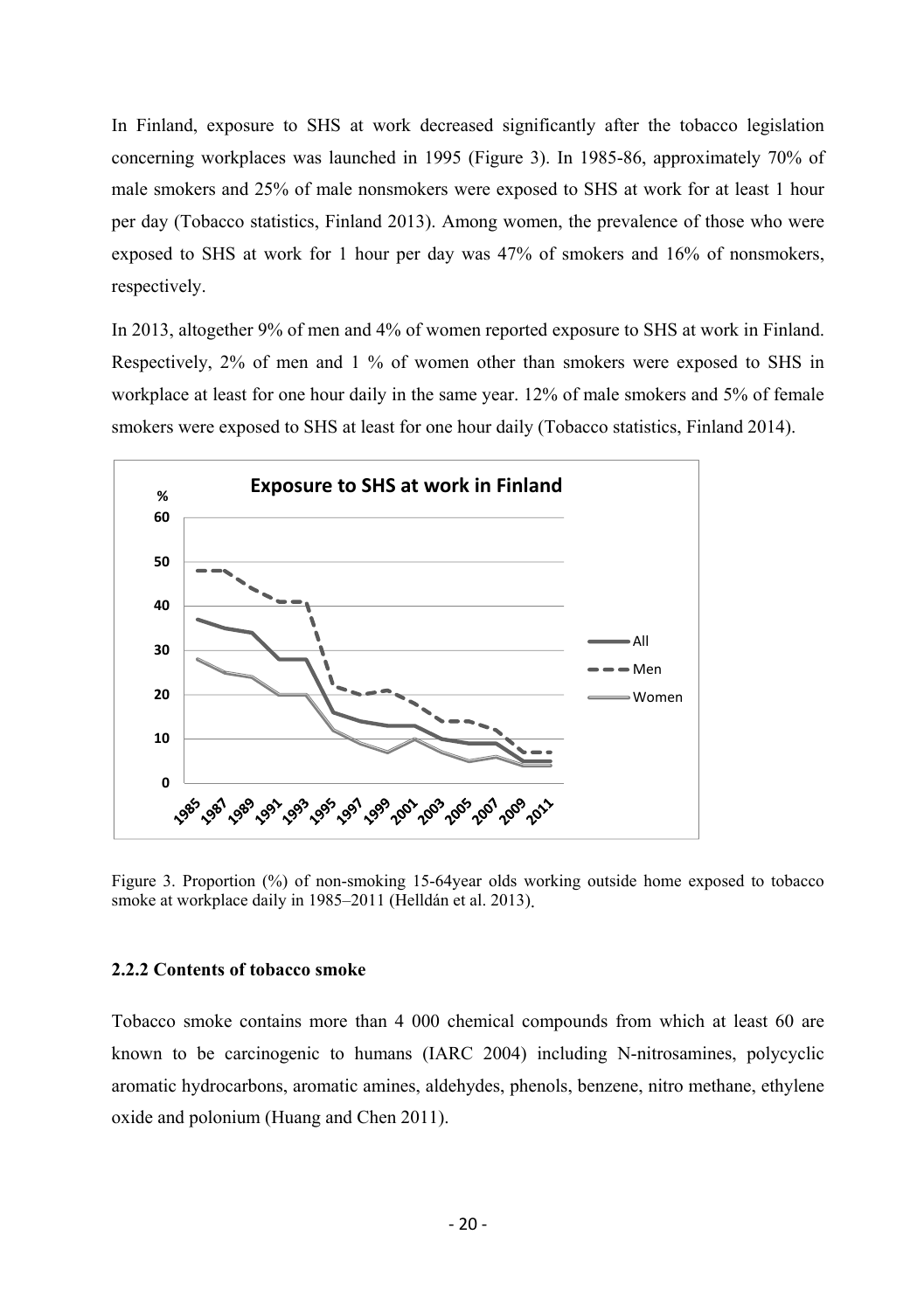SHS is a mixture of side stream smoke (SS) and mainstream smoke (MS) (USDHHS 2014), the two forms of smoke releasing from a burning cigarette. SS contains the smoke released from the burning end of a cigarette between puffs and MS the smoke exhaled by the smoker. There are qualitatively similar but quantitatively different contents in mainstream smoke compared to SS (IARC 2004). Some representative SS:MS ratios are: nicotine, 7.1; carbon monoxide, 4.8; ammonia, 455; formaldehyde, 36.5; acrolein, 18.6; benzo[a]pyrene, 16.0; N′-nitrosonornicotine (NNN), 0.43; (methylnitrosamino)-1-(3-pyridyl)-1-butanone (NNK), 0.40 (Jenkins et al. 2000; IARC, 2004).

Only recently has it been noticed that tobacco smoke in the indoor air clings to surface materials and can then later be released again into the air and extend the time of exposure to tobacco smoke (so called third hand smoke) (Kuschner et al. 2011).

The mechanisms of tobacco carcinogens to cause adverse health effects are only partly clear (Jyrkkiö et al. 2012). The most familiar route for tobacco smoke is cyclooxygenase pathway (COX) and its derivatives. Many contents of tobacco smoke increase the amount and the activity of COX-2 in the cells, and in many cancer cells an extra expression of COX-2 has been detected.

Like inhaled tobacco smoke also SHS is a mixture of more than 7,000 chemicals including many toxic ones, and about 70 that can cause cancer to humans (USDHHS 2014). These chemicals include formaldehyde, benzene, 1.3-butadiene, benzo[a]pyrene, butanone, vinyl chloride, arsenic, ammonia, hydrogen cyanide and many others (IARC, 2004; USDHHS 2006). SHS **c**ontains nicotine and in homes and workplaces where smoking is permitted the nicotine concentration in the air ranges on average from 2 to 10  $\mu$ g/m<sup>3</sup> (IARC, 2004).

In the SHS, there are actually higher concentrations of many carcinogens than in the smoke actively inhaled into lungs by smokers (USDHHS, 2006). The concentrations of individual constituents in SHS can vary with time and environmental conditions. Table 1 lists some representative constituents and their concentration related to SHS (Jenkins et al. 2000; IARC 2004; USDHHS 2006).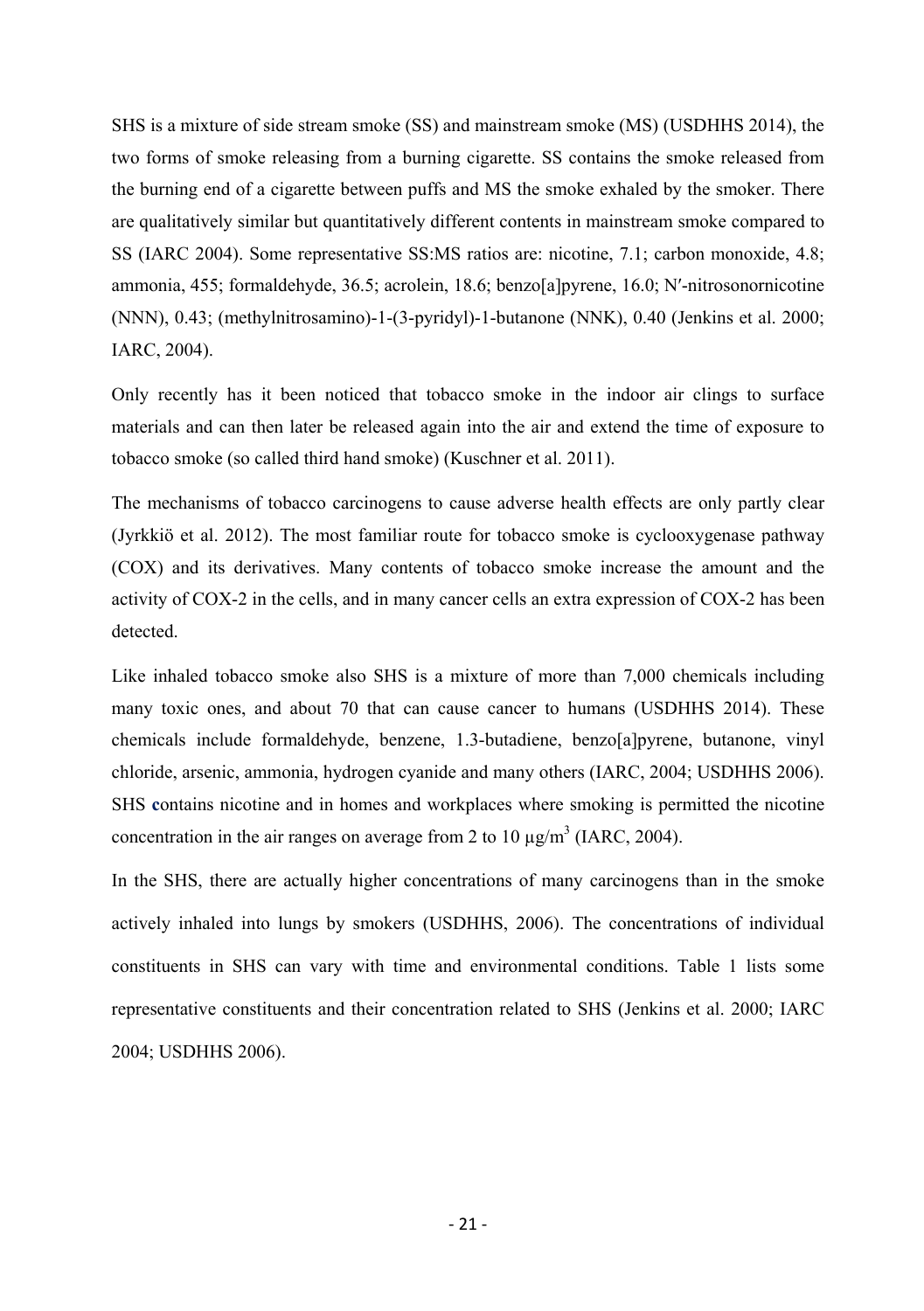| Constituent              | Concentration                  |
|--------------------------|--------------------------------|
| Nicotine                 | $10-100 \text{ µg/m}^3$        |
| Carbon monoxide          | $5-20$ ppm                     |
| Benzene                  | 15-30 μg/m <sup>3</sup>        |
| Formaldehyde             | 100-140 $\mu$ g/m <sup>3</sup> |
| Acetaldehyde             | 200-300 μg/m <sup>3</sup>      |
| 1,3-Butadiene            | 20–40 μg/m <sup>3</sup>        |
| $\text{Benzo}[a]$ pyrene | $0.37 - 1.7$ ng/m <sup>3</sup> |
| <b>NNK</b>               | 0.2-29.3 $ng/m3$               |
| <b>NNN</b>               | $0.7 - 23$ ng/m <sup>3</sup>   |

Table 1. Constituents of SHS (Jenkins et al. 2000, USDHHS 2006).

### **2.2.3 Health effects of smoking**

Smoking is harmful to nearly every organ of the body and threatens a person's overall health (USDHHS 2014). Smoking is a risk factor for numerous diseases and almost every smoker suffers from bronchial irritation.

Smoking is the leading preventable cause of death in the world (USDHHS 2010; Danaei et al. 2009), and it is associated with increased mortality of 2-3 times that of lifelong nonsmokers (Mucha et al. 2006). In addition, male smokers lose an average of 13.2 years of life, and female smokers 14.5 years of life (CDC 2002). At least half of all smokers die earlier as a result of smoking (Doll et al. 2004; Thun et al. 1995). In Finland smoking is the cause of every fifth death, which means that approximately 5 000 Finns die prematurely from cigarette related diseases annually (Patja 2014).

Smoking is the major cause of lung, laryngeal and bladder cancer (Jyrkkiö et al. 2012) and increases the risk of many other types of cancer, including cancers of the cervix, kidney, ureter, lip, oral cavity, pharynx, esophagus, stomach, pancreas, liver, penis, colon, rectum, larynx and blood (acute myeloid leukemia) (USDHHS 2014; Sherman 1991).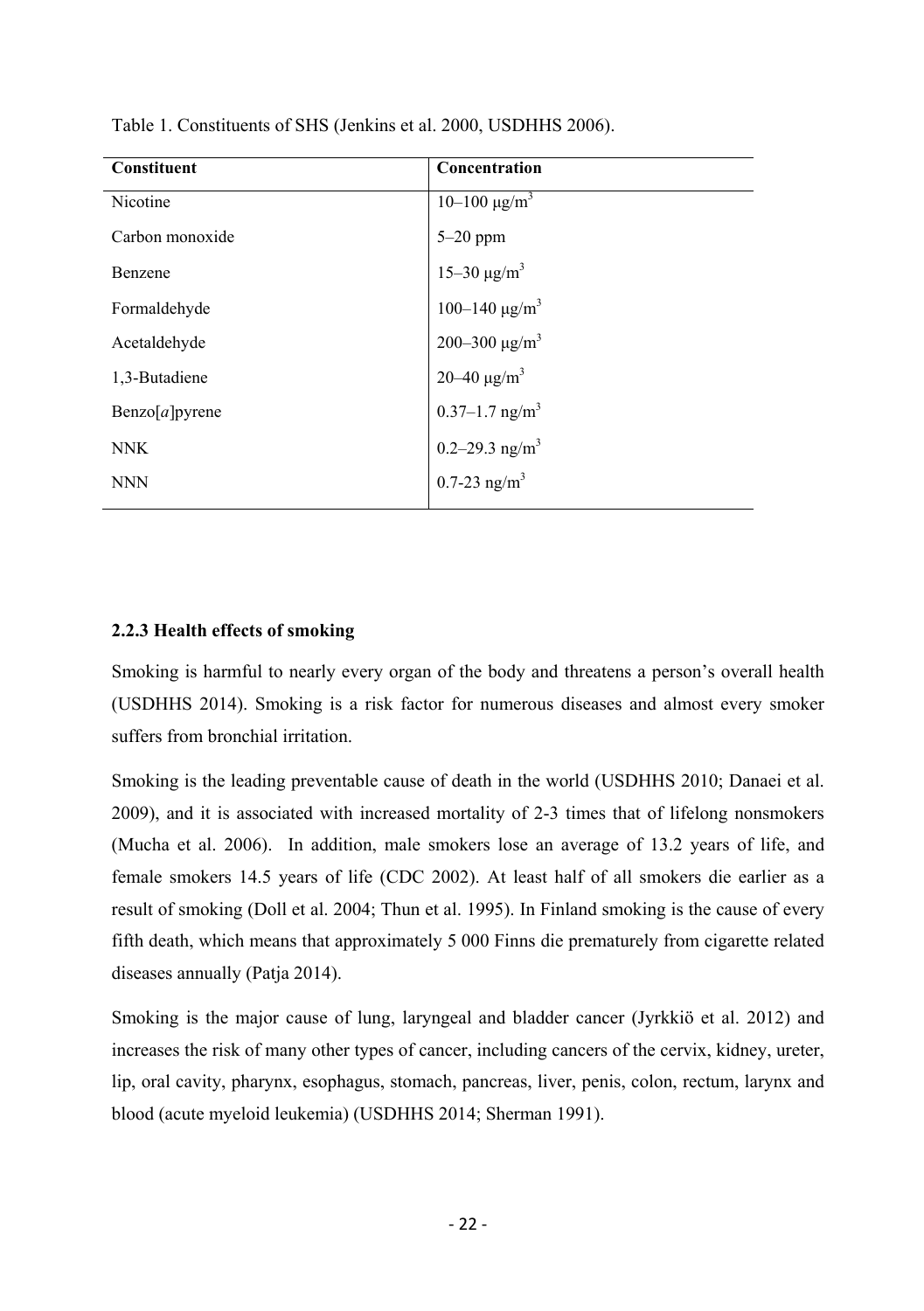Smoking can affect both the carcinogenesis and the nature of the cancer (Tsivian et al. 2011). Cancer can manifest itself more aggressively in smokers than in nonsmokers; smoking worsens the prognosis of a cancer patient and increases adverse effects of cancer treatments (Jyrkkiö et al. 2012). For example smokers with prostatic cancer are more likely to suffer from more aggressively acting cancer than nonsmokers (Tsivian et al. 2011). Also, renal cancer is spread more widely when diagnosed in smokers than nonsmokers. Furthermore, tobacco smoking worsens the effect of the treatment even when smoking is not the main cause of the cancer (Jyrkkiö et al. 2012). Cancer patients who continue to smoke also tend to suffer from more difficult pains than non-smoking patients (Ditre et al. 2011. Tobacco has harmful interactions with the drugs used for the treatment of cancer (Jyrkkiö et al. 2012).

Lung cancer is the most common cancer in the world and the leading cause of cancer deaths (Knuuttila 2013). In Finland, 1 600 male and 750 female patients are diagnosed with lung cancer annually (Patja 2014). Of lung cancers approximately 90% are caused by smoking (Patja 2014). The risk of a smoker getting lung cancer is 6-30 times higher than that of a lifelong nonsmoker (Pirie et al. 2013; Lee et al. 2012; Cataldo et al. 2010; Knuuttila et al. 2013). After giving up smoking the risk of getting lung cancer stays increased for approximately 30 years (Ebbert et al. 2003).

The risk of dying from lung cancer before age 85 is 22.1% for a male and 11.9% for a female current smoker, in the absence of competing causes of death. The corresponding estimates for lifelong nonsmokers are a 1.1% probability of dying from lung cancer before age 85 for a man of European descent, and a 0.8% probability for a woman of European descent (Thun et al. 2008).

Smoking has an evident relationship with renal cancer, even though the risk factors for renal cancer stay poorly recognized (Chow et al. 2010). Smoking lightly increases the risk of prostate cancer (Huncharek et al. 2011). The risk of prostate cancer related death among smokers is 1.4 times as high as that of lifelong nonsmokers (Kenfield et al. 2011). In Finland, about 450 tobacco-related bladder cancers are diagnosed annually (Jyrkkiö et al. 2012).

Regardless of the antiestrogenic effects of tobacco smoking, the breast cancer risk among longterm female smokers is 20-50% higher than among lifelong female nonsmokers (Luo et al. 2011). Smoking doesn't increase the risk of ovary cancer, but the prognosis of the cancer is worse than among nonsmokers (Ioffe et al. 2010).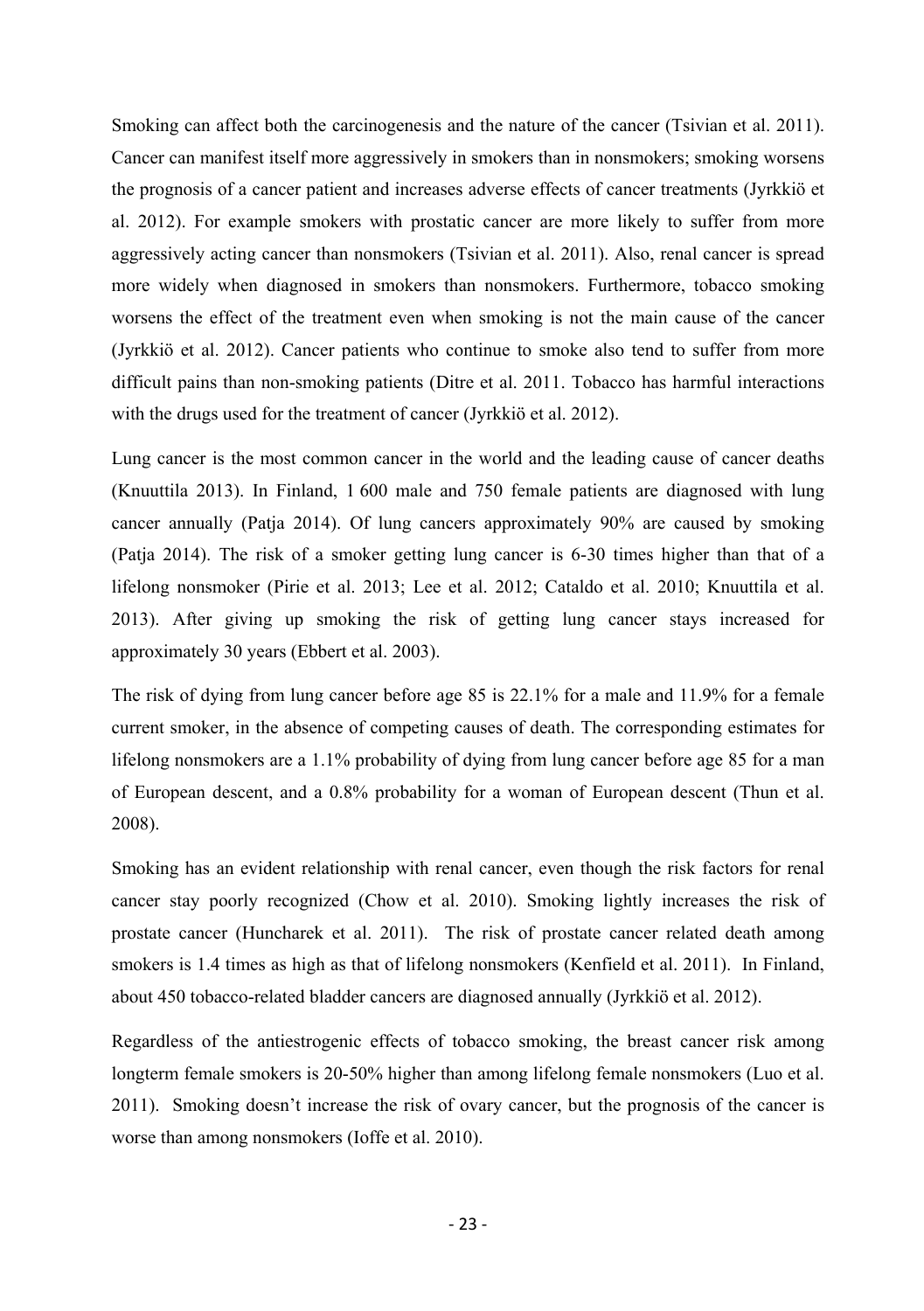Smoking can slightly predispose to intestinal cancer, and the prognosis of colonial cancer among a long-term smoker is worse (McCleary et al. 2010).

Smokers are at 50% greater risk of cardiovascular diseases than nonsmokers (Danaei et al. 2009; USDHHS 2014). Smoking also induces chronic obstructive pulmonary disease (COPD), and the risk of COPD among smokers is 10 to 12 times as high as that of nonsmokers (Sherman 1991; Devereux 2006; Danaei et al. 2009; Pirie et al. 2013). About 80% of deaths caused by COPD are related to smoking and smokers are 12 to 13 times more likely to die from COPD than nonsmokers (USDHHS 2014). There is also a linkage between smoking cigarettes and low levels of FEV1, increased respiratory symptoms and infections (Sherman 1991).

Smoking predicts increased absenteeism from work, and increased health care utilization and cost. In addition, smoking is related to an increased risk of infertility, miscarriage, preterm delivery, stillbirth, ectopic pregnancy, premature menopause, osteoporosis and impotence. Furthermore, smoking can affect the health of the teeth and gums and increase the risk of cataracts and age-related macular degeneration. Smoking increases (by 30-40%) the risk of developing type 2 diabetes and complicates the control of the disease. Smoking can also affect immune function and cause inflammations and rheumatoid arthritis (USDHHS 2014).

Smoking has been shown to worsen the symptoms of Crohn's disease (Cosnes et al. 1999) and smoking is also a risk factor for Alzheimer's disease (Cataldo et al. 2010). Finally, women are more likely to get diseases related to smoking than men (Mucha et al. 2006).

Smoking is the single largest cause of health inequality between socio-economic groups in Finland (Ministry of Social Affairs and Health 2014). Together with alcohol, smoking explains about half of the health inequalities in the Finnish population.

#### **2.2.4 Health effects of exposure to SHS**

SHS exposes people to carcinogenic, teratogenic, toxic and irritant agents of tobacco smoke because of others' smoking (Jaakkola and Jaakkola 2012). SHS contains many chemicals that can quickly irritate and damage the lining of the airways, and even a brief exposure can result in upper airway damages in healthy persons (USDHHS 2006).

SHS affects the development and worsening of many major health issues of public health among adults and children (Jaakkola and Jaakkola 2012**).** SHS is proved to be carcinogenic to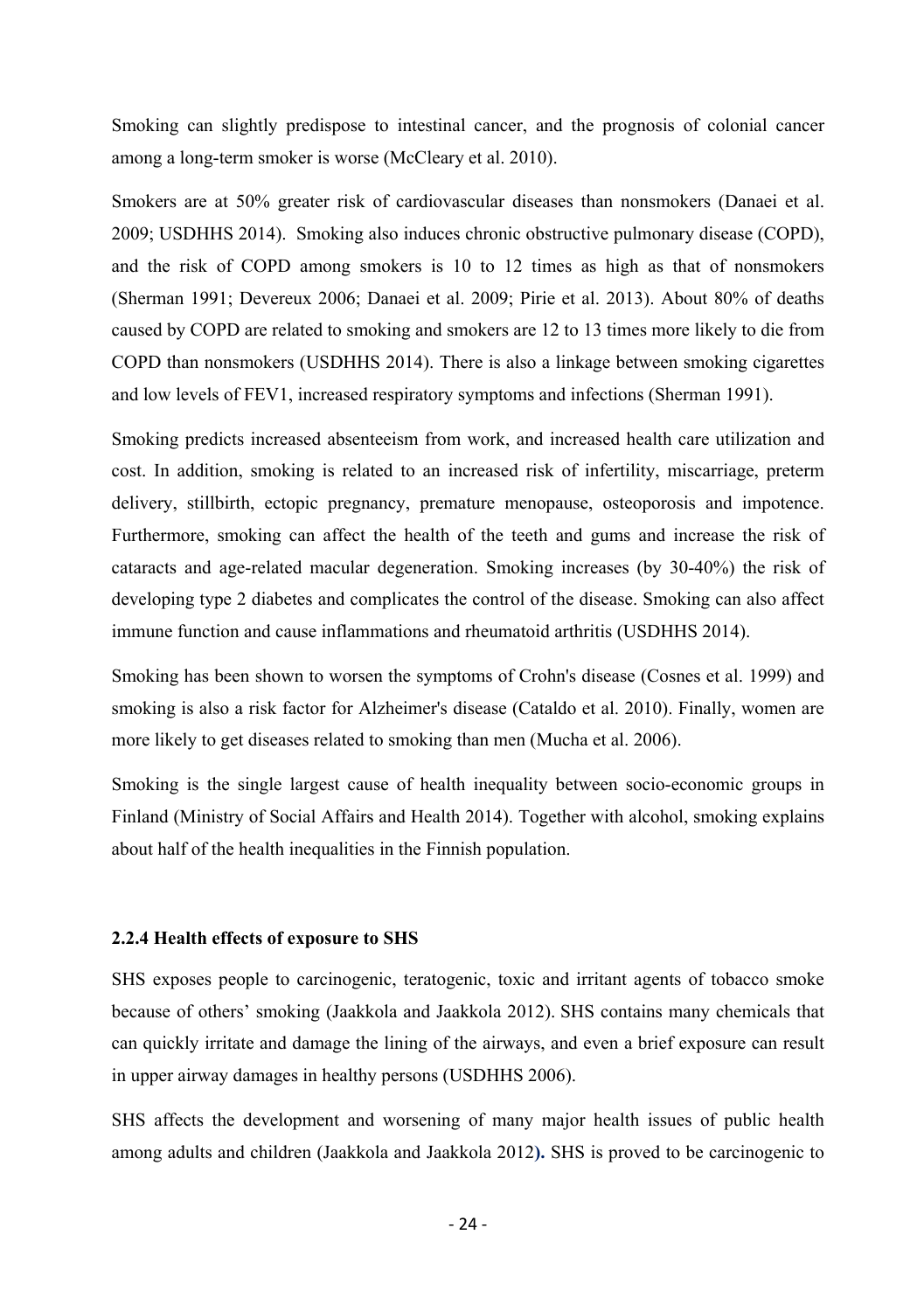humans (Group 1) as well as the smoke inhaled by the smoker (IARC 2004) and therefore there is no risk-free level of SHS exposure (USDHHS 2014; Institute of Medicine 2009).

According to literature, the evidence on adverse effects of SHS exposure has grown substantially and a large number of meta-analyses have been performed, supporting broad causal conclusions (Samet 2008).

Since 1964, at least 2.5 million nonsmokers have died from exposure to SHS in the US (USDHHS 2014), and in 2004 passive smoking was the reason for 603,000 deaths and the loss of about 11 million years of life worldwide (Öberg et al. 2011). Of these deaths approximately 379,000 were from ischemic heart disease, 165,000 from lower respiratory infections, 36,900 from asthma, and 21,400 from lung cancer. Furthermore, of deaths caused by SHS exposure, 47% occurred in women, 28% in children, and 26% in men. In 25 countries in Europe more than 79,000 adults died in 2002 because of passive smoking and a total of just over 19,000 of these deaths were among nonsmokers (European Commission 2004). Women and children are carrying the biggest health burden of the SHS problem (Jaakkola and Jaakkola 2012).

As early as in 1986, the U.S. Surgeon General concluded that SHS causes lung cancer. Exposed nonsmokers' lung cancer risk is increased by 20-30% (USDHHS 2006) and in the United States SHS is the cause of lung cancer deaths in more than 7,300 cases per year among adult nonsmokers (USDHHS 2014). Since 1981, the connection between SHS and lung cancer has been studied in a series of studies internationally (USDHHS 1986; NRC 1986; California Environmental Protection Agency 1997; Hackshaw 1998; National Health and Medical Research Council 1997; Alberg and Samet 2003; Brennan et al. 2004; IARC 2004) with the same conclusion that SHS increases the relative risk of lung cancer in passive smokers significantly.

Among those women who are exposed to their partner's smoking, the lung cancer risk is over 20% higher than that of non-exposed women (USDHHS 2006). The risk for men whose partner is a smoker is 37% higher and for women and men together 29% higher. Work related passive smoking increases cancer risk significantly. In a meta-analysis of 22 studies evaluating SHS exposure at workplaces, the relative risk of lung cancer among those nonsmokers exposed to SHS was 1.24 (95 % CI 1.18-1.29) and among highly exposed 2.01 (95 % CI 1.33-2.60) when compared to non-exposed workers (Stayner et al. 2007).

In another study involving 10 European countries (European Prospective Investigation into Cancer and Nutrition, EPIC), it was estimated that the hazard ratio (HR) for lung cancer risk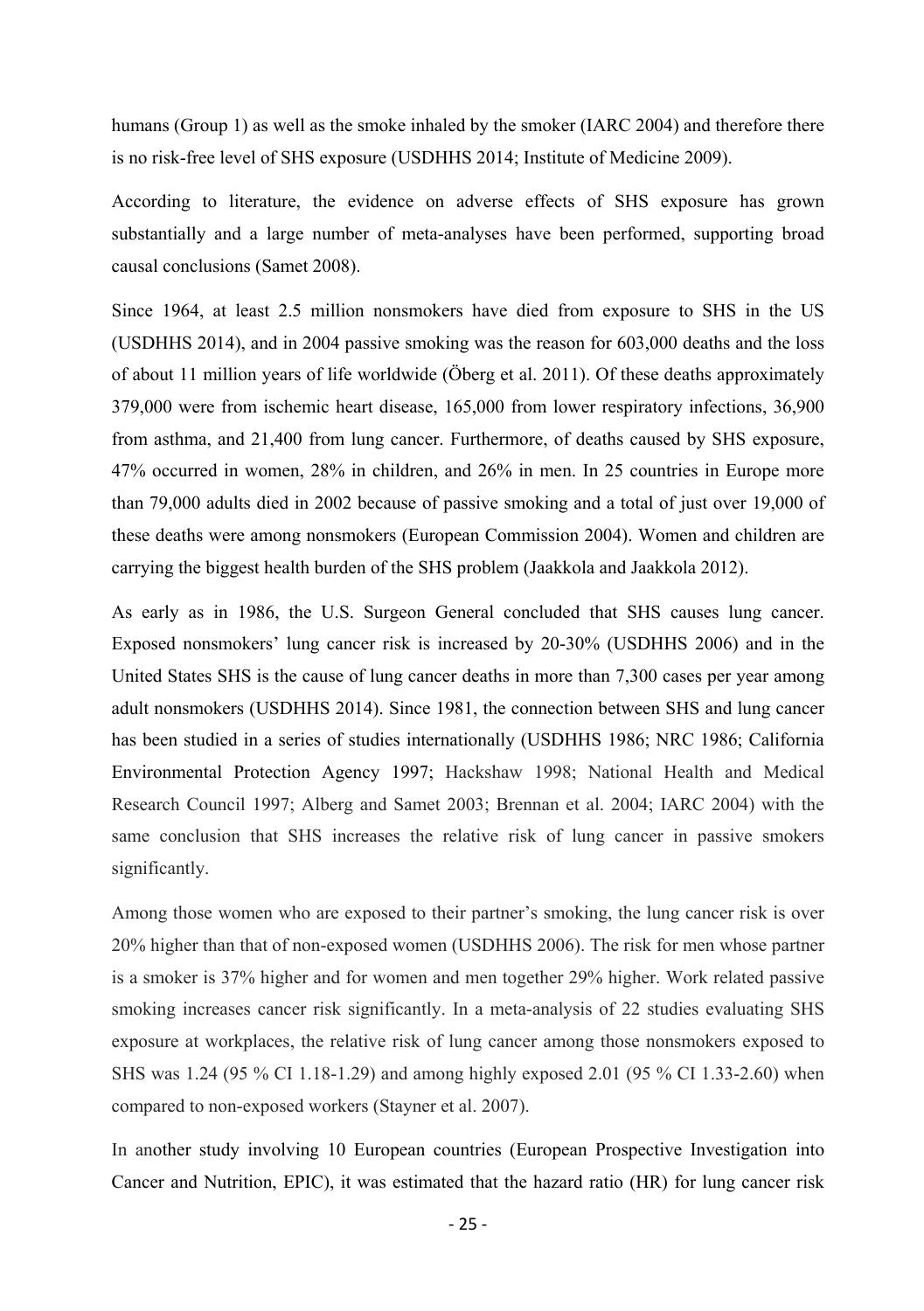was 1.34 (95% CI 0.85-2.13) among never smokers and ex-smokers who had been exposed to SHS at home and/or at work (Vineis et al. 2007). The greatest risk was the exposure at the workplace and the HR of workplace exposure to SHS was 1.65 (95% CI 1.04-2.63). According to this study, women were in the greatest risk and the HR for women was 2.13 (95% CI 1.6- 3.4). In a Chinese study (Wen et al. 2006), an exposure to SHS at work significantly increased the risk of lung cancer mortality (HR 1.79, 95% CI 1.09-2.93).

Breathing SHS immediately affects the cardiovascular system of nonsmokers harmfully increasing the risk of heart attack especially among those suffering from heart disease (USDHHS 2014). Daily exposure to SHS duplicates the risk of coronary thrombosis among nonsmokers (Patja 2014).

SHS has adverse effects on the cardiovascular system and can cause cardiovascular disease (USDHHS 2006). US USDHHS (2006) estimates that the risk of getting a cardiovascular disease is 1.27 times higher among passive smokers than among non-exposed persons. SHS also worsens the symptoms of cardiovascular disease (Jaakkola 2002; USDHHS 2006). Each year between 2005 and 2009, approximately 34 000 deaths related to heart diseases among nonsmokers in the US were caused by exposure to SHS (USDHHS 2014).

According to studies even only 20 minutes' exposure to SHS increases the adherence of platelets and the coagulation of blood similarly as active smoking does among tobacco smokers (Jaakkola and Jaakkola 2002; USDHHS 2006). SHS causes endothelic dysfunctions and increases the fibrinogenic concentration of the plasma (Bonetti et al. 2011). Passive smoking also increases heart rate and blood pressure as well as the amount of carbon monoxide adhering to hemoglobin and arrhythmias among those suffering from stabile coronary heart disease. Epidemiological studies have shown that passive smoking increases the risk of atherosclerosis (Zou et al. 2009).

SHS also increases the risk of stroke by 20-30% and causes over 8,000 deaths from stroke in the US annually (USDHHS 2014). The risk of stroke seems to increase significantly after a rather small exposure daily (i.e. exposure to 5 cigarettes) (Oono et al. 2011).

The risk of breast cancer is 1.25 times higher among women exposed to SHS according to the meta-analysis by California Environmental Protection Agency (2005b). Before menopause (under 50 years) the same risk is even higher (1.68 times higher risk). Evidence of this is strong, although USDHHS (2006) indicated that more studies are needed.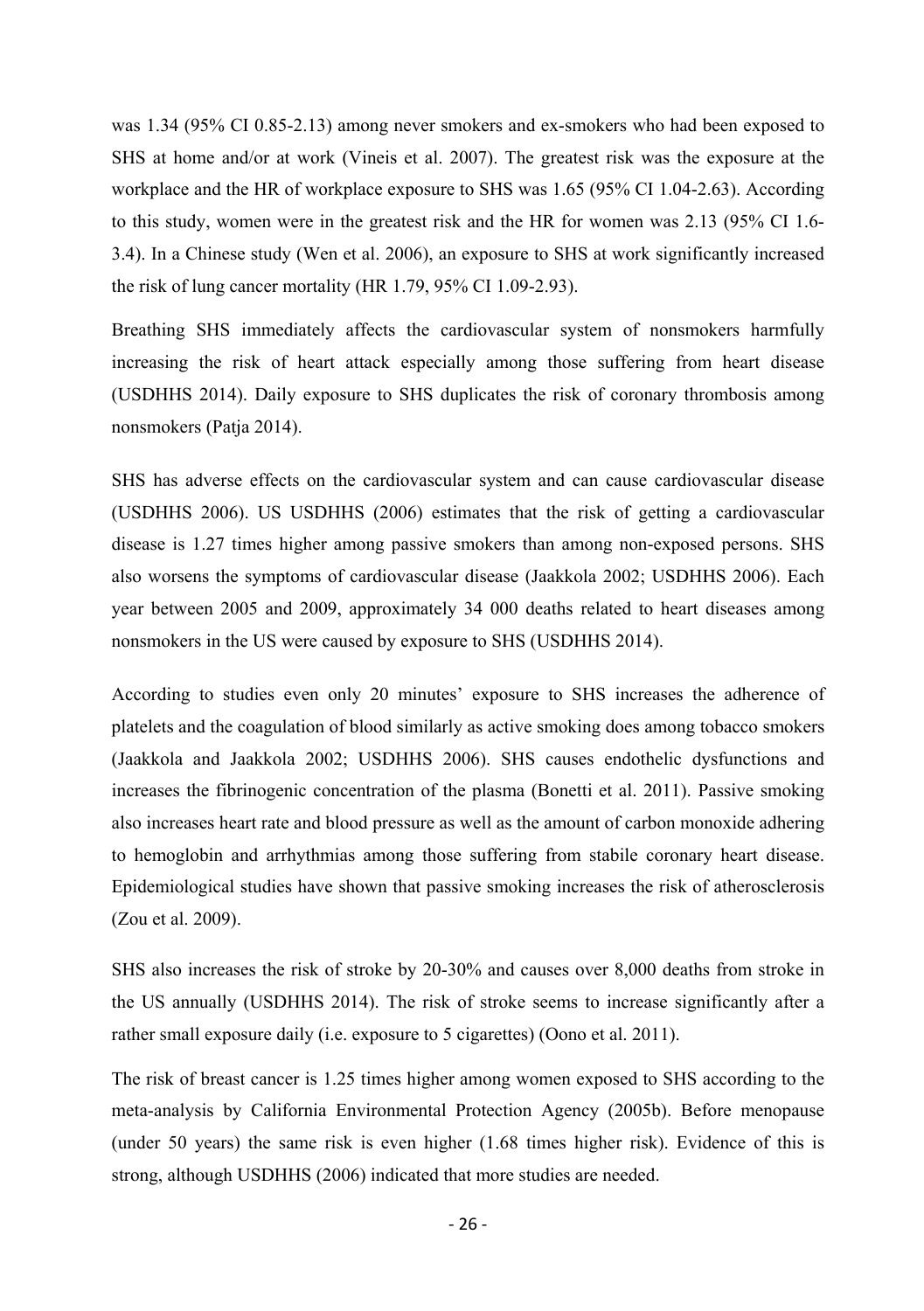Passive smoking causes acute respiratory symptoms such as nose symptoms, irritation of throat and cough (Jaakkola and Jaakkola 2002). Persons with allergies are more sensitive to symptoms of this kind and passive smoking also worsens allergies (Janson 2004). In a large case-control study the risk of invasive pneumococcal infection was over two times higher among passively smoking adults than among those not exposed (Nuorti et al. 2000).

According to studies SHS decreases pulmonary function lightly but significantly when measured with spirometer, and this decline adheres to the dose of SHS (Jaakkola and Jaakkola 2002; California EPA 2005b). The decrease of pulmonary function is bigger among asthmatics than non-asthmatics (Jaakkola and Jaakkola 2002). After smoke free legislation pulmonary function has significantly improved among passive smokers when compared to the time before the legislation, indicating less exposure to SHS (Eisner et al. 1998; Menzies et al. 2006). Thus, pulmonary function may be at least partly reversible.

There are multiple mechanisms by which SHS can cause chronic respiratory symptoms, asthma and COPD (Jaakkola and Jaakkola 2002; California EPA 2005b). Passive smoking at workplace or home almost doubles the risk of asthma (Jaakkola et al. 2003; California EPA 2005b; Jaakkola and Jaakkola 2006) and the risk is dose-related. Asthmatics also suffer from more symptoms and need more medication for their disease. Also, visits to hospital emergency room and need for hospital treatment are more typical of asthmatic patients exposed to SHS than of non-exposed ones (Jaakkola and Jaakkola 2002; California EPA 2005b).

On the strength of many studies the risk of COPD is higher because of exposure to SHS both at work and home (California EPA 2005b; Jaakkola and Jaakkola 2006). On the other hand, in the USA, a demographic study showed that a high exposure to SHS at home had to do with 1.55 times higher and at work with 1.36 times higher COPD risk compared to that of the nonexposed (Eisner et al. 2005).

Exposure to SHS of pregnant mothers leads to impaired fetal growth and may lead to organ system developmental disturbances, such as respiratory malfunction, and preterm delivery (Lødrup-Carlsen et al. 1997: Jaakkola et al. 2001). Among highly exposed pregnant women the risk of preterm delivery is found to be more than six times as high as the risk of non-exposed women (California EPA 2005b). In a meta-analysis the risk of preterm delivery among passively smoking women was estimated to be 1.57 times higher than among non-exposed women. Also prenatal and postnatal risk of asthma increases if the mother is exposed to SHS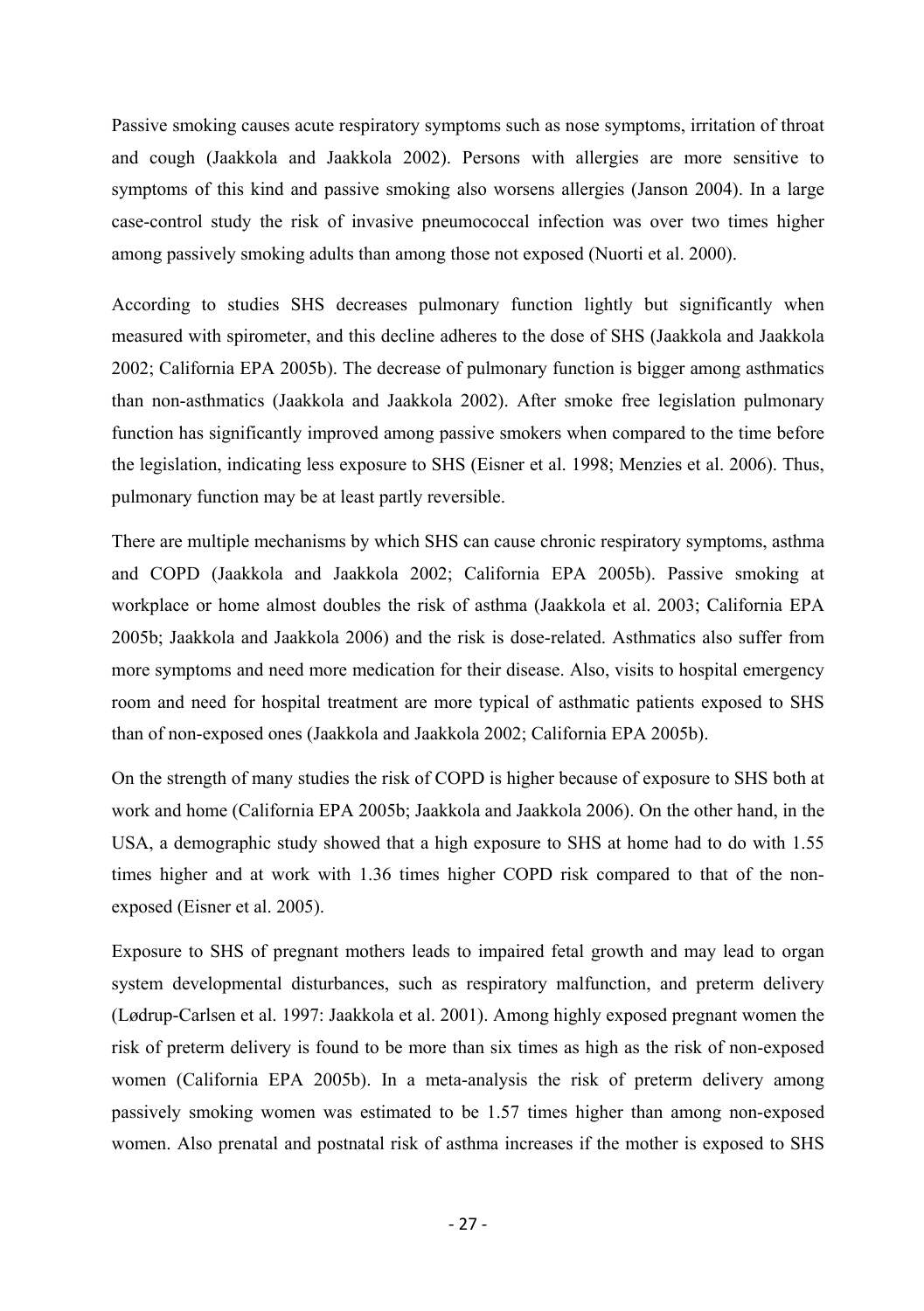(Jaakkola and Jaakkola 2006). Table 2 comprises a summary of the literature on health effects of SHS, concluded to have either an association or being the cause of a certain health hazard.

| Health effect                                                             | SG<br>1986 | <b>EPA</b><br>1992 | Cal<br>EPA<br>1997 | <b>UK</b><br>1998 | <b>WHO</b><br>1999 | <b>IARC</b><br>2004 | CalEPA<br>2005 | SG<br>2006     |
|---------------------------------------------------------------------------|------------|--------------------|--------------------|-------------------|--------------------|---------------------|----------------|----------------|
| Increased prevalence of respiratory<br>symptoms                           | $+$        | $+$                | $^{++}$            | $++$              | $^{++}$            | $++$                | $++$           | $^{++}$        |
| Decrement in pulmonary function                                           | $+$        | $+$                | $+$                | $+$               |                    | $^{++}$             | $+$            | $^{++}$        |
| Increased occurrence of acute respiratory<br>illnesses                    | $+$        | $+$                | $+$                | $^{++}$           |                    | $^{++}$             | $++$           | $^{++}$        |
| Increased occurrence of middle ear<br>disease                             |            | $+$                | $^{++}$            | $^{++}$           | $^{++}$            | $^{++}$             | $^{++}$        | $^{++}$        |
| Increased severity of asthma<br>episodes/symptoms                         |            |                    | $^{++}$            | $^{++}$           |                    | $^{++}$             | $++$           | $^{++}$        |
| Risk factor for new asthma                                                |            | ä,                 | $+$                | $++$              | $\blacksquare$     |                     | $^{++}$        | $^{++}$        |
| Risk factor for SIDS                                                      | ä,         |                    | ä,                 | $^{++}$           | $+$                | $++$                | $++$           | $++$           |
| Risk factor for lung cancer in adults                                     | ÷.         | $^{++}$            | $^{++}$            | $^{++}$           | $^{++}$            | $^{++}$             | $^{++}$        | $^{++}$        |
| Risk factor for breast cancer for younger,<br>primary premenopausal women | ۰          |                    |                    |                   |                    |                     | $^{++}$        |                |
| Risk factor for nasal sinus cancer                                        | ä,         | ٠                  | ä,                 | $\blacksquare$    | $\blacksquare$     | ä,                  | $^{++}$        | $\blacksquare$ |
| Risk factor for heart disease in adults                                   |            |                    |                    | $^{++}$           | $^{++}$            |                     | $^{++}$        | $^{++}$        |
| $+$ = association                                                         |            |                    |                    |                   |                    |                     |                |                |

Table 2. The health effects of exposure to SHS (reciting Samet 2008).

 $++ = \text{cause}$ 

- = not studied

SG=Surgeon General, EPA= US Environmental Protection Agency,

CalEPA= California Environmental Protection Agency, UK= United Kingdom Scientific Committee on Tobacco and Health

### **2.3 Work related exposure to SHS among restaurant workers**

Restaurants and bars have been identified as workplaces with high level of SHS exposure (Edwards et al. 2006) and of all workplaces, the highest indoor nicotine concentrations are measured predominantly in restaurants and bars (USDHHS 2014). In addition, restaurants and bars are considered the places that are least likely to be incorporated in the smoking ban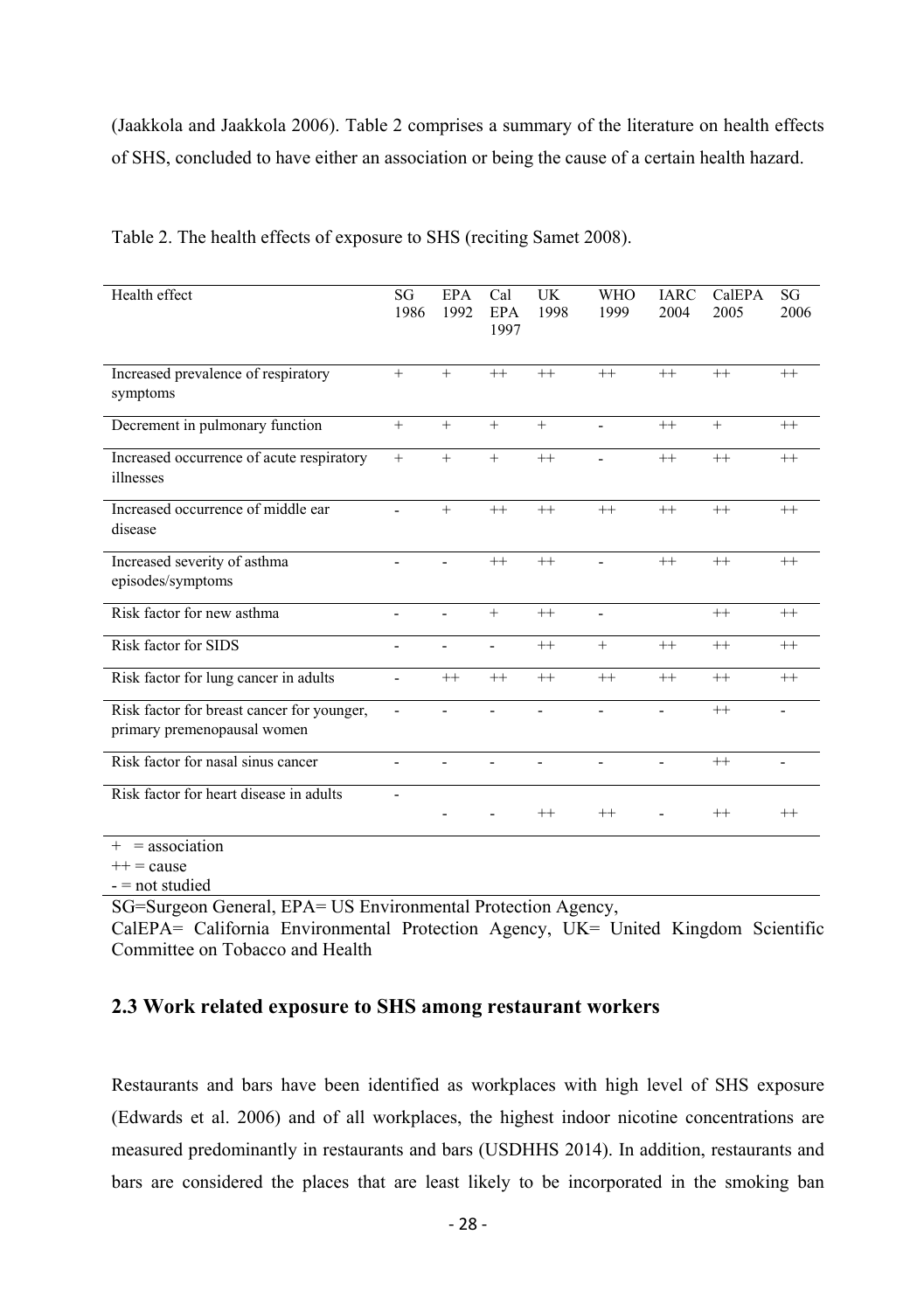policies. Thus being a waitress among female occupations seems to be hazardous (Siegel et al. 2005). Despite the strict legislations launched by many countries trying to restrict smoking in workplaces, workers in restaurants and bars are generally more often exposed to SHS than workers in other fields (Lopez et al. 2008).

In Finland exposure to SHS decreased significantly after the enforcement of the tobacco legislation in 1995 (Helldán et al. 2013). Furthermore, the exposure has continued to decrease after 1995 among nonsmokers. In 2013, 2% of other than daily smoking men and 1% of such women worked in a workplace where SHS existed at least for one hour per day. Of smokers 12% of men and 5% of women reported staying in workplaces with SHS at least for one hour daily.

In China, among different public places, smoking is most prevalent in restaurants (89%) (Jin et al. 2014). Another study conducted in Shanghai, China found that over 90% of restaurant workers were exposed to SHS at work with a median of 24.2 hours per week (Zheng et al. 2009).

In Lisbon, Portugal, a study reported significantly higher fine indoor air particles  $PM_{2.5}$  in restaurants compared to other sites and also the urine cotinine concentrations of restaurant workers were significantly higher than of those who worked in canteens (Pacheco et al. 2012). A German study also found significantly high levels of SHS constituents such as polycyclic aromatic hydrocarbons (PAH), volatile organic compounds (VOC), aldehydes/ketones and cadmium in hospitality venues, such as bars, discotheques and restaurants (Bolte et al. 2008).

In Ireland, there was a great reduction in exposure to SHS among hospitality workers after a smoke-free legislation was launched in 2004. Self-reported exposure decreased from a median of 30 hours a week to 0 hours a week. Furthermore, a reduction of 83% in nicotine air concentration was found from 35.5  $\mu$ g/m<sup>3</sup> to 5.95  $\mu$ g/m<sup>3</sup> after the tobacco ban was launched. (Mulcahy et al. 2005). In New York (US), a smoke free law was launched in 2003, leading to a decrease in exposure to SHS among nonsmoking restaurant workers from 12.1 hours to 0.2 hours over four days of work. Among employees in non-hospitality workplaces and all other locations, the numbers were 2.4 hours and 0.6 hours, respectively (Farrelly et al. 2005).

Similar results (i.e. suggesting that hospitality workers' exposure to SHS at work was high before a smoke-free legislation and decreased significantly after a smoke-free legislation) have been found among hospitality workplaces in several countries or states worldwide, such as Argentina, Washington D.C (US), Minnesota (US), Canada, Belfast (Ireland), Scotland (UK)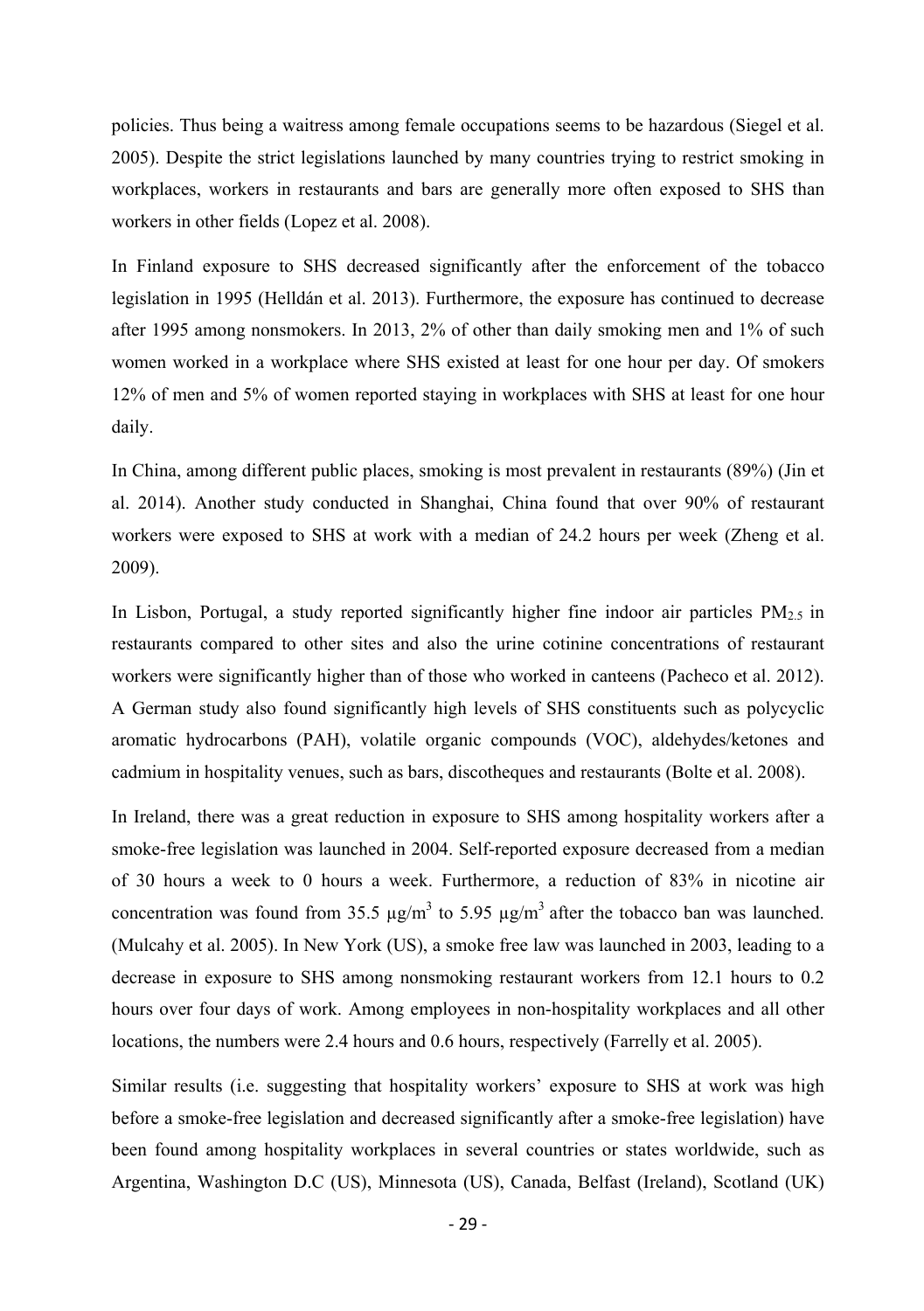and New Zealand (Jensen et al. 2010.; Pearson et al. 2009; Schoj et al. 2010, Bondy et al. 2009, Bannon et al. 2009, Ayres et al. 2009, Edwards et al. 2008)

### **2.4 Tobacco legislation**

The WHO Framework Convention on Tobacco Control was launched through 2003 to 2005 (WHO FCTC 2003). It was established in response to the globalization of the tobacco epidemic, and with its 168 signatories from parties all over the world it is one of the most widely embraced treaties in the UN history. Specified in its articles, the main purpose of the FCTC is, by a great number of different measures, to protect and support public health by reducing the demand of tobacco and to prevent people from the harms of tobacco. On exposure to SHS, FCTC article number 8 concludes, "parties recognize that scientific evidence has unequivocally established that exposure to tobacco smoke causes death, disease and disability." Furthermore, "each Party shall adopt and implement in areas of existing national jurisdiction as determined by national law and actively promote at other jurisdictional levels the adoption and implementation of effective legislative, executive, administrative and/or other measures, providing for protection from exposure to tobacco smoke in indoor workplaces, public transport, indoor public places and, as appropriate, other public places."

Research evidence shows that smoking policies have been highly effective in reducing the exposure of nonsmokers to SHS at workplaces (offices, public sector workplaces, medical centers, restaurants) (Briss et al. 2000; Hopkins et al. 2001). In 2009 IARC summarized that there were 10–20% reduction in acute coronary events in the first year followed by different kinds of smoking bans in the workplaces. In addition, workplaces with smoking bans tend to show greater reduction in exposure to SHS than workplaces with mere smoking restrictions (Hopkins et al. 2001; Brownson et al. 2002).

According to Hammond (1999), in workplaces with smoking bans nicotine concentrations decreased to less than 1  $\mu$ g/m<sup>3</sup>. In comparison, in restaurants that allowed smoking the mean concentrations of indoor nicotine ranged from 3 to 8  $\mu$ g/m<sup>3</sup>.

The additional advantage of smoke-free laws in workplaces is the possible reduction of tobacco consumption among smokers and, moreover, a decrease in morbidity and mortality among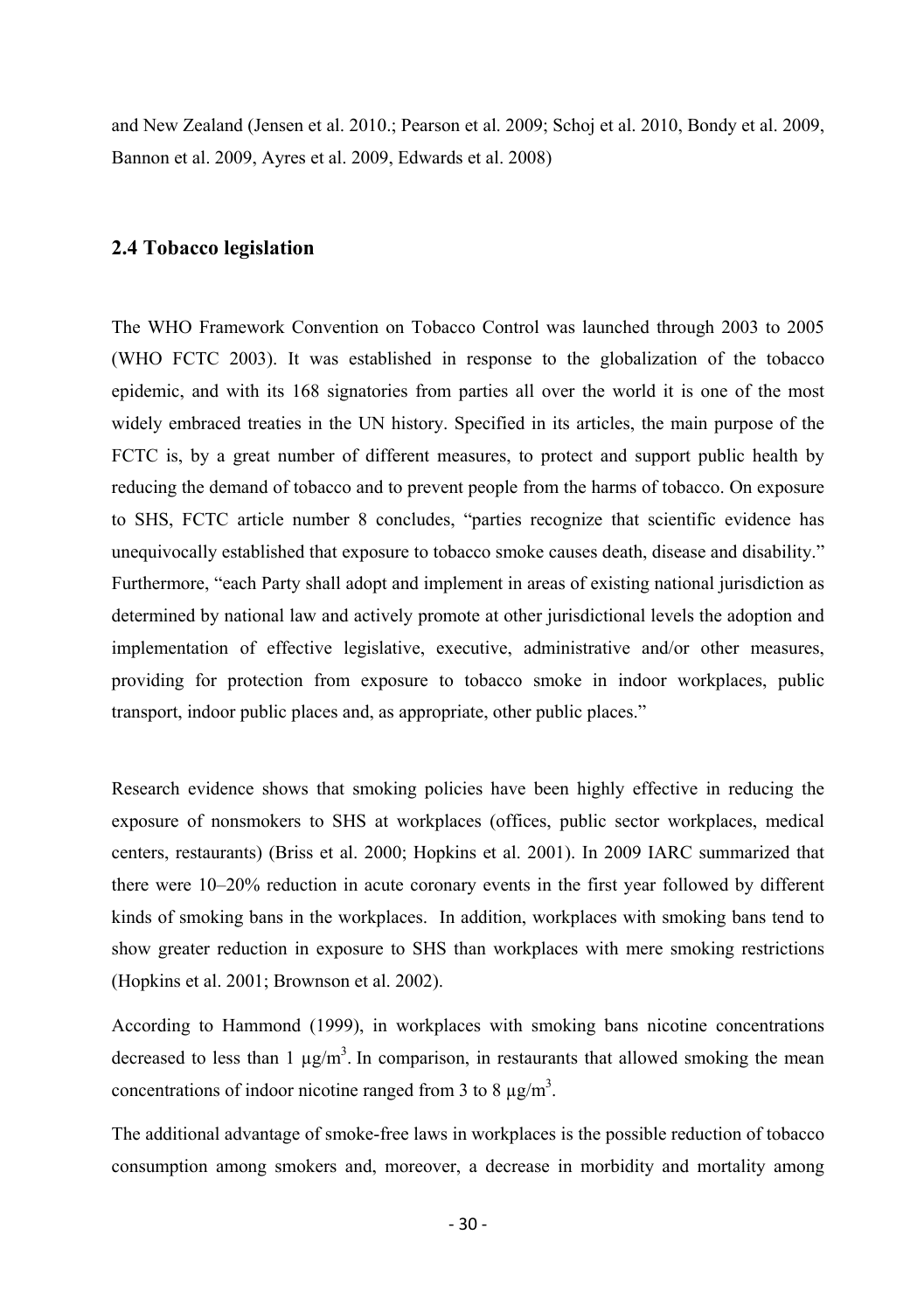smokers (Eisner et al. 1998). A significant decrease in the number of smoked cigarettes has been detected after the total ban on smoking in workplaces (Fichtenberg and Glantz 2002). In addition, smokers who are employed in workplaces with total smoking bans are likely to smoke fewer cigarettes per day, are more likely to consider quitting and/or to quit compared to smokers in workplaces with no or weaker restrictions (Brownson et al. 2002).

### **2.4.1. Tobacco legislation globally and in the European Union**

A number of countries around the world are trying to reduce the health risks and burden of the population by imposing smoke-free laws, restrictions and campaigns. However, there are still many developing countries that have not adopted anti-smoking policies at any level. In 2010 only 7.4% of the world population lived in jurisdictions where comprehensive smoke-free laws were in effect, and the enforcement of these laws was robust in only a few of the jurisdictions. (WHO 2009)

In Europe all 28 EU Member States have some kind of regulations to limit exposure to SHS. However, these regulations vary widely from country to country. Altogether 15 European countries (Finland, Sweden, Estonia, Latvia, Lithuania, Ireland, Belgium, France, Spain, Italy, Slovenia, Hungary, Bulgaria, Norway and Turkey)) are following the WHO's Framework Convention on Tobacco Control (FCTC) and thus the smoke-free law is strong and strongly enforced in these countries (Smoke free partnership 2014). Currently, more than 200 million European citizens are protected by good national smoke-free legislations.

However, there are many European countries (such as Denmark, Netherlands, Germany, Poland, Hungary, Greece, and Cyprus) that offer only limited protection. This means that many places may be smoke free but still don't provide full protection against SHS. In Greece and Cyprus the law seems to be poorly enforced. In Czech Republic, Austria and Romania there is no protection for workers against SHS; the laws are either weak or unenforced (Smoke free partnership 2014).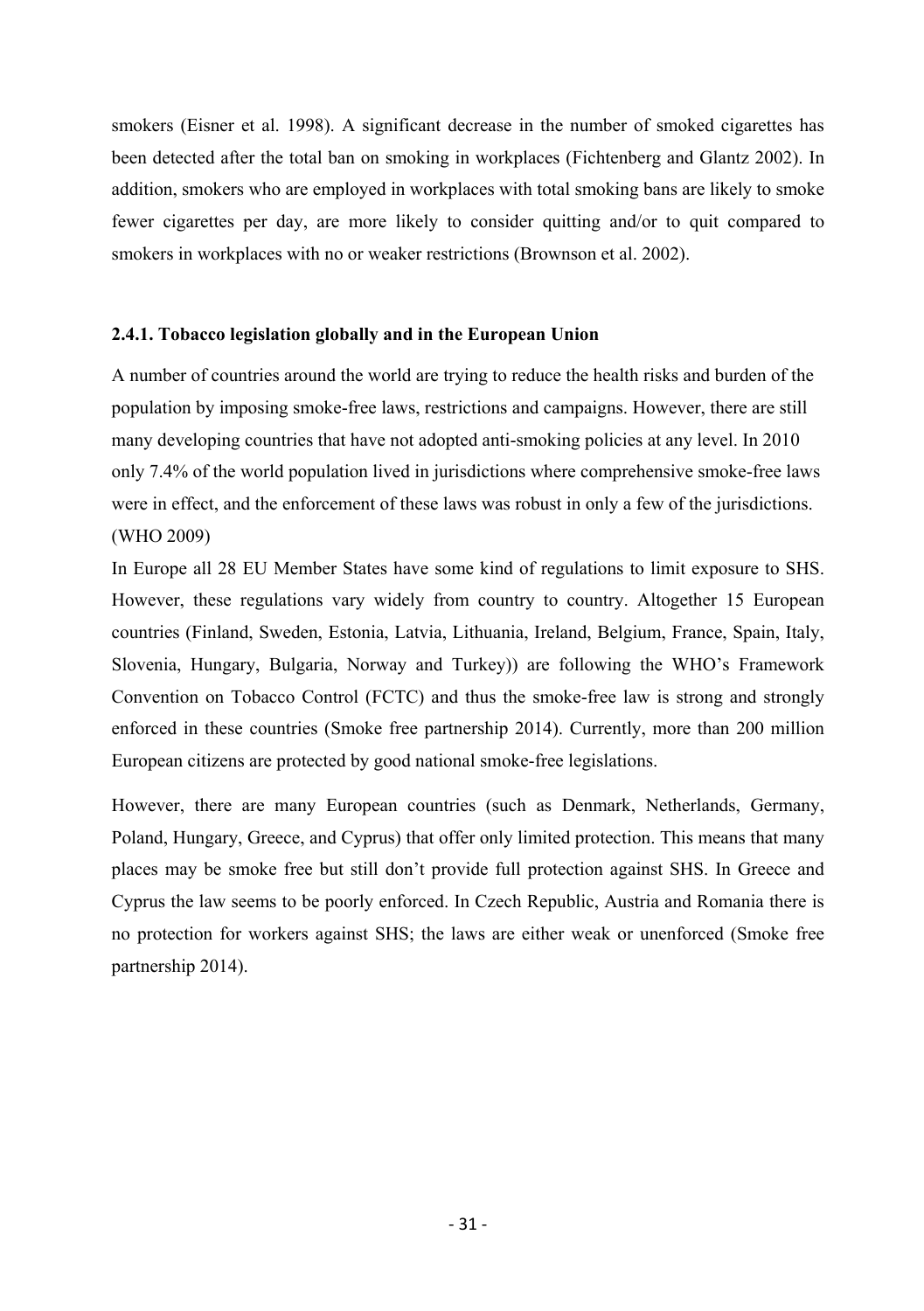Table 3. Smoking restrictions in European Union countries (24), Norway and Turkey. Source: Smoke Free Partnership, 2014 Brussels Belgium.

|                 | Bars and        | Work            | Public           | Date of        |
|-----------------|-----------------|-----------------|------------------|----------------|
| Country         | restaurants     |                 | places transport | implementation |
| Austria         |                 |                 | $^{++}$          | 2005           |
| Belgium         | $++$            | $+$             | $++$             | 2011           |
| Bulgaria        |                 |                 | $\frac{1}{2}$    | 2011           |
| Cyprus          | $++*$           |                 | $^{++}$          | 2010           |
| Czech Rep.      |                 |                 | $^{++}$          | 2010           |
| Denmark         | $\frac{1}{2}$   | $\frac{1}{2}$   | $++$             | 2007           |
| Estonia         | $+$             | $\frac{1}{2}$   | $\frac{1}{2}$    | 2007           |
| Finland         | $+$             | $+$             | $^{++}$          | 2007           |
| France          | $^{+}$          | $+$             | $^{++}$          | 2008           |
| Germany         | $\frac{1}{2}$   | $\frac{1}{2}$   | $^{++}$          | 2008           |
| Greece          | $++*$           | $++*$           | $^{++}$          | 2010           |
| Hungary         | $++$            | $^{++}$         | $++$             | 2012           |
| Ireland         | $++$            | $^{++}$         | $^{++}$          | 2004           |
| Italy           | $^{+}$          | $+$             | $++$             | 2005           |
| Latvia          | $++$            | $\frac{1}{2}$   | $\frac{1}{2}$    | 2010           |
| Lithuania       | $+$             | $\frac{1}{2}$   | $\frac{1}{2}$    | 2007           |
| Norway          | $++$            | $+$             | $^{++}$          | 2004           |
| Poland          | $\frac{1}{2}$   | $+*$            | $++$             | 2010           |
| Portugal        | $\frac{1}{2}$   | $\frac{1}{2}$   | $^{++}$          | 2008           |
| Slovakia        | $\frac{1}{2}$ * | $\frac{1}{2}$ * | $\frac{1}{2}$    | 2009           |
| Slovenia        | $^{+}$          | $\frac{1}{2}$   | $^{++}$          | 2007           |
| Spain           | $++$            | $^{++*}$        | $^{++}$          | 2011           |
| Sweden          | $+$             | $\frac{1}{2}$   | $^{++}$          | 2005           |
| The Netherlands | $\frac{1}{2}$   | $\frac{1}{2}$   | $^{++}$          | 2008           |
| Turkey          | $++$            | $^{++}$         | $++$             | 2007           |
| United          |                 |                 |                  |                |
| Kingdom         | $++$            | $^{++}$         | $^{++}$          | 2006-2007      |

| $++$   | Complete ban                                                       |
|--------|--------------------------------------------------------------------|
| $^{+}$ | Complete ban with ventilated rooms permitted under strict criteria |
|        | Weak, unenforced law or no ban                                     |
|        | المصطلحة والمستحدث                                                 |

- $\frac{1}{2}$  Incomplete ban
- \* Problems with enforcement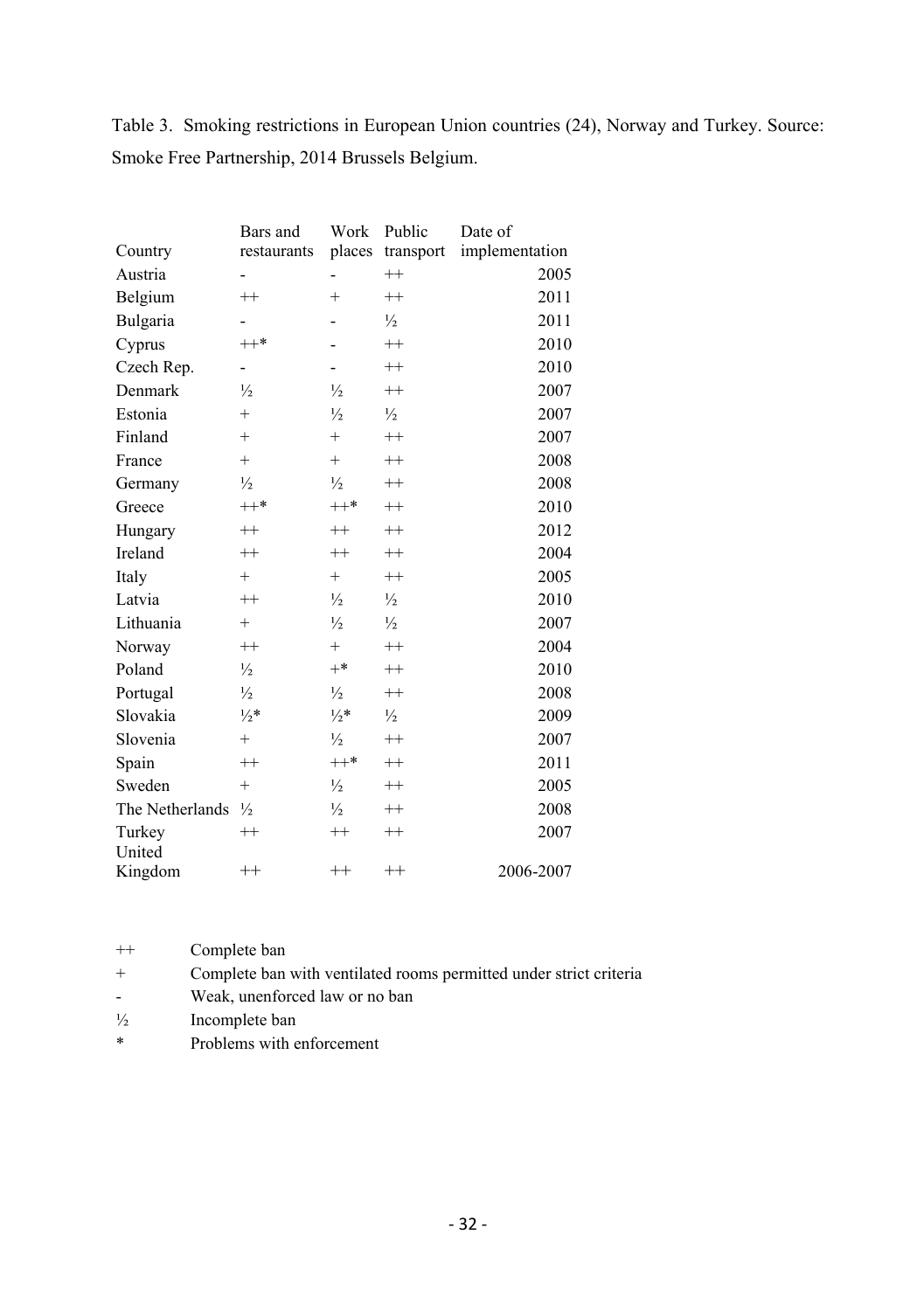#### **2.4.2 Legislation concerning restaurants**

### **Finland**

Finland was the forerunner of tobacco policies in 1976 when the first act towards reducing tobacco smoking (693/1976) was passed. This tobacco law came into effect in 1977 and the following year advertising cigarettes was banned. Also, smoking in public places was restricted concurrently. According to studies the tobacco law from 1976 decreased smoking among the Finnish population (Helakorpi et al. 2004; Heloma et al. 2004). No essential changes were made to this law before 1994 but many workplaces had still voluntarily forbidden smoking in canteens. In 1994 the law was reformed so that workplaces had to be smoke-free from 1996 onwards. The implementation of the law in workplaces was monitored and the exposure to SHS reduced dramatically in just one year's follow up (Heloma et al. 2000).

However, since restaurants and bars were left outside the new tobacco law, the protection of the restaurant and bar employees remained neglected. In 2000, the first law considering restaurants still allowed smoking in 70% of customer premises, and after a transition period, in 2003, smoke free areas were extended to cover 50% of customer space. These laws didn't involve small restaurants. The Ministry of Social Affairs and Health decided to renew the act in 2005, and in 2006 the Finnish parliament approved the second amendment of the legislation. In 2007 smoking was prohibited in restaurants with a period of transition until 2009, with the exception that a restaurant could build a separate smoking room, where no service was allowed. The present Finnish Tobacco Act aims to eliminate the use of tobacco products by the end of the year 2040 (Ministry of Social Affairs and Health 2014).

From the beginning of 2001, employees exposed to SHS for 40 workdays a year and at least four hours a day had to be reported to a database maintained by the Finnish Institute of Occupational Health (FIOH) on employees exposed to carcinogens at work (Finlex 717/2001; 2§).

### **Other countries**

Some of the data on legislation on restaurant smoking has already been presented earlier (see chapter 2.3). Positive results of legislation that prohibits smoking in workplaces are presented for example in California, where a smoking ban in bars and taverns decreased the prevalence of respiratory and sensory irritation symptoms among bartenders significantly (Eisner et al. 1998). In addition, the employees' pulmonary function improved after the smoke-free law. In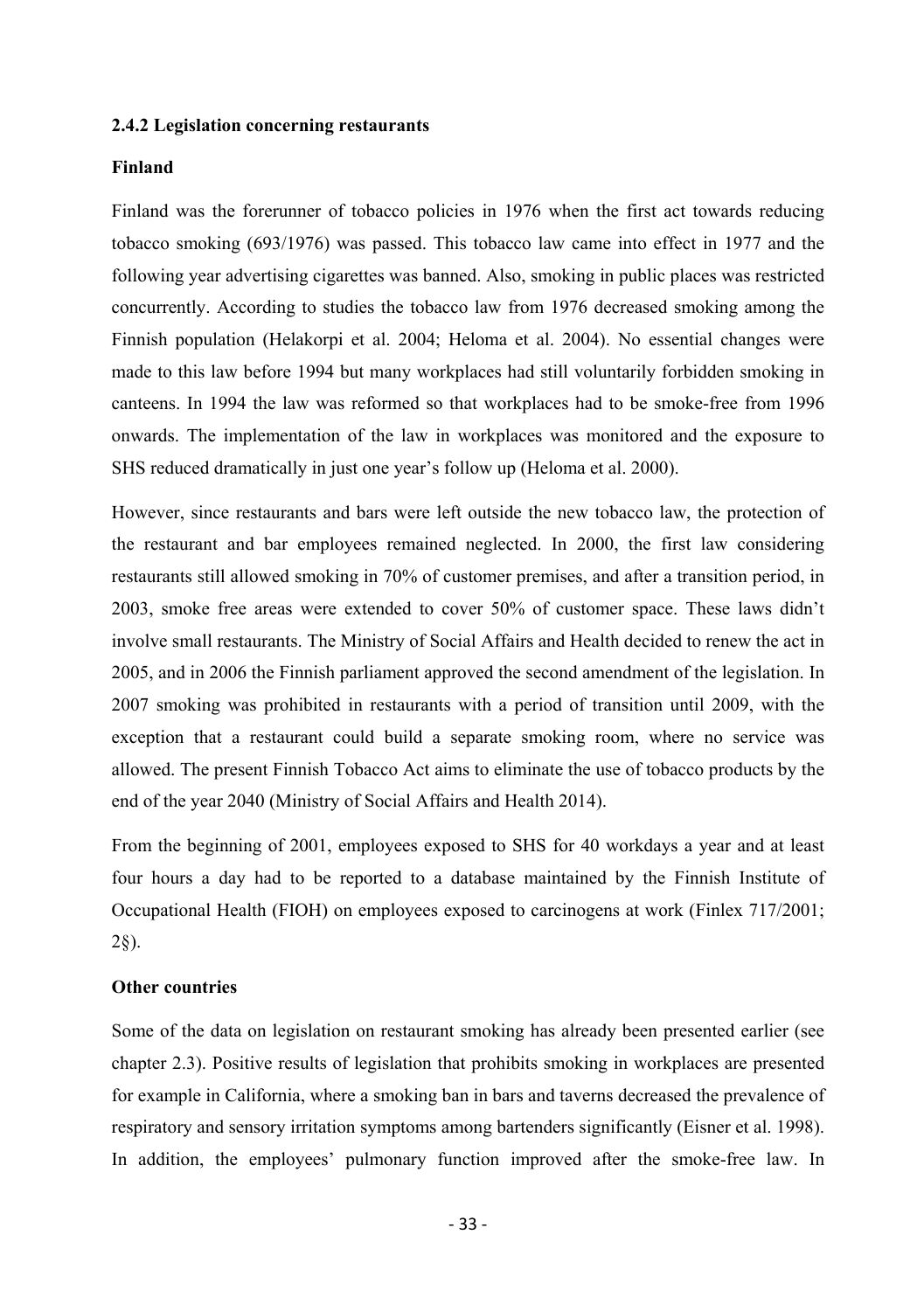Scotland, there was a strong improvement in the health of bar staff only after three months of smoke-free work shifts (Menzies et al. 2006). In another survey carried out in Scotland (Semple et al. 2007) significant declines in exposure to SHS were also registered. These declines were assessed by measuring the cotinine concentration levels and self-reported exposure in bars before and after the smoke-free legislation.

Several other countries worldwide, such as Canada, Ireland, New Zealand, Norway and USA have also set legislation in order to protect workers against occupational exposure to SHS in restaurants. Their results show a significant and rapid reduction in exposure to SHS due to the total prohibition of smoking in bars and restaurants (Farrelly et al. 2005; Weber et al. 2003; Mulcahy et al. 2005). For instance, the first comprehensive smoke-free act in Ireland led to declines in all venues, including workplaces (62% to 14%), restaurants (85% to 3%), and bars/pubs (98% to 5%) (Fong et al. 2006). In Scotland, the average measured SHS levels in bars were reduced by approximately 90% compared to those before the total ban (Semple et al. 2007).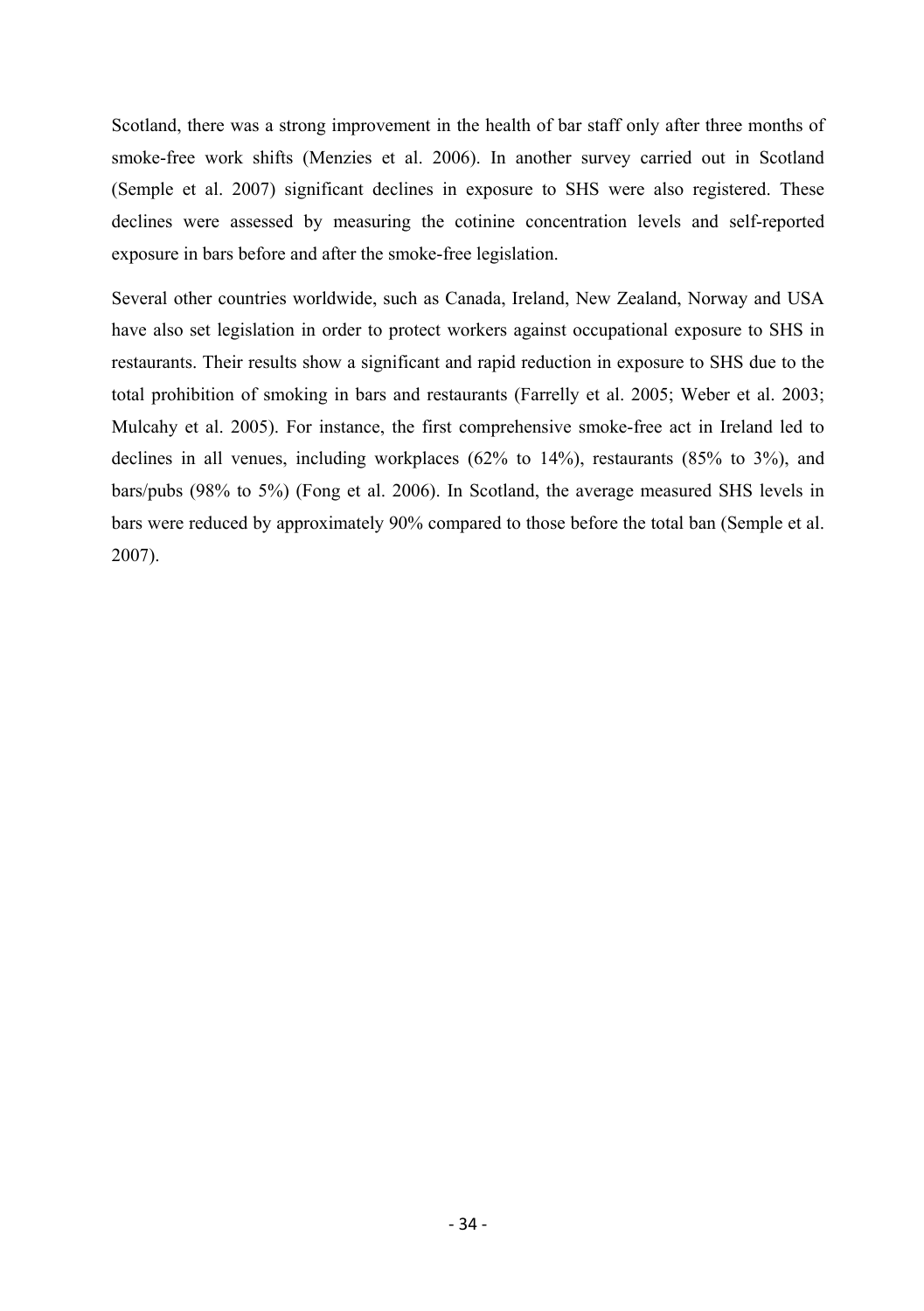### **2.5 Assessing the exposure to tobacco smoke**

The effectiveness of workplace smoking policies has been assessed by the differences or changes in perceived air quality in the workplace following a ban or restriction, and by the differences or changes in active measurements of nicotine vapor concentrations, metabolites, or levels of smoke particles.

The concentration of SHS in the air depends on the intensity of smoking, dilution by ventilation, and other smoke-removing processes (USDHHS 2006). Finally, the concentration of SHS in the indoor air can lead to doses that reach and harm target organs and cause harmful health effects. The strength of SHS depends on the number of smokers and the number of cigarettes smoked.

SHS is a fluctuating mixture with thousands of agents in it (USDHHS 2006). Some of these components are specific to SHS, such as nicotine and cotinine, but others may as well spring from additional sources and are therefore not specific to SHS. Therefore it is important to distinguish these confounding agents when assessing exposure specific to SHS.

Some of the most useful components of SHS can be measured in indoor air, like nicotine, for the purpose of research or assessment of public exposure to SHS. Other than those components measured in indoor air, also biomarkers, are valuable when assessing exposure to SHS. Biomarkers provide required index of the internal dose of SHS component or metabolite in exposed people.

### **2.5.1 Tobacco smoke and nicotine in indoor air**

Indoor air nicotine is highly specific and considered a valid marker of SHS (Daisey 1999). In most environments nicotine in the air comes only from tobacco smoke, so there is no background concentration to take into account (USDHHS 2006). Nicotine is not only a highly specific and sensitive but also an inexpensive agent to measure and therefore commonly used for measuring SHS exposure in occupational and non-occupational environments (Leaderer and Hammond 1991; Marbury et al. 1993; Hammond 1999; Jenkins et al. 2000; Navas-Acien et al. 2004; Ott et al. 2006; USDHHS 2006).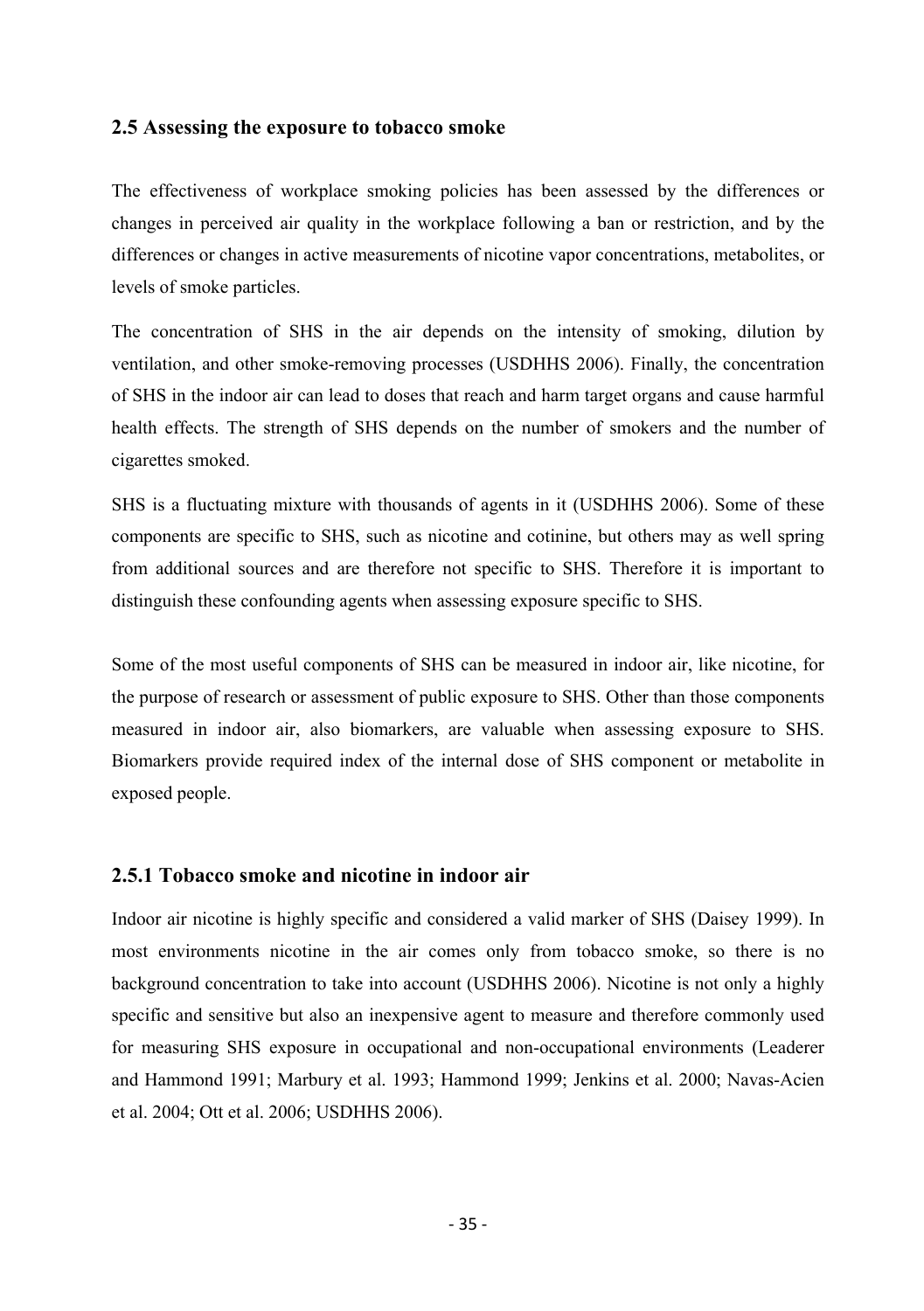There is only a little data available on measurements using other tobacco-specific markers of the indoor air than nicotine to assess the exposure to SHS. However, 3-ethenylpyridine, a pyrolysis product of nicotine degradation, has been suggested to be potentially even a better marker of SHS than nicotine, especially when used for group level monitoring (Jenkins et al. 1996; Rothberg et al. 1998; Scherer et al. 2000; Vainiotalo et al. 2001).

## **2.5.2 Biological monitoring**

Exposure to SHS can also be assessed by measuring different biomarker(s) of tobacco smoke in biological specimens (Samet and Yang, 2001). Since people differ in their awareness of the extent and duration of SHS exposure, biomarkers are useful in verifying self-reports on exposure to SHS (USDHHS 2006).

When a biomarker is used as an indicator for exposure to SHS, it should be ensured that this marker is specific for involuntary smoking and has an appropriate half-life in the body. In addition, it must be measurable with high sensitivity, and it should be measurable in samples collected by noninvasive techniques. It should also be inexpensive to assay and it should either be an agent associated with health effects or strongly associated with such an agent, and be quantitatively related to a prior exposure to SHS (USDHHS 2006). Biomarkers have limitations concerning interindividual and intraindividual variability, analytical restrictions, and limitations on the exposure time frame that can be monitored.

There are multiple compounds that have been used as biomarkers for passive smoking including nicotine and its primary metabolite cotinine, CO in exhaled air, carboxyhemoglobin (the complex form of CO found in the blood), thiocyanate, polycyclic aromatic hydrocarbon (PAH) adducts in leukocyte DNA or plasma albumin, and hemoglobin adducts of tobaccorelated aromatic amines such as 3-aminobiphenyl (3AB), 3-ethenylpyridine and 4AB (USDHHS 2006).

Nicotine is a highly tobacco-specific component of cigarette smoke that is present in abundant amounts (approximately 7 to 8 mg per cigarette) (IARC 2004). Nicotine can be readily measured in both active and involuntary smokers in a number of biologic materials including serum, urine, and saliva. Most of the nicotine emitted from a cigarette is found in side stream smoke (NRC 1986), which is the major contributor to SHS. Nonsmokers inhale nicotine, which is present as a gas during involuntary smoking. Some of the absorbed nicotine is excreted in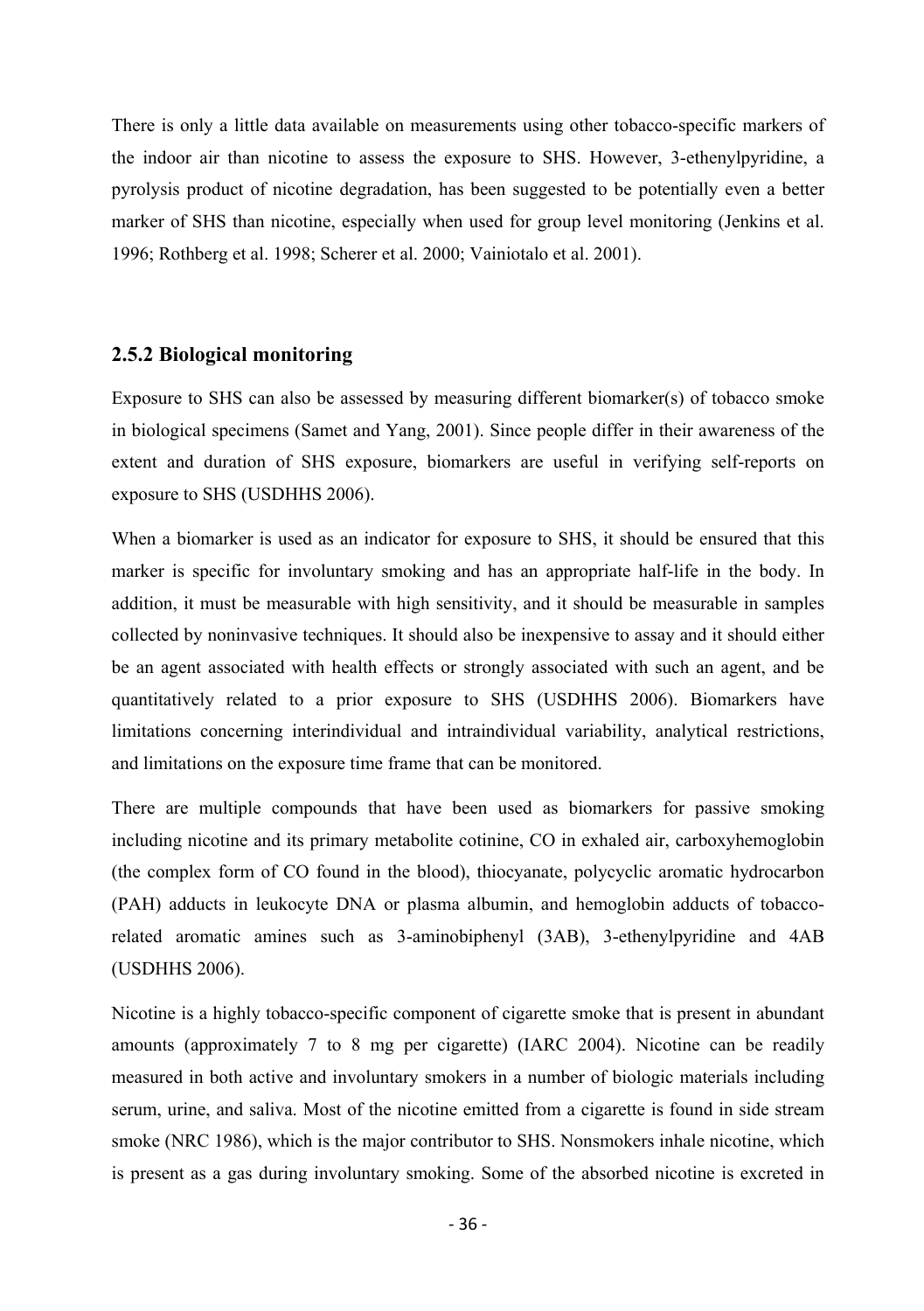urine, but on average about 90 percent of the nicotine is further metabolized (Benowitz and Jacob 1994). Of this nicotine, about 70 to 80 percent is metabolized to cotinine (range: 60 to 90 percent). The half-life of nicotine is rather short (one to three hours), which limits the utility as a chronic exposure biomarker (Scherer et al. 1988; Benowitz et al. 1991).

As earlier mentioned, cotinine is a metabolite of nicotine and the most widely used biomarker of nicotine intake (Benowitz et al. 2009). Cotinine can be measured in blood, urine, saliva, hair, or nails with either radioimmunoassay or chromatography (USDHHS 2006). In the body cotinine is metabolized to other chemicals but its half-life is notably longer (16 to 18 hours) than that of nicotine which enables the measurement to be done long after the exposure.

The current optimal plasma cotinine cut-point to distinguish smokers from nonsmokers in the general US population is 3 ng x m $^{-1}$  (Benowitz et al. 2009). Some foods contain small amounts of nicotine, but for most persons cotinine level offers a highly specific indicator of exposure to SHS (Benowitz 1999).

### **2.5.3 Self-reported exposure**

Indirect measures are generally obtained by survey questionnaires. These include self-reported exposure and descriptions of the source of second-hand tobacco smoke in relevant microenvironments, most often the home and workplace (Samet and Yang 2001). Self-reported exposure to SHS in vast enough quantities seems to be in correlation with the measured exposure to tobacco smoke (Heloma et al. 2000).

## **2.6 Work related cancer incidence among restaurant workers**

Only a small number of studies on cancer in restaurant workers exist. Yet, restaurant workers are known to be at risk of heavy alcohol consumption (Broome and Bennet 2011), tobacco smoking or passive smoking (Kauppinen et al. 2014).

Alcohol (ethanol) is one of the ten most common health hazards among people increasing the risk of oral cavity, pharynx, larynx, oesophagus, liver, breast and colorectal cancer (Baan et al. 2007). Alcohol drinking and tobacco smoking together seem to multiplicatively increase the harmful effects of these two factors. Restaurant workers often work in shifts. Night shift work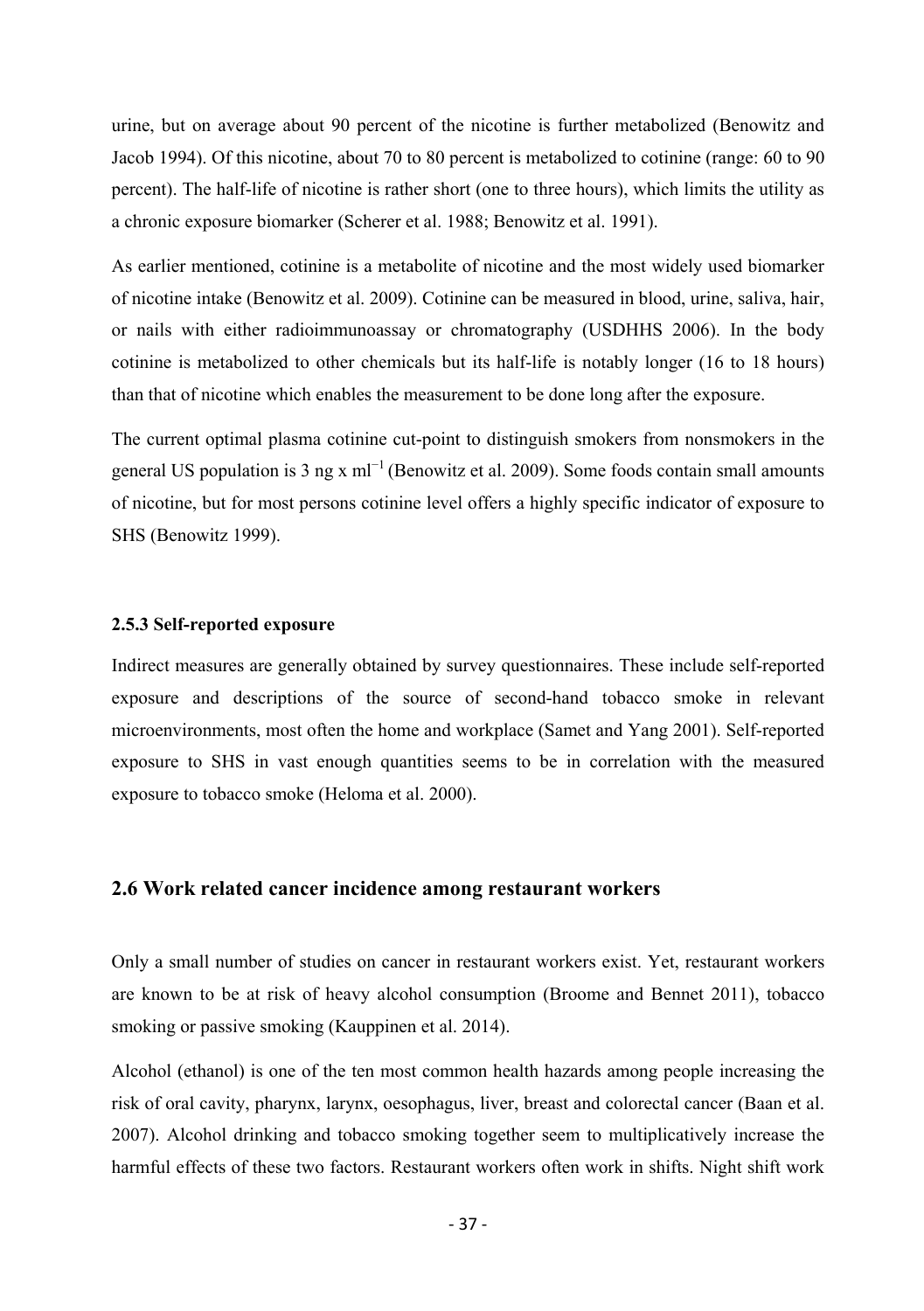is associated with increased cancer incidence and IARC has classified shift-work into class 2A, i.e. probably carcinogenic (Straif et al. 2007; Fritschi 2009).

Nordic Occupational Cancer (NOCCA) project presents important information about cancer incidence among waiters alongside other occupations (Pukkala et al. 2009). According to NOCCA, the highest overall risk of cancer among different occupations were observed among male waiters, beverage manufacture workers, tobacco manufacture workers, seamen, chimney sweeps, cooks and stewards. Male waiters also had the highest risk (SIR 1.49, 95% Cl 1.19-1.84) of unspecified cancer among different professions.

Lung cancer was the most common cancer among male waiters in Norway, and the risk of lung cancer was about 50% higher than among the general population (Andersen et al. 1989). Also the risks of other cancer sites relating to smoking were elevated. Waiters in Finland are known to smoke more frequently and use more alcohol than the general population (FINJEM). The main cause of lung cancer among waiters is tobacco smoking, exposure to SHS and these together.

## **2.7. Need for the present study**

According to the previous literature, there is solid evidence that both smoking and exposure to SHS lead to adverse health effects in humans. In order to protect people against harmful outcomes related to tobacco smoke, strict tobacco legislation has proven effective. Especially involuntary exposure to SHS would most likely diminish under strict smoking regulation in locations where smoking is allowed, such as restaurants. Both Heloma et al. (2001) and Helakorpi et al. (2008) have shown that a strict smoke free legislation concerning Finnish workplaces reduces exposure to SHS at work. However, previous Finnish reports did not focus on the impact of tobacco legislation concerning restaurants. Moreover, to our knowledge, besides a relatively small study in Spain (Fernández et al. 2009), no reports exist where effects of partial restriction and total prohibition of smoking have been compared to each other.

In Finland, smoking has been prohibited in public places since 1978. After 1995, the spread of tobacco smoke has been prohibited totally inside the premises of workplaces as well. Only in 2000 were the client areas of restaurants included in Finnish tobacco legislation, after which also restaurant workers and clients have been under the cover of Tobacco Act. Due to the fact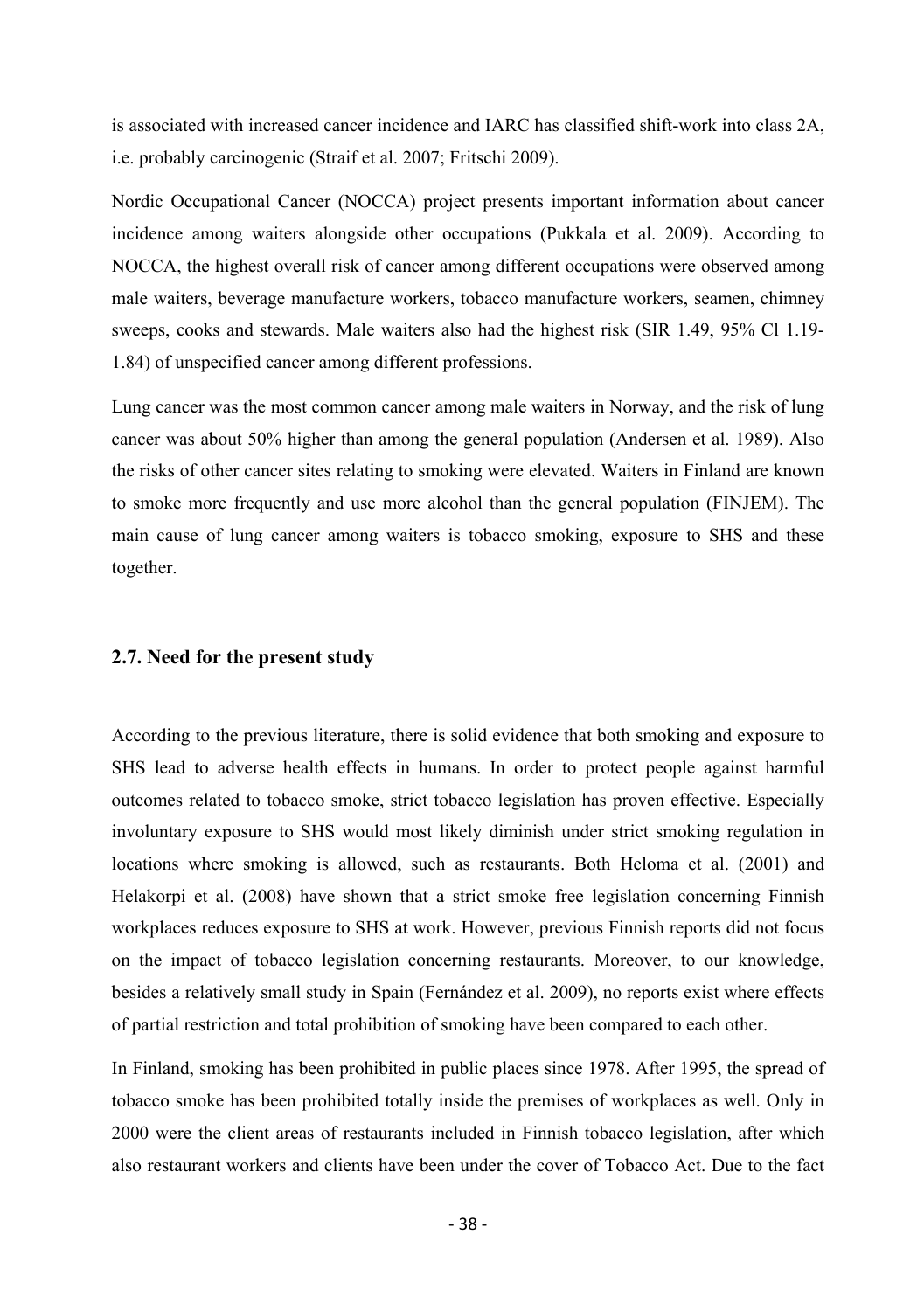that the Finnish Tobacco Act concerning restaurants was implemented only gradually, we were able to launch a nationwide survey to evaluate the impact of measures, which have been taken after 1999. Thus, at the Finnish Institute of Occupational Health a pre- and post-evaluation survey was planned and begun in restaurants and among restaurant workers in 1999, one year before the first step of Tobacco Act concerning restaurants. Since then, both questionnaire surveys and measurements of indoor air nicotine have been carried out annually until 2010 when the follow-up was finished. The present study describes the findings of the follow-up study and also evaluates the risk of restaurant workers to develop cancer compared to that of the general population.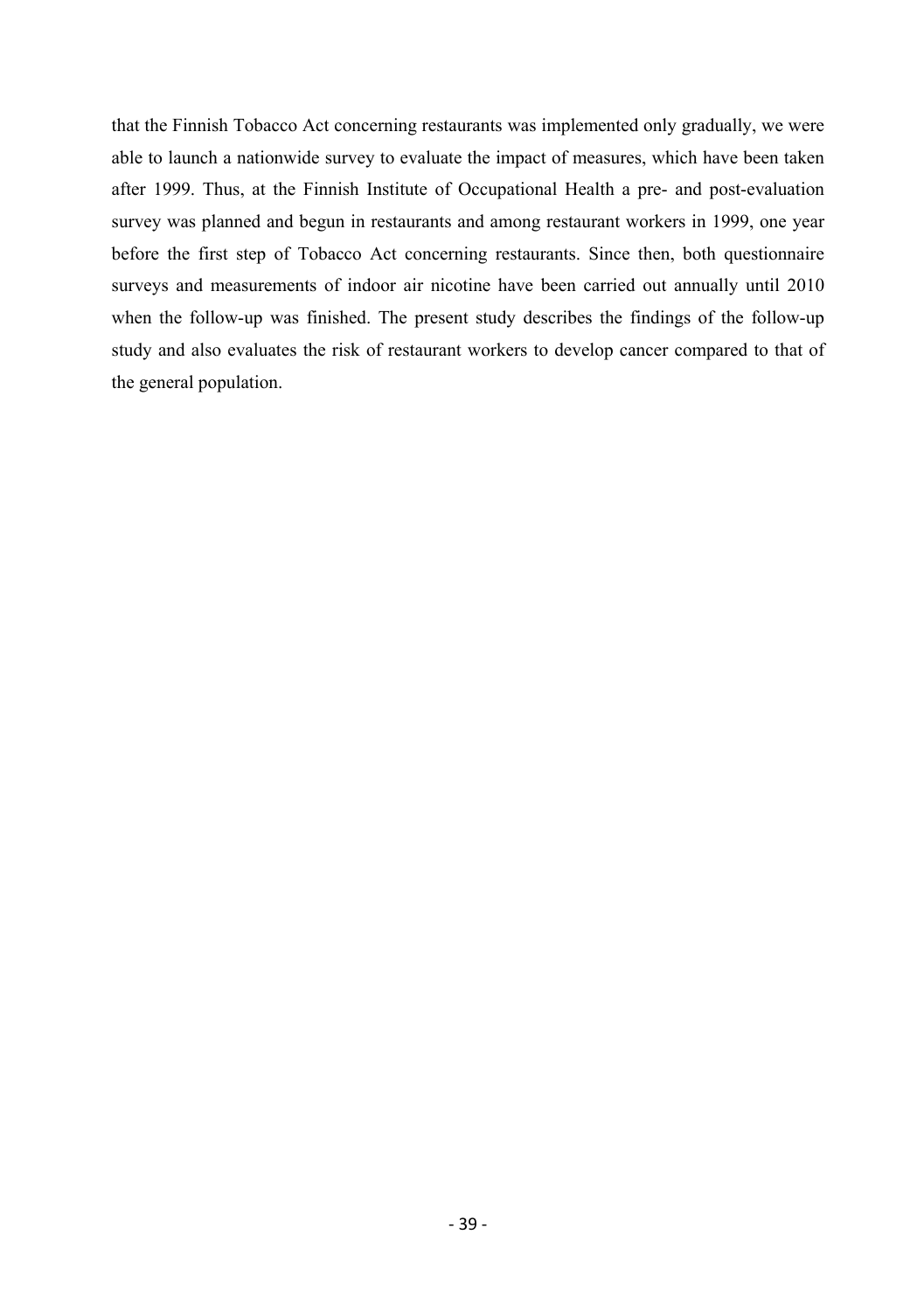# **3 AIMS OF THE STUDY**

Tobacco Act concerning client areas in restaurants was launched in Finland in March 2000. According to the Act, the restrictions of smoking in restaurants were implemented gradually. The overall objective of the present study was to assess the impact of tobacco legislation on the occupational exposure to tobacco smoke in Finnish restaurants between 1999-2010, at the time when the restaurants were included in the Tobacco Act. In this study, we focused on the effects of the partial restriction and total prohibition of smoking on reducing the exposure to SHS. As occupational exposure to SHS has been common among restaurant workers, we also evaluated their risk to develop cancer compared to that of the general population.

The specific objectives of the present thesis were to

- 1. Assess the occupational exposure to SHS among restaurant workers before and after the Tobacco Act reform in 2000. (Study I)
- 2. Evaluate the effects of total prohibition of smoking in 2007 on the SHS exposure and work-related symptoms among restaurant workers. (Study II)
- 3. Compare the impact of partial and total prohibition of smoking in restaurants by using two methods (questionnaire surveys and monitoring of indoor air nicotine) in assessing restaurant workers' occupational exposure to SHS. (Study III)
- 4. Assess the risk of male and female waiters to develop cancer compared to that of the general population. (Study IV)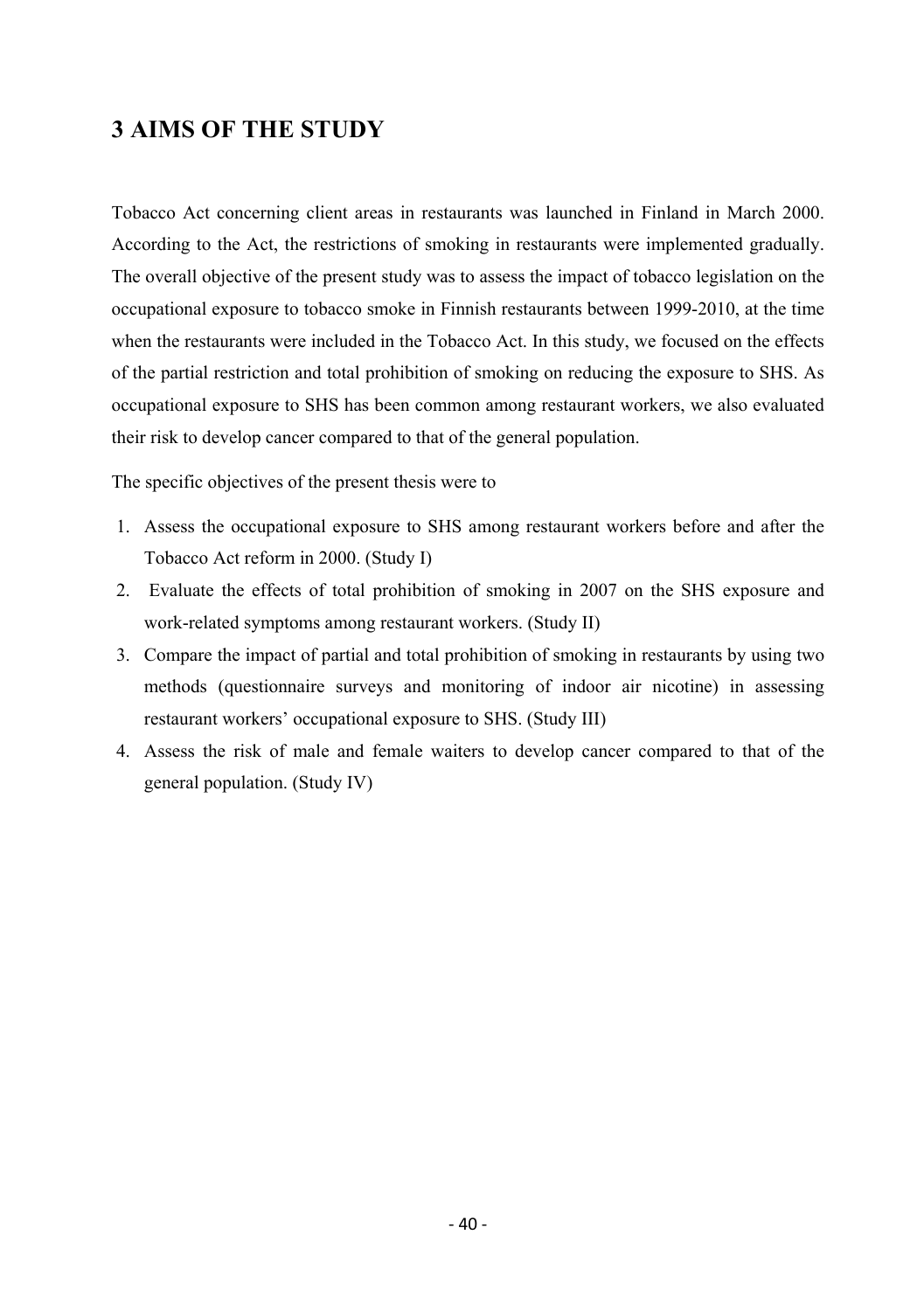## **4 MATERIAL AND METHODS**

### **4.1. Materials and procedures (I-IV)**

Studies I, II and III are based on national questionnaire surveys that were conducted in 1999, 2001, 2003, 2007, 2009 and 2010 among Finnish restaurant workers in the whole of Finland. Detailed description of the surveys can be found in original articles I-III. Briefly, each year the surveys were sent to 3,000 randomly chosen restaurant workers that belonged to the national Service Union United (PAM). The total workforce in the hospitality industry in Finland in 2007 was on average 75,000 persons. Out of them approximately 55,000 belonged to the national labor union PAM. Out of the list of all members of the PAM only workers who participated in restaurant work daily were included in the present study. The study did not include members who were retired, unemployed or currently worked in a position other than restaurant-related. After this selection in the above target group, 30,000 members of the union were reached, of which every tenth were included in the present study ending up in 3,000 restaurant workers. Between 1999 and 2010 the response rate varied from 25 to 56% and the number of respondents was  $n=741-1,690$ . In 2001 and 2003, the questionnaires were re-sent to those who had not replied to them.

Study I assessed the data collected by using the first four questionnaires (1999-2007). The questionnaires were fielded before the smoke free legislation concerning restaurants was enacted. In study II, the main focus was in the survey data acquired before and after the launch of the smoke free tobacco legislation, namely in 2007 and 2009. Study III included survey data from 2003, 2007, 2009 and 2010. Measurements on indoor nicotine concentrations were made in the same years (see below).

The measurements of nicotine concentration in indoor air in restaurants were carried out in three cities in Finland (Helsinki, Jyväskylä and Lappeenranta) selecting three different types of restaurants in each city. The numbers and types of the restaurants are shown in Table 4. Category "pub" includes restaurants such as pubs, taverns and bars. Category "nightclubs" also includes night restaurants, such as discos. The third group is "dining restaurant", in which food and eating are considered as the main purpose of visit. The measurements were conducted during 1999-2010. Of those, the ones conducted in the years 2004, 2006, 2008 and 2010, respectively, were included in Study III (dining restaurants 2004, 2006). The questionnaires used in the same study were conducted between 2003 and 2010.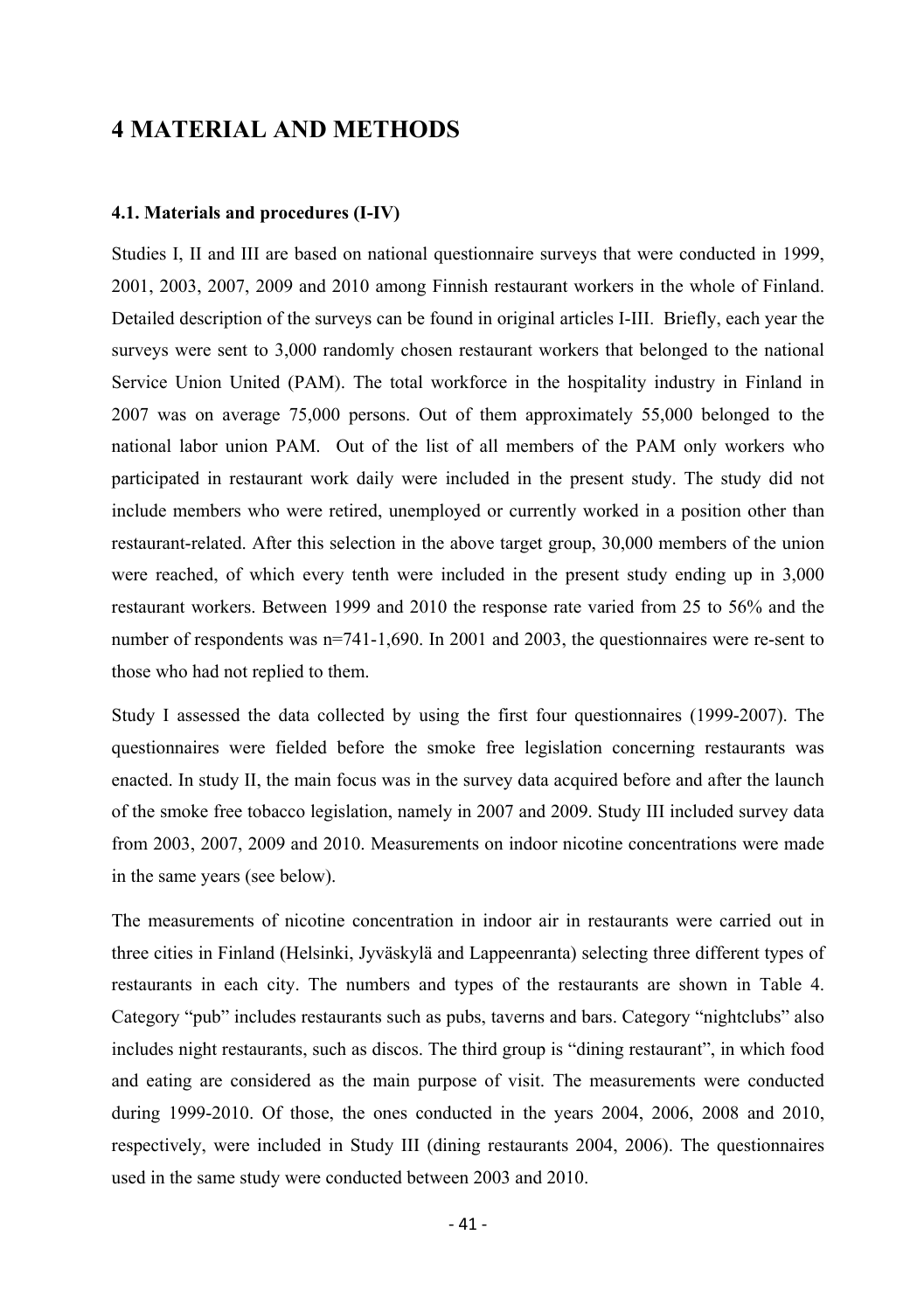The measurements were carried out through fall and winter seasons. During these seasons indoor air ventilation was solely based on mechanical ventilation and the heating was on, offering a possibility of an accurate comparison between the restaurants. In the results, waiters, who were working mainly in bar counter service were categorized as a different group than the rest of the waiters who did not work mainly in bar counter service.

| Year | Dining restaurant |     | Pubs Nightclubs Bar desks All |         |
|------|-------------------|-----|-------------------------------|---------|
| 2004 | 20                | 78  | 61                            | 64 223  |
| 2006 | 24                | 71  | 64                            | 67 226  |
| 2008 | $\theta$          | 62  | 43                            | 60 165  |
| 2010 | $\theta$          | 53  | 30                            | 33 116  |
| A11  | 44                | 264 | 198                           | 224 730 |

Table 4 Number of measurements (n) in each type of restaurants

Study IV assessed the risk of cancer among restaurant workers. The data was collected from the NOCCA registry. The registry comprises 14.9 million persons aged 30-64 who participated in any computerized census in 1990 or earlier, in five Nordic countries: Denmark, Finland, Iceland, Norway and Sweden. The follow up was made during the years 1961 to 2005. The study population consists of 2.0 million persons from Denmark, 3.4 million from Finland, 0.1 million from Iceland, 2.6 million from Norway and 6.8 million from Sweden.

The cancer incident cases were categorized by the study subjects' sex, age and occupation. Among this study population, a group of waiters was collected; 16,134 male and 81,838 female waiters. Altogether, there were 7,794 waiters from Denmark, 29,740 from Finland, 357 from Iceland, 22,293 from Norway and 37,788 from Sweden.

The participants entered the cohort if they were 30-64 years old on January  $1<sup>st</sup>$  of the year after the first available census which they participated. Person years were counted until the date of emigration, death or to December  $31<sup>st</sup>$  of the following years: in Denmark and Norway 2003, in Iceland 2004, in Finland and Sweden 2005.

Results are presented for 35 most common cancer sites. Altogether 3,100 cancer cases among male waiters and 16,288 among female waiters were included in study IV.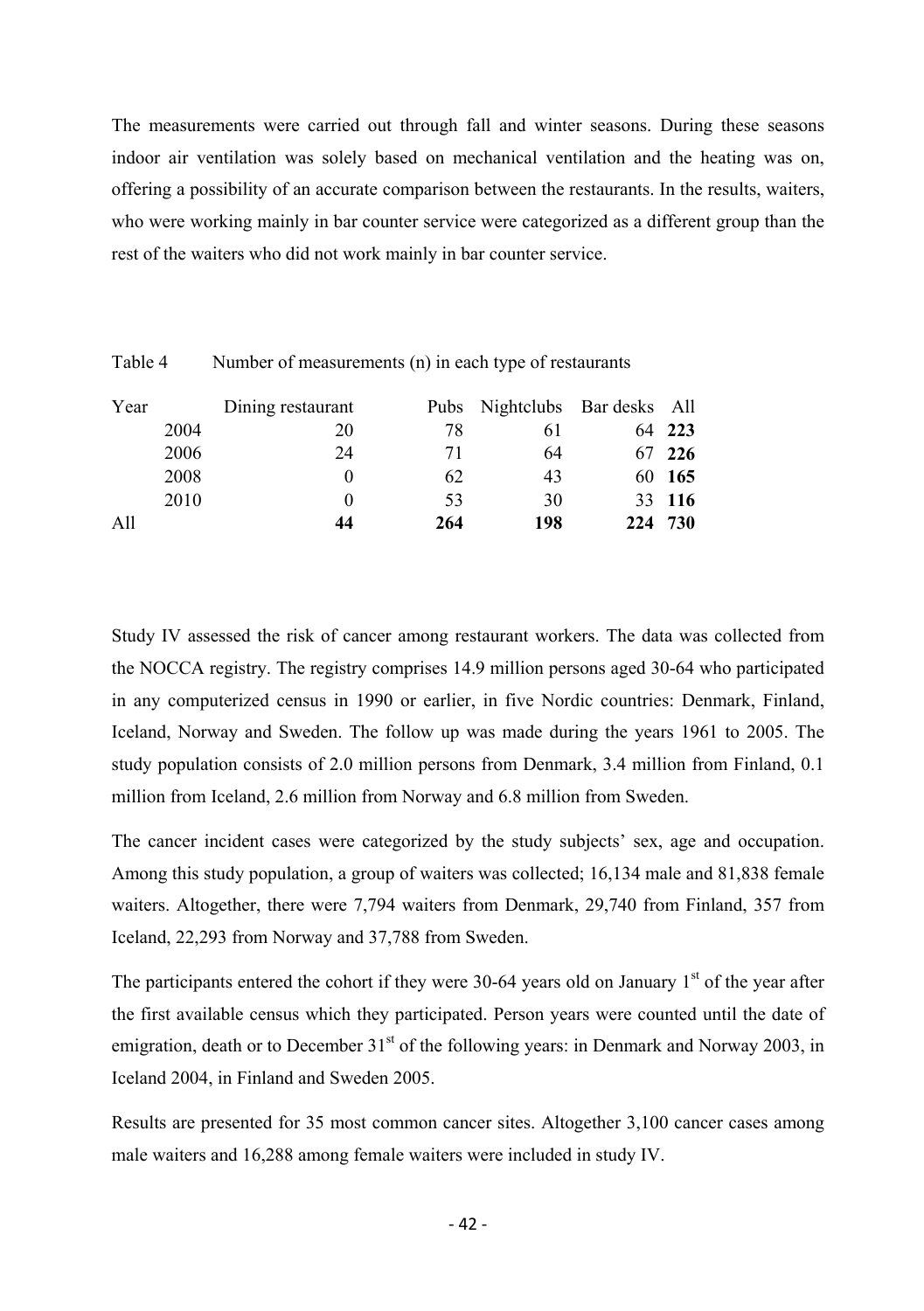### **4.2 Measures (I-III)**

The questionnaires, used in studies I, II and III, aimed to clarify the respondents' background information, occupational exposure to tobacco smoke, personal smoking habits and restrictions on smoking at workplace. Questions on symptoms and perceived symptoms related to exposure to SHS and were included in the last three questionnaires (2007-2010).

The questionnaires included questions such as "How many hours per day are you exposed to tobacco smoke at work?", "In what areas is smoking allowed in your workplace?", "Are there designated areas or tobacco rooms for smoking?", "If yes, does the smoke spread elsewhere?", "Is smoking allowed in break rooms?", "Has tobacco smoke in your workplace caused you respiratory or eye symptoms?". Further details of the questionnaire can be found in Appendix.

In study III, measurements of ventilation were made before each monitoring phase. The amount of air exiting and/or entering the premises and the volume and the area of the premises were measured. After this, in each restaurant, a monitoring (or sampling) device was placed in fixed positions in restaurants at three to five locations per establishment. These sampling devices were placed approximately at the height of the breathing zone of the waiter or a customer, i.e. between 1.4 and 1.7 meters from the ground. Monitoring devices were also placed on the waiters' work clothes in order to evaluate a single employee's rate of exposure to SHS. One of the devices was placed at the bar counter(s), one in a smoking section (not applicable after 2007) and one in the non-smoking area.

Each monitoring lasted for four hours and was carried out during peak hours, twice during the week and once during the weekend. The sampling device consisted of a sampling pump SKC Model 222 (SKC Inc, Eighty Four, PA, USA) collecting air at 100 cm<sup>3</sup>x min<sup>-1</sup> through a stainless steel tube (Part no. L4270123, Perkin Elmer, Norwalk, CT, USA) packed with 150 mg Tenax TA 35/60 mesh (Art 706216, Macherey-Nagel GmbH & Co. KG, Düeren, Germany). Further details of the sampling device and of the analysis have been described earlier (Rothberg et al. 1998, Johnsson et al. 2006).

To assess the cancer risk among waiters a standardized incidence ratio (SIR) was calculated in study IV The observed number of cancer cases and person years were stratified into eight 5 year attained age categories for each country and gender; 30-34, 35-39;…, 85+ years. The SIR was then calculated as ratio of the observed number and expected number of cancer cases. The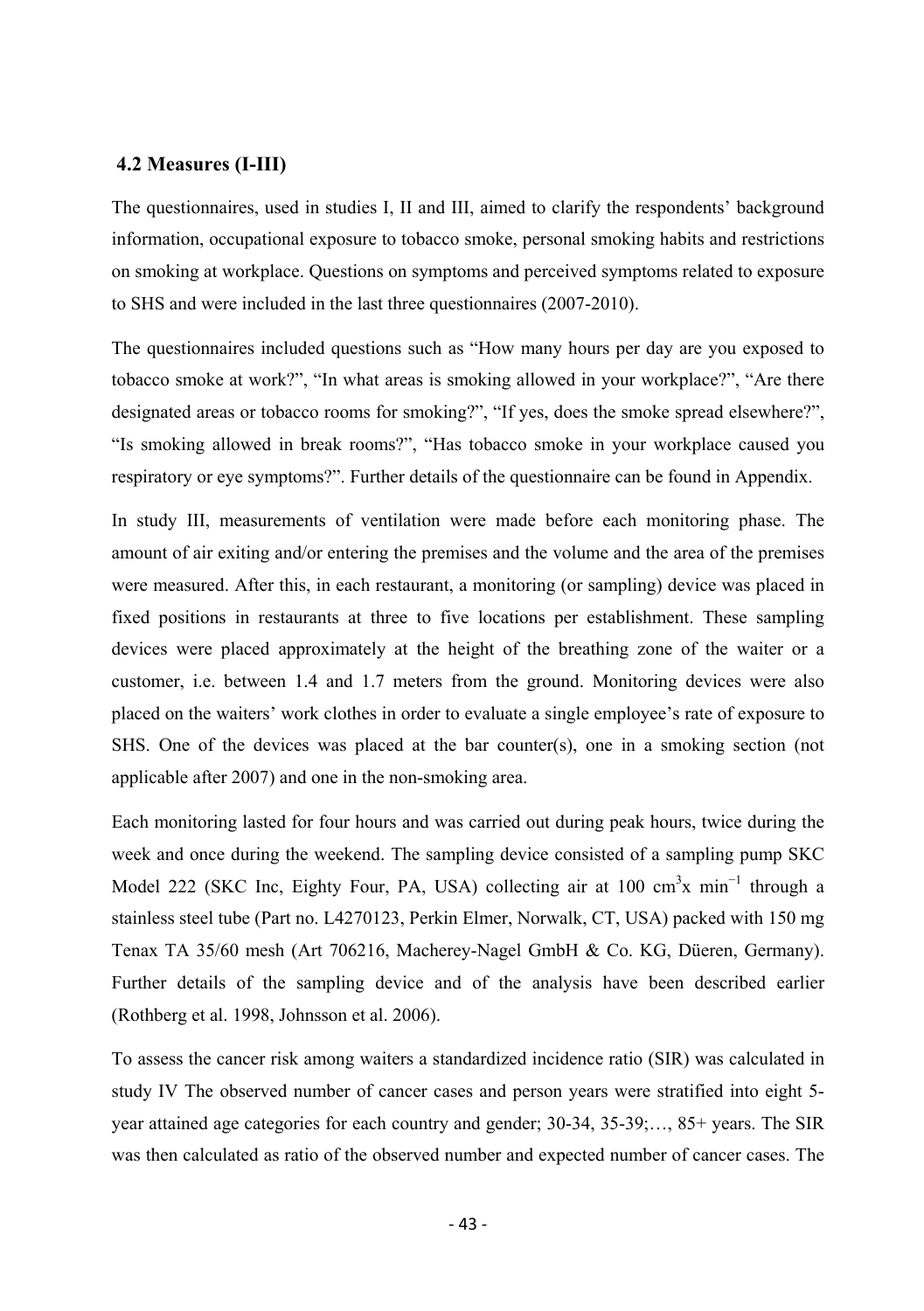expected number was based on the number of person-years among waiters and respective cancer incidence rate in the national population of the same gender, age and period of observation. Further details of the SIR have been described earlier (Pukkala et al. 2009).

## **4.3 Statistical analyses**

## **4.3.1 Questionnaire data (I-III)**

In each questionnaire survey, the individual nominal scale answers of the data were examined through percentages, and cross- tabulating them according to, for example, sex, profession, age and possible position as a superior. Medians were calculated for variables that received a numeric value, and they were compared in different groups. In comparing the differences in the answers of the surveys, mainly binominal tests and  $\frac{2}{x}$  -tests were used. The tests were analyzed using SAS Statistical software, version 9.1 (SAS Institute Inc, Cary, North Carolina, USA).

## **4.3.2 Measurement of nicotine in indoor air (III)**

The air monitor consisted of a sampling pump collecting  $100 \text{cm}^3$  x min<sup>-1</sup> through a stainless steel tube packed with Tenax adsorbent. The samples were then desorbed at 300°C and analyzed for nicotine thermodesorption-gas-chromatography-mass spectrometry. The measured nicotine concentration represents the average concentration of the four-hour period. For calculations,  $0.025 \mu g/m^3$  was used for samples below the limit of quantitation (0.05  $\mu g/m^3$ ).

## **4.3.3 The Nordic Cancer Registry (NOCCA-data, IV)**

The 95% confidence interval (CI) was defined for each SIR by assuming a Poisson distribution of the number of cases. The numbers of excess cancer cases for each cancer site were calculated by subtracting the expected numbers of cancer cases from the observed ones.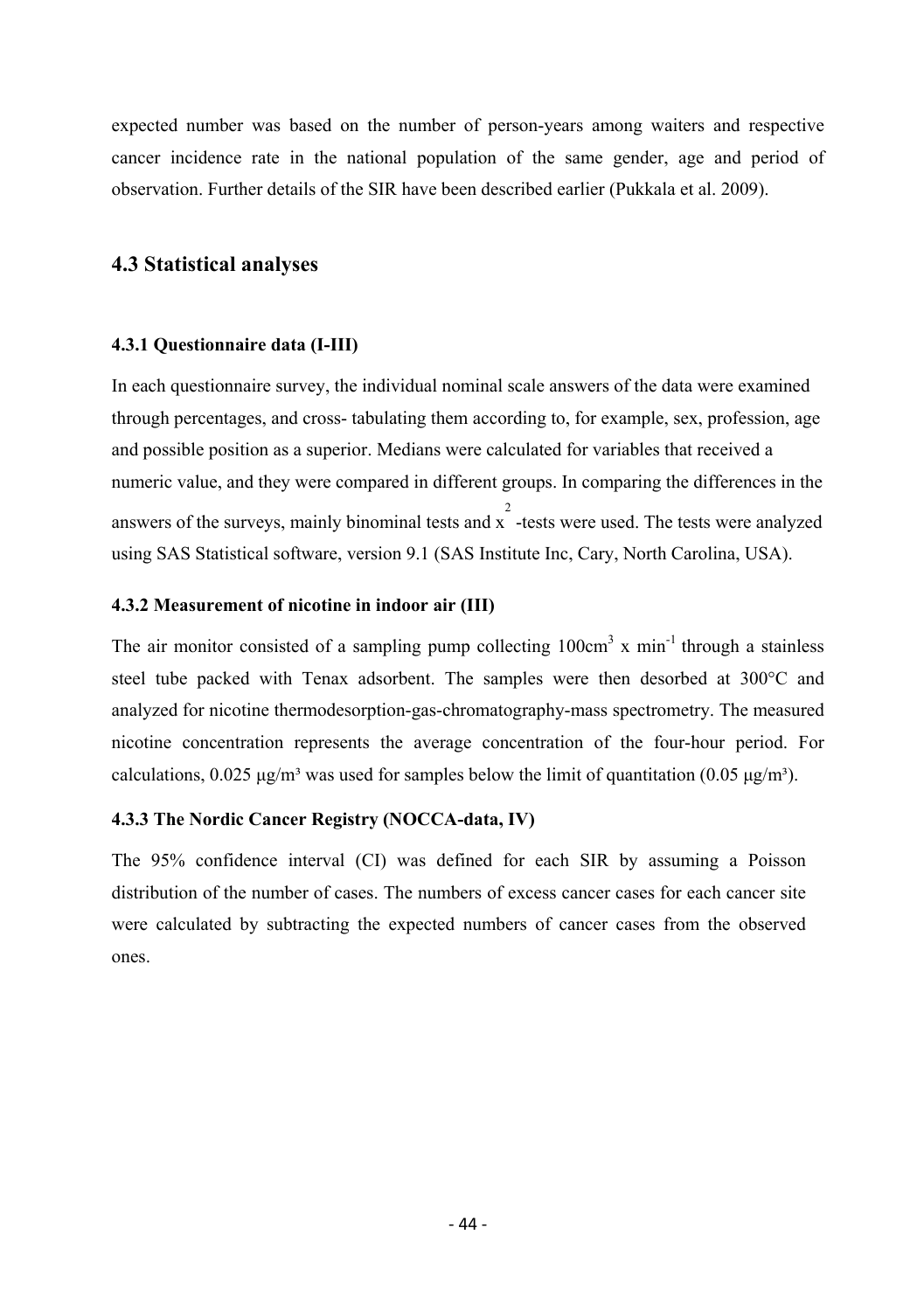## **5 RESULTS**

The present data collected by using nationwide questionnaire surveys and assessment of nicotine concentration in indoor air in restaurants show that from 1999 to 2006, before the smoke free tobacco act in 2004, exposure to SHS decreased among restaurant workers (Study I-III). However, still a significant number of restaurant workers were exposed to tobacco smoke in 2006. Only after the total prohibition of smoking in restaurants in 2007 did exposure to tobacco smoke decrease rapidly (Study II-III). According to the follow-up study, the positive impact of the total ban had remained in 2010 (Study III).

According to the data collected from the NOCCA-data (Study IV), restaurant workers have a significantly higher risk of getting cancer than the general population. Especially cancer sites related to alcohol and smoking are over represented among restaurant workers. Only two cancer sites, (cancer of the uterus and melanoma), seem to have lower SIR than the rest of the population.

## **5.1. Exposure to SHS before and after the launch of Tobacco Act in 2000 (Study I)**

A Tobacco legislation concerning Finnish restaurants was launched in 2000. In 2000, smoking was only partially prohibited in restaurants. According to the present national questionnaire survey, the prevalence of restaurant workers who were not exposed to SHS increased from 34% to 54% during the study period in 1999-2007. On the other hand, during the same time the prevalence of those who reported more than four hours of exposure to tobacco smoke during their work shift decreased from 46% to 24%.

The most significant decrease in the reported exposure to SHS at work was found among waiters in dining restaurants of whom 15% reported no exposure in 1999 and 39% in 2007. At the same time the prevalence of waiters in dining restaurants who reported over four hours of exposure during their work day decreased from 73% to 43%.

The prevalence of daily smokers and the number of smoked cigarettes among restaurant workers remained unchanged; among all participants in the questionnaire survey 34% reported to be daily smokers in 1999 and 33% in 2007. The proportion of restrictions concerning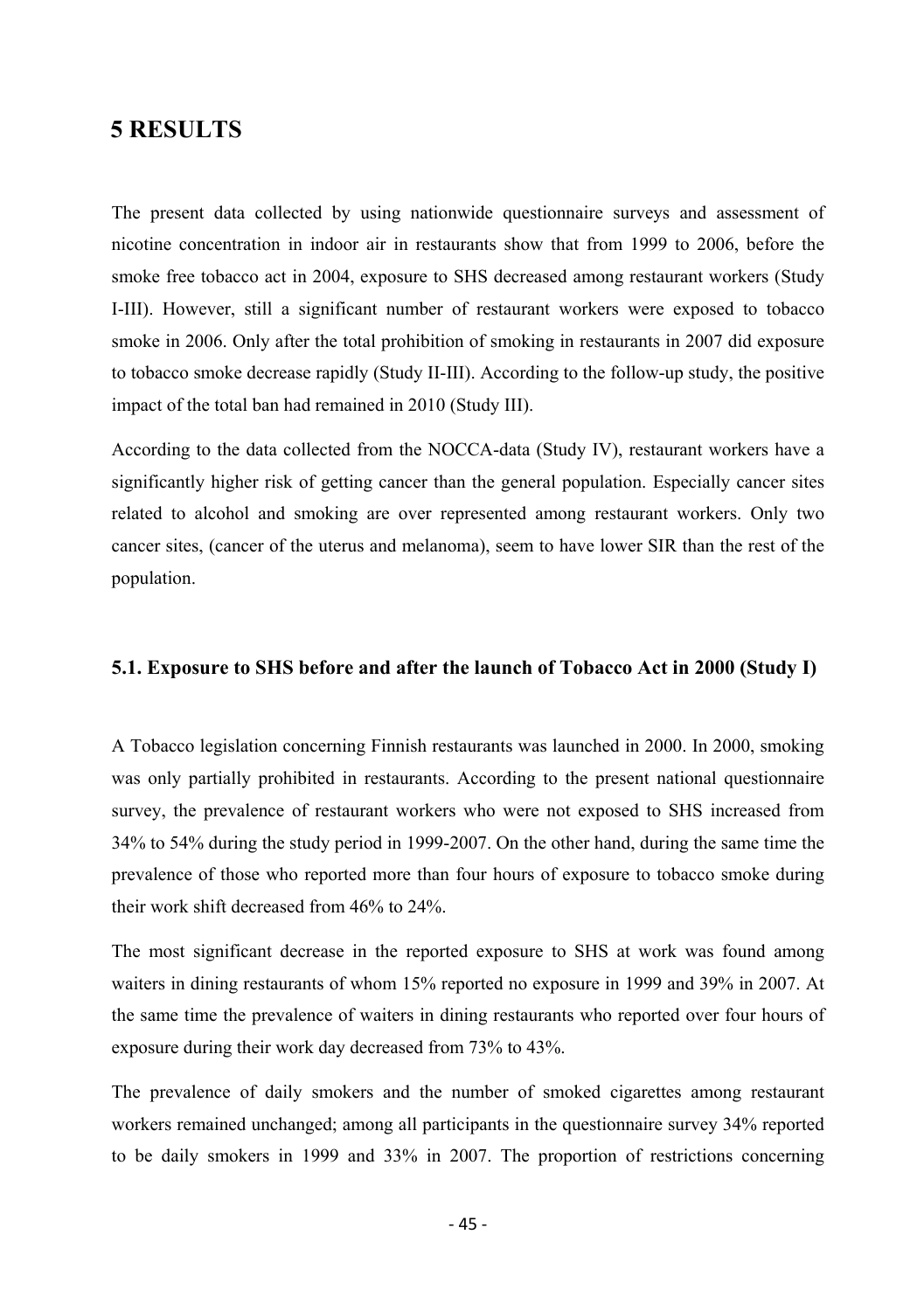recreational facilities in restaurants, pubs and nightclubs increased in the study period. Smoking was not allowed in any social or break facilities in 40% of restaurants in 1999 and in 66% in 2007. In pubs and nightclubs, respective percentages were 12% in 1999 and 26% in 2007. The prevalence of restaurants which generally allowed smoking in their recreational facilities decreased from 12% to 5% during 1999-2007. In pubs and nightclubs, the respective percentages were 33% and 29%.

## **5.2. Exposure to SHS and work-related symptoms before and after the total prohibition of smoking (Study II)**

A total prohibition of smoking in restaurants was launched in 2007. During the study period, between 2007 and 2009, the prevalence of restaurant workers who were not exposed to SHS at work increased from 54% to 82%. The highest increase was among workers in pubs and nightclubs of whom 7% were not exposed to SHS at work in 2007, and 69% in 2009. The prevalence of restaurant workers who were exposed to SHS more than four hours a day at work decreased from 24% to 4%. The highest decrease was also found among pub and nightclub workers, of whom the numbers were 72% in 2007 and 9% in 2009, respectively.

In 2007, overall 18% of restaurant workers reported work-related respiratory symptoms and 23% eye symptoms. In 2009, the prevalence of symptoms had decreased while 4% reported work-related respiratory symptoms and 6% eye symptoms. The most significant decrease in reported respiratory symptoms was detected among bartenders of whom 32% reported symptoms in 2007 and 6% in 2009. The highest decrease in reported eye symptoms was found among pub and nightclub workers of whom 41% reported symptoms in 2007 and 13% in 2009.

## **5.3. Assessing exposure to SHS by questionnaire surveys and measuring nicotine concentration in indoor air (Study III)**

Exposure to SHS was assessed by measuring nicotine concentration in the indoor air in restaurants. A significant decrease in nicotine concentration was detected through the study period between 2004 and 2010. The median measured nicotine concentration was 11.7  $\mu$ g/m<sup>3</sup> in 2004, 5.0 μg/m<sup>3</sup> in 2006, 0.2 μg/m<sup>3</sup> in 2008, and 0.1 μg/m<sup>3</sup> in 2010. The highest decrease in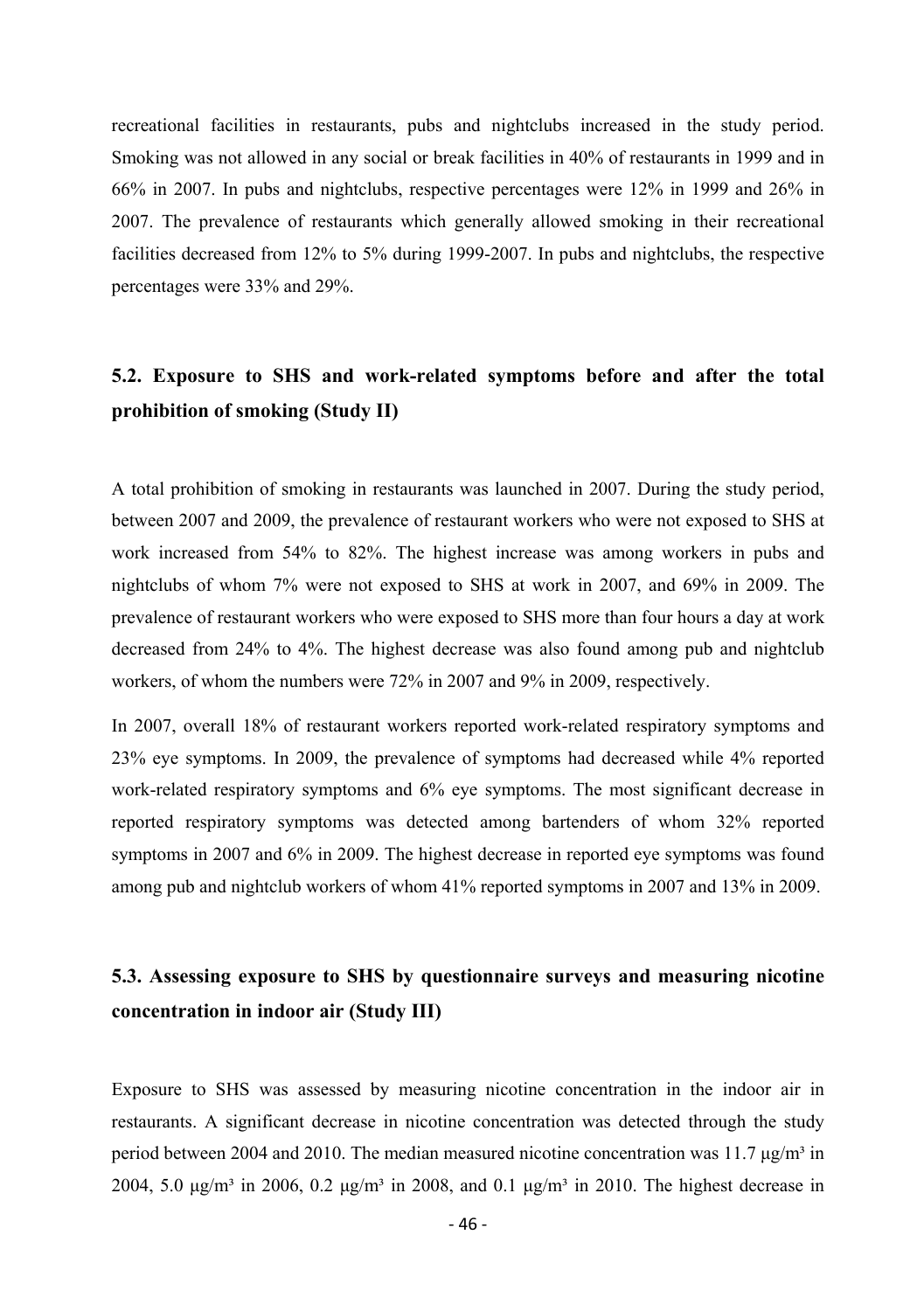median measured nicotine concentration was in pubs, where the median nicotine concentration was 16.1  $\mu$ g/m<sup>3</sup> in 2004 and 0.1  $\mu$ g/m<sup>3</sup> in 2010.

The reported exposure to tobacco smoke (at least 1 hour per work shift) decreased from 59% in 2004 to 11% in 2010. Among restaurant workers working in pubs in 2004, 71% reported more than 1 hour of exposure to SHS during a work shift, while in 2010 the respective figure was 18%.



Figure 4. Nicotine concentrations measured from non-smoking restaurant workers' breathing zone during shift and reported exposure to tobacco smoke.

## **5.4. Cancer risk among waiters in the Nordic countries (Study IV)**

According to the data collected from the NOCCA registry, the cancer incidence among waiters was higher than among the general population in the Nordic countries. There were altogether 19,388 cancer cases in the Nordic countries' waiters (n=97,972) during the study period (1961- 2005). The overall risk of cancer among male waiters (16,134) was 1.46 (95% CI 1.41-1.51) and among female waiters (n=81,838) 1.09 (95% CI 1.07-1.11).

Compared to the general population, the highest risk of cancer among male waiters was in Denmark (SIR 1.73; 95% CI 1.62-1.84) and the lowest in Iceland (SIR 1.05; 95% CI 0.45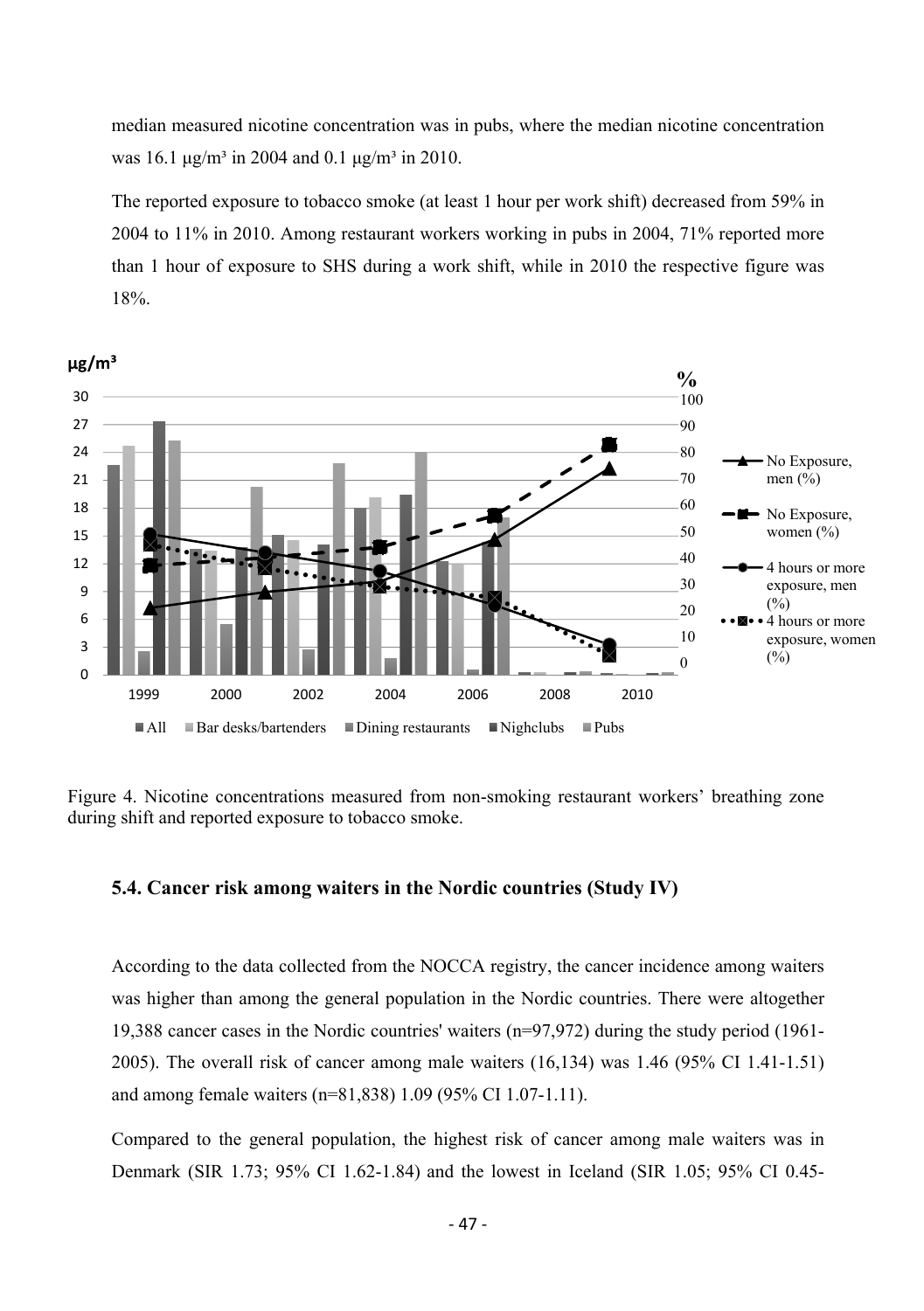2.07). The highest risk of cancer among female waiters was in Denmark (SIR 1.32; 95% CI 1.25-1.39) and the lowest in Finland (SIR 1.06; 95% CI 1.02-1.09).

The highest SIRs for male waiters were for cancers in the pharynx (6.11; 95% CI 5.02-7.37), oral cavity (4.91; 95% CI 3.81-6.24) and tongue (4.36; 95% CI 3.13-5.92), and for female waiters in larynx (2.17; 95% CI 1.63-2.82), oral cavity (1.96; 95% CI 1.60-2.34) and lung (1.89; 95% CI 1.80-1.99).

During 1961-2005, among all waiters, altogether 2,323 excess cancer cases (observed n minus expected n) were calculated  $(n_{male}=983, n_{female}=1,341)$ . The highest number of excess cases among male waiters was in lung cancer  $(n=282)$  and cancer of the pharynx  $(n=92)$ . Among female waiters the number of excess cancers were n=718 for lung cancer and n=314 for cancer of the cervical uterus.



Figure 5. Female waiters - top excess cancer sites, all Nordic countries, 1961-2005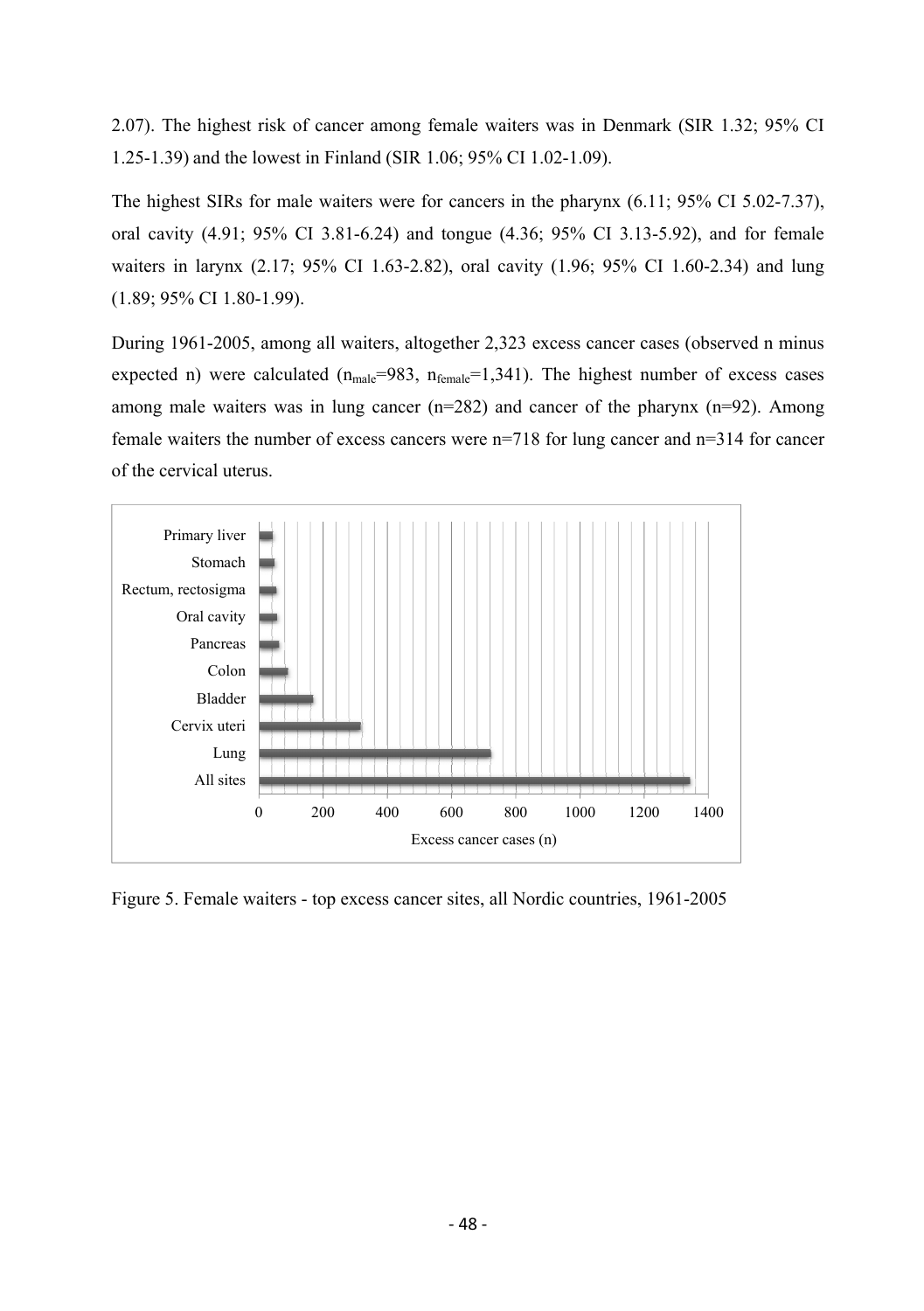

Figure 6. Male waiters - top excess cancer sites, all Nordic countries, 1961-2005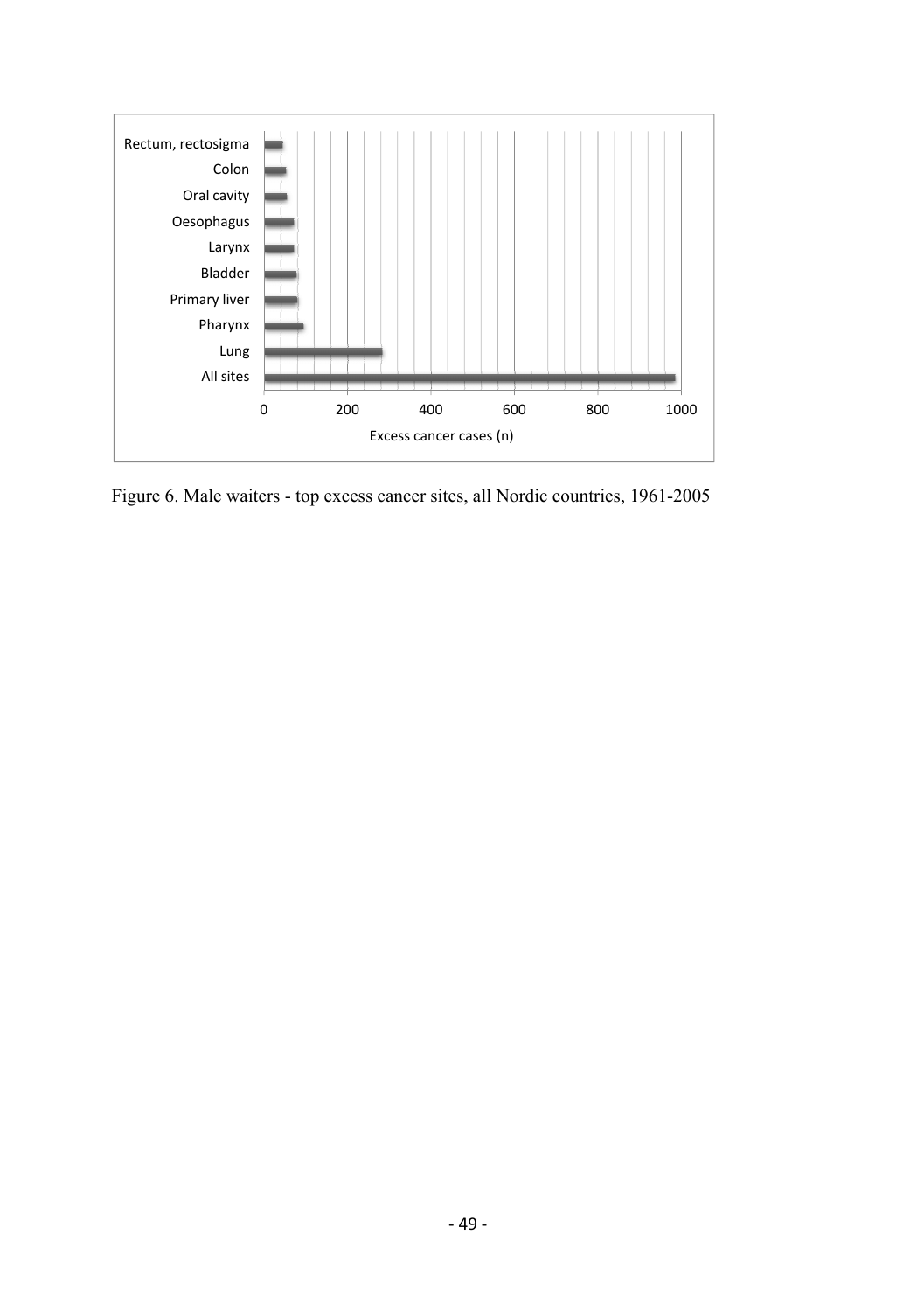## **6 DISCUSSION**

Before the reform of the Finnish tobacco legislation in 2000, restaurant workers were practically the only group of employees in Finland that was not protected by the smoke-free legislation launched in 1995. In 2000, restaurants were included in the tobacco act, but the implementation proceeded only gradually. Firstly, in 2000 at least 30% of the premises reserved for restaurant customers had to be smoke-free. Secondly, in 2001 at least 50% of the customer areas had to be smoke-free. Thirdly, in 2004 the Ministry of Social Affairs and Health decided to renew the tobacco act due to which the total prohibition of smoking in restaurants was launched in 2007. Even then, some of the restaurants still gained permission to continue with the previous legislation until 2009. After this, smoking has been prohibited in all restaurants in customer premises although separate smoking rooms with strict regulations are still allowed.

## **6.1. Exposure to SHS before and after the launch of Tobacco Act in 2000**

Between 1999 and 2007, the prevalence of restaurant workers who reported no exposure to SHS increased from 34% to 54% while the prevalence of those who reported more than four hours of exposure to tobacco smoke during their work shift decreased from 46% to 24%. Thus, partial restriction of smoking decreased the exposure to SHS but was not effective enough to totally prohibit the exposure. This could also be found in measuring nicotine in indoor air in restaurants: the median nicotine concentration in present restaurants was 11.7  $\mu g/m<sup>3</sup>$  in 2004 and 5.0  $\mu$ g/m<sup>3</sup> in 2006. For comparison, the odor threshold for tobacco smoke in man varies between individuals but is on average at the level of 0,2-0,5  $\mu g/m<sup>3</sup>$  of nicotine in indoor air. This means that over four years after the launch of Tobacco Act, significant concentration of tobacco smoke could still be detected in the indoor air in restaurants.

Previous studies from other countries have clearly shown that the implementation of a smokefree law can be an effective action to decrease work-related exposure to SHS (Farrelly et al. 2005, Weber et al. 2003, Mulcahy et al. 2005, Semple et al. 2007, Fong et al. 2006, Jensen et al. 2010, Pearson et al. 2009, Schoj et al. 2010, Bondy et al. 2009, Bannon et al. 2009, Ayres et al. 2009, Edwards et al. 2008). In accordance with them, the present study from Finnish experience also showed that once tobacco legislation is launched, exposure to work-related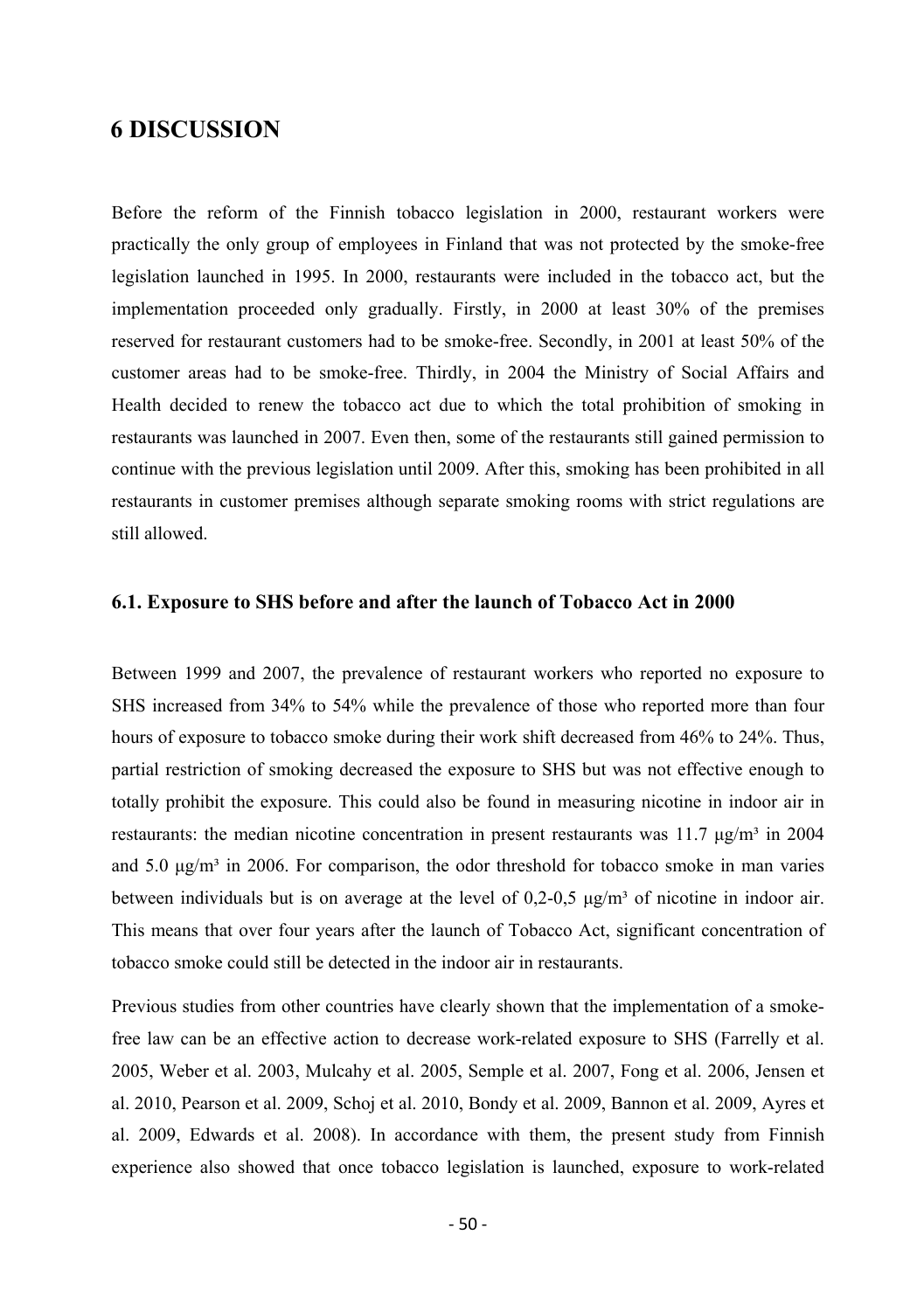SHS and the indoor nicotine concentration decreases. However, partial restriction was not effective enough in protecting exposure in restaurants. Thus, significant proportion of workers continued to inhale tobacco smoke during their work shifts until 2007 when total prohibition of smoking in restaurants was launched. The present results also suggest that the positive impact of total prohibition has remained in follow-up surveys.

# **6.2. Exposure to SHS and work-related symptoms before and after the total prohibition of smoking**

Between 2007 and 2009, related to the total prohibition of smoking in restaurants, the prevalence of restaurant workers with no exposure to SHS at work increased from 54% to 82%. The increase was highest in pubs and nightclubs (from 7% to 69%). The prevalence of restaurant workers who were exposed to SHS more than four hours per work shift decreased from 24% to 4%. The highest decrease was found also among pub and nightclub workers (from 72% to 9%). Thus, total prohibition reduced the exposure to SHS in restaurants more effectively.

Exposure to SHS at work not only increases the risk to develop serious illnesses such as lung cancer and cardiovascular diseases but it also increases the prevalence of work-related symptoms among exposed workers. In the present study, between 2007 and 2009 the prevalence of work-related respiratory symptoms decreased from 18% to 4% and in eye symptoms from 23% to 6%. The most significant decrease in respiratory symptoms was detected among bartenders (from 32% to 6%) and in eye symptoms among pub and nightclub workers (from 41% to 13%).

In addition to over 50 carcinogens, tobacco smoke contains a complex mixture of chemicals including known irritants such as ammonia, formaldehyde, and sulfur dioxide, which have adverse health effects both in eyes and respiratory tract. Previous literature has mainly focused on SHS exposure and symptoms among children and patients with asthma (USDHHS 2014). According to controlled exposure experiments, acute SHS exposure affects lung function in adult asthmatics adversely (Eisner et al. 1998).

In recent literature, there are reports concerning the impact of tobacco legislation (Fichtenberg and Glantz 2002, Glantz 2008, Callinan et al. 2010, Jensen et al. 2010). However, only a few of them focus on work-related symptoms and especially immediate responses related to SHS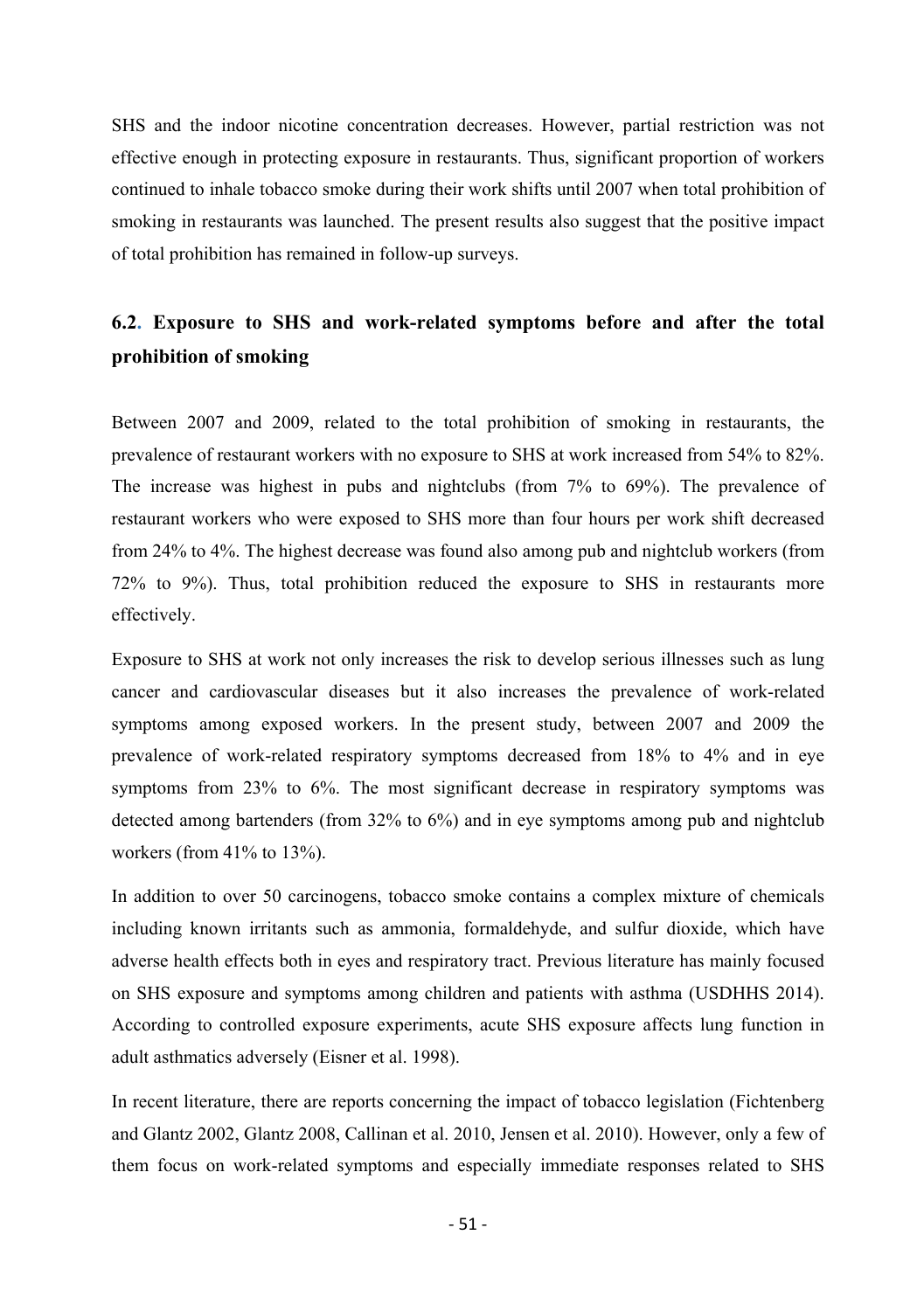exposure on workers' health (e.g. Hahn et al. 2006, Ayres et al. 2009). In accordance with our studies, hospitality workers in Kentucky, USA, demonstrated significant declines both in the nicotine concentration in hair and respiratory symptoms after the strict smoking restriction in restaurants (Hahn et al. 2006). Also in Scotland, bar workers reported significantly fewer respiratory and sensory symptoms one year after their working environment became smokefree (Ayers et al. 2009). An abundance of previous studies suggests that a launch of a smokefree law decreases the number of sick leaves and the prevalence of respiratory diseases, and increases health in general (Larsson et al. 2008, Menzies et al. 2006, Cox et al. 2014).

# **6.3. Assessing exposure to SHS by questionnaire surveys and measuring nicotine concentration in indoor air**

The present nationwide follow-up study assessed the impact of tobacco legislation consisting both partial and total prohibition of smoking in restaurants. The evaluation was carried out by using questionnaire surveys accompanied by measurements of indoor air nicotine concentrations in restaurants in three municipalities from different parts of the country. This gives a reliable estimation of the current situation in restaurant workers' exposure to SHS at work. It also evaluates the sustainability of the amended tobacco legislation.

By integrating the results of questionnaire surveys with the results of measured air samples it was possible to assess the exposure to tobacco smoke from two directions. By this setting we were able to get data not only from the duration of exposure and the number of workers affected by it but also an estimation of the inhaled concentration of tobacco smoke. This can help us to assess the severity of the exposure to SHS by comparing the reported time of the total exposure with the indoor air nicotine concentration collected from various types of restaurants (e.g. dining restaurants, pubs and nightclubs).

Previous studies have assessed the exposure to SHS at work by questionnaire surveys and measuring nicotine concentration in indoor air (Heloma et al. 2000). In accordance with our findings, they found a positive correlation between measured indoor nicotine concentration and self-reported exposure to tobacco smoke. In another study, self-reported exposure to SHS was found to be a valid and countable method for evaluating workers' exposure to tobacco smoke (Willemsen et al. 1997). Interestingly, the present study shows that nicotine concentrations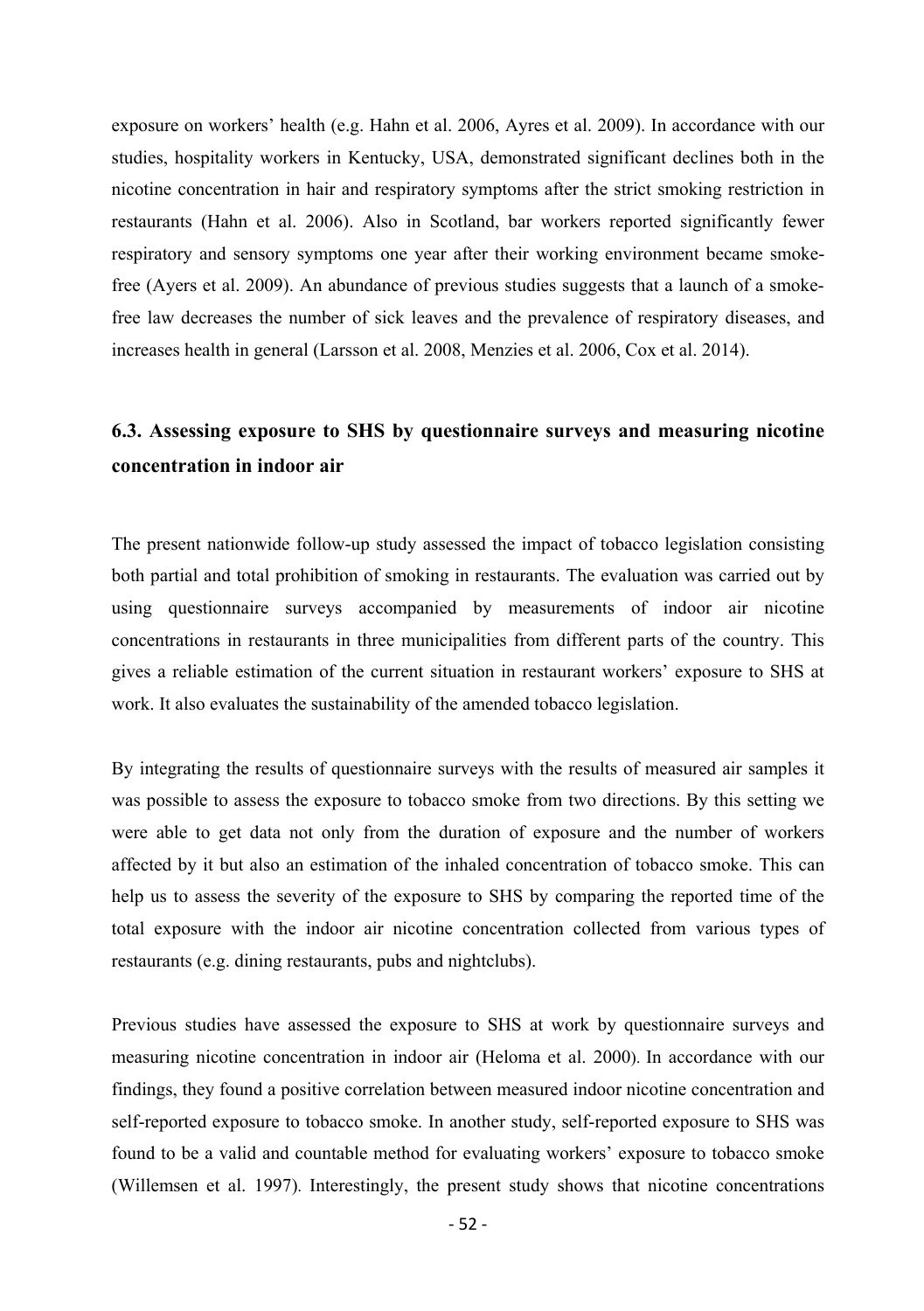were the highest in restaurants where the highest prevalence of workers also reported the most exposure (over 4h work shift) to SHS.

## **6.4. Cancer risk among waiters in the Nordic countries**

The statistics in Finland show that restaurant workers are more often regular smokers and tend to use more alcohol than the general population (Berg et al. 1992). In addition, the present study clearly showed that before strict tobacco legislation the waiters had also been heavily exposed to tobacco smoke at work. In correlation with these statistics, the present study found that waiters in Finland have an increased risk of cancer compared to the general population. Especially cancers related to smoking, exposure to SHS and alcohol consumption were significantly increased. Moreover, a large number of excess cancer cases (i.e. the number of cancer cases among waiters exceeding the expected number of cancer cases) were calculated. This suggests an etiology of environmental factors that could possibly be avoidable. The present study also works as a basis for future studies and emphasizes not only the role of occupational health but also preventive measures in general health care.

The present study found that the amendment of partial restrictions of smoking in restaurants in association with the improving of ventilation slightly decreased the restaurant workers' exposure to tobacco smoke. However, partial restrictions were insufficient in protecting restaurant workers from work-related SHS effectively. Thus, the present experience from Finnish restaurants strongly suggests not to aim for partial restrictions of smoking but to rather directly totally prohibit smoking in order to secure the health of restaurant workers and clients.

## **6.5. Methodological considerations**

To my knowledge this is the first nationwide survey to assess the restaurant workers' occupational exposure to tobacco smoke in Finland. Moreover, the study provides an evaluation of the impact of the Finnish tobacco legislation concerning restaurants and the restaurant workers' risk of cancer. To achieve this, three main methods were used: national questionnaire follow-up surveys, monitoring indoor air nicotine concentration and analysing the NOCCA data consisting of information on restaurant workers´ cancer incidence. All this builds up a vast population allowing one accurately evaluate the progression of work-related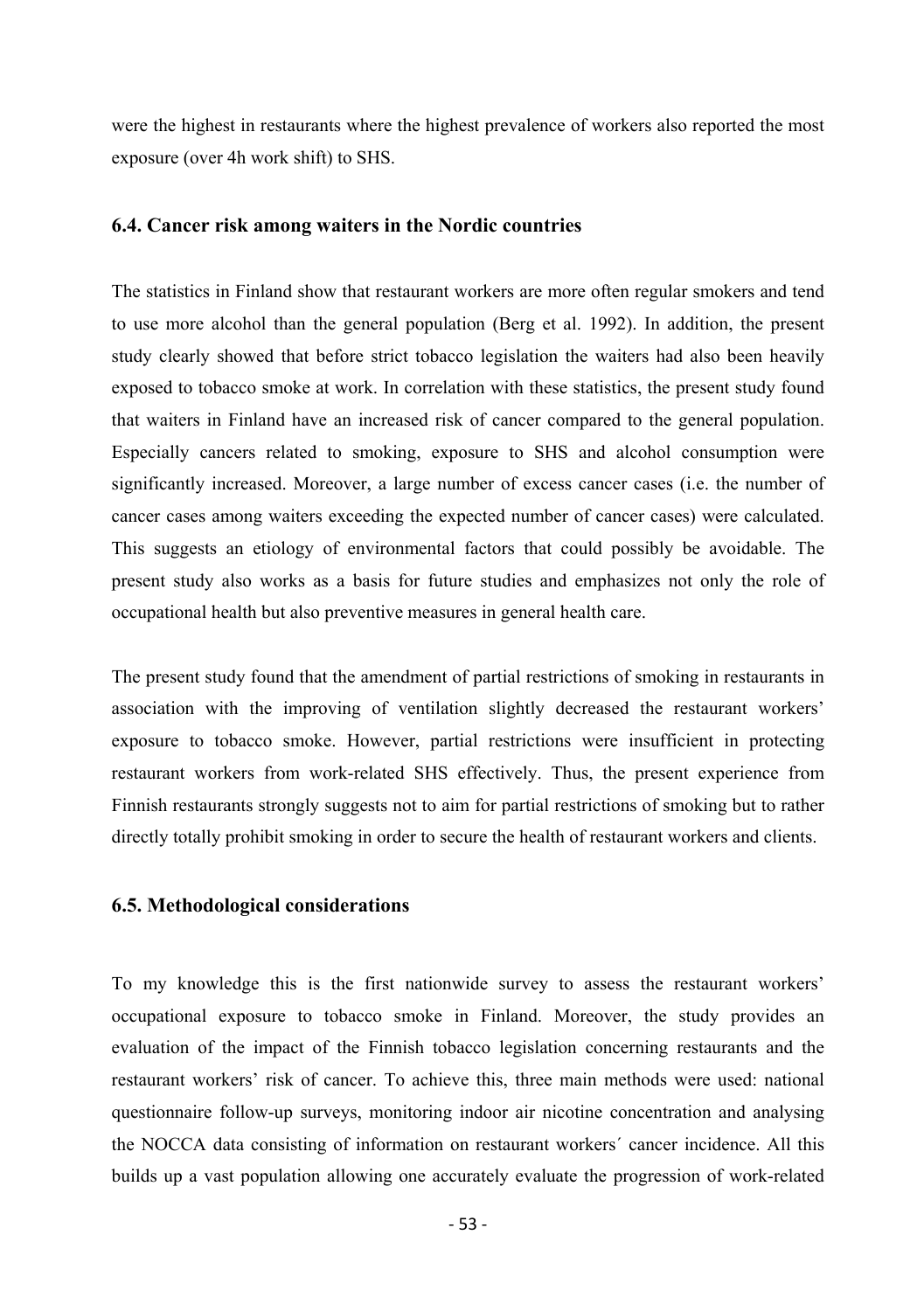exposure to occupational SHS, the impact of tobacco legislation related to Finnish restaurants and waiters' risk of cancer.

The nationwide questionnaire surveys (n=3,000 each year) provide a comprehensive review of the current situation on restaurant workers' exposure to SHS at work. In addition, the self reported symptoms offer a personal view on the impact of a smoke free law on perceived symptoms. The six surveys conducted between 1999 and 2010 allowed us to assess the evolution of the impact of the Finnish tobacco legislation, which started as partial restrictions and resulted in making restaurants smoke free.

While the questionnaire surveys largely bring out a subjective estimation of exposure to SHS, the measurements on indoor air nicotine concentrations calculate the exact numbers of the indoor air of the restaurant workers' breathing zone, and thus provide more objective data on the same matter. These two methods of assessing exposure to SHS complement each other, as it was possible not only to get data on the duration of the exposure and the number of affected workers, but also obtain an estimation of the concentration of inhaled substance. In other words, the results in the questionnaire showed how many hours restaurant workers were exposed to SHS daily, while the measurements on the indoor air nicotine concentration showed the amount of indoor air impurity in various types of restaurants (e.g. restaurants, pubs and nightclubs). This helped in assessing not only the quantity of exposure (i.e. how many persons exposed) but also the severity of it.

The NOCCA registry is a unique and vast material of cancer cases that covers up to 45 years of cancer incidence in the population of the five Nordic countries. With almost 100,000 waiters included and about 20,000 cancer cases occurring through the study period, it is the largest study ever reported on occupational cancer incidence among restaurant workers. The size of the population is big enough and the number of cancer cases high enough to detect excess in the risk of cancer. Also the use of cancer incidence data instead of mortality data cuts out bias caused by occupational variation in cancer survival and in mortality from competing causes of death. This type of data is extremely difficult to obtain.

The response rate of the questionnaire surveys remained low in all stages of the study (25-56%) although a covering letter signed by the trade union officers was included in the inquiry, and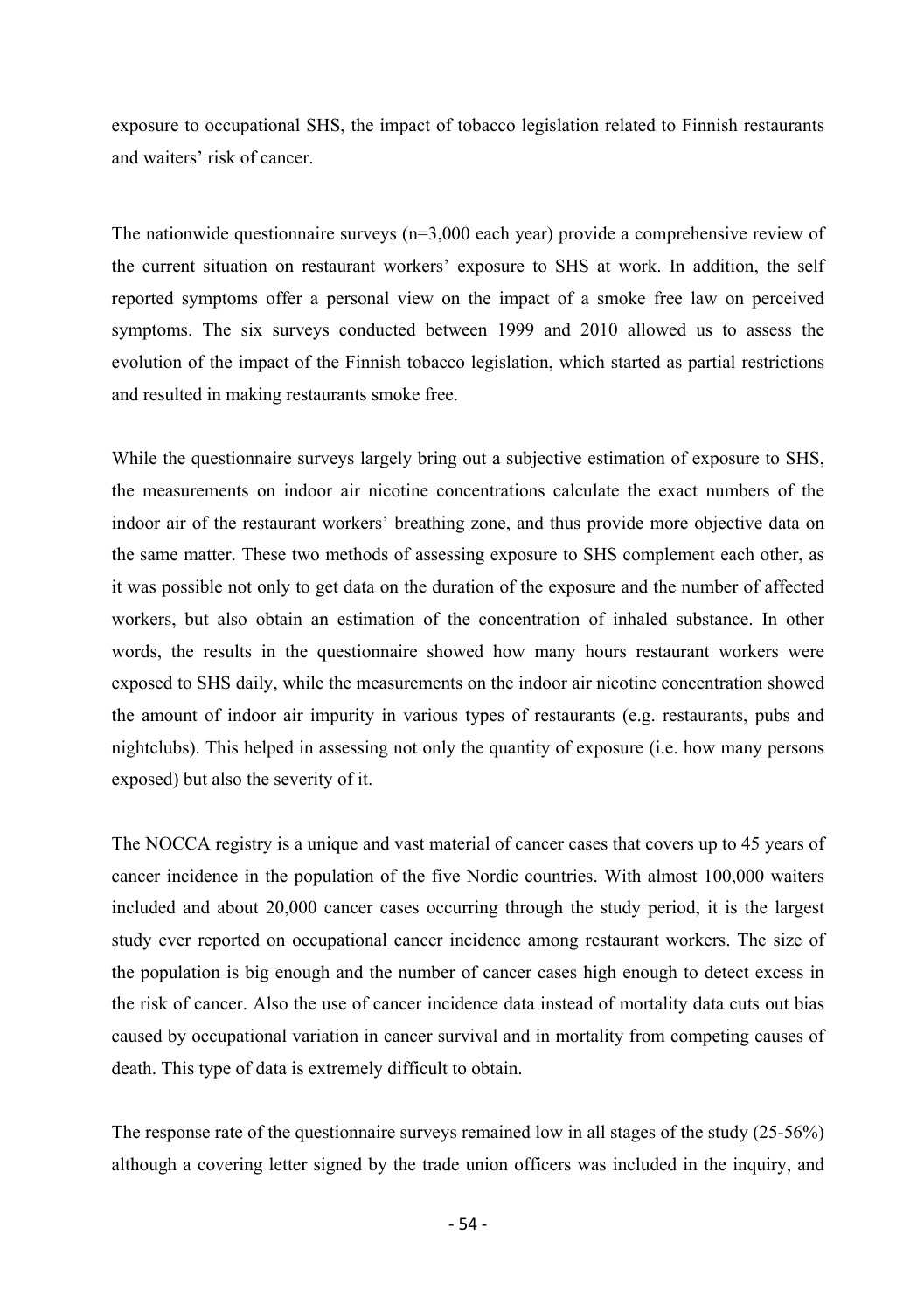reminding letters were sent to the restaurant workers. The low response rate may partially be understood by the fact that the turnover rate among restaurant workers is relatively high, which may make it harder to reach them via mail. However, the background of the participants well represents the general population of the restaurant workers. In addition, the sample size is sufficient.

It may be suggested that some of the results can be explained by the decrease of smoking prevalence among the respondents (34% daily smokers in 1999, 26% in 2010). However, the decrease of work related exposure to SHS is far too great (over one hour's exposure in 1999 declined from 66% to 11% in 2010) for this to be considered a serious argument against the results. In addition, the indoor air monitoring results strongly support the results found in the questionnaires.

In the present study, the incidence of cancer offers an overall estimation of the risk of cancer among male and female waiters. Although statistics on restaurant workers' behavior on smoking and alcohol consumption are available, no data on the amount of waiters' exposure to SHS at work exist for the study period (1961-2005). Thus, it is premature to try to draw conclusions on increased cancer risk and the impact of work related exposure to SHS among waiters. Cancers that are related to tobacco smoke in general and alcohol consumption, however, definitely are overrepresented in the results.

## **6.6. Towards better health among restaurant workers**

Tobacco legislation concerning restaurants in Finland has been an exceptional instrument that has given an opportunity for researchers to assess the impact of tobacco restrictions in the field of the industry. Furthermore, the progression of the Finnish tobacco legislation has now been investigated so that the effectiveness of both partial restriction and the total ban on smoking can be evaluated. To the present knowledge, neither this type of partial smoking prohibition nor research focusing on comparing a partial and total smoking prohibition has been launched in any other country.

The present study provides further evidence on the fact that only a strict tobacco legislation that totally prohibits smoking in restaurants is effective enough in protecting restaurant workers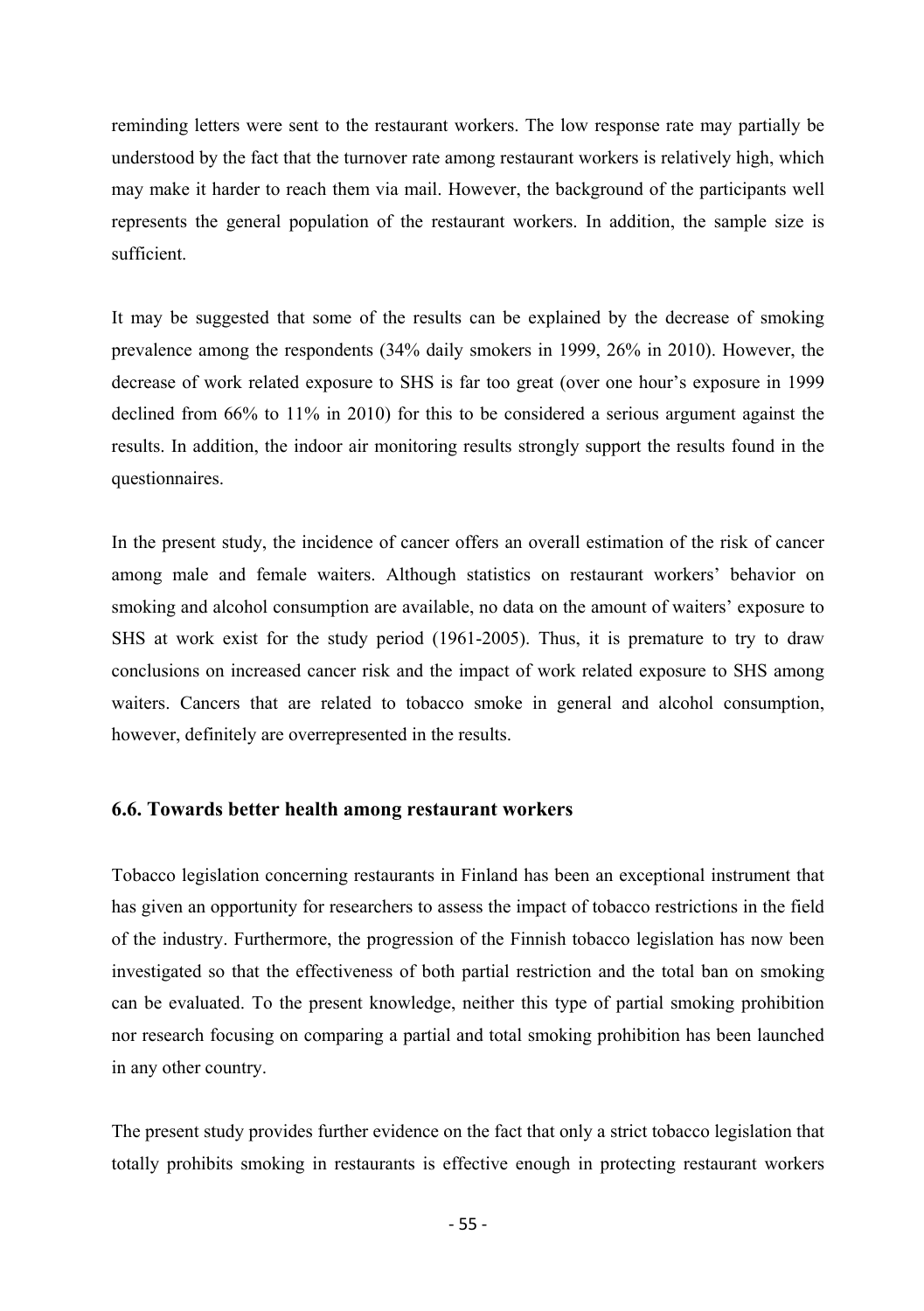from work- related exposure to SHS. On the other hand, as far as occupational health and safety are concerned, restaurants that allow smoking seem to be hazardous occupational environments. This emphasizes the importance of occupational health and safety, which have a central role in the prevention of SHS exposure in restaurants as workplaces.

In the present 10-year follow-up, restaurant workers' exposure to SHS has decreased from a heavy exposure to practically no exposure at work. This may be considered as a significant improvement in the prevention of occupational health risks in this field of industry. However, although a total ban on smoking now exists in Finnish restaurants, a limited number of designated smoking rooms – without service - can still be found in them. To fully protect all workers in restaurants including housekeeping and cleaning personnel, these smoking rooms should also be totally banned as well.

An increased cancer risk was detected in waiters in the present study. Especially the types of cancer that were related to alcohol consumption and smoking were significantly more common in restaurant workers than in the general population. Clearly diminished exposure to SHS is likely to partially protect waiters against cancer. The elevated levels of smoking and alcohol use, though, suggest that there is an imminent need to develop and launch active programs aimed to change the lifestyle, especially smoking and other use of tobacco products, and alcohol consumption among the waiters.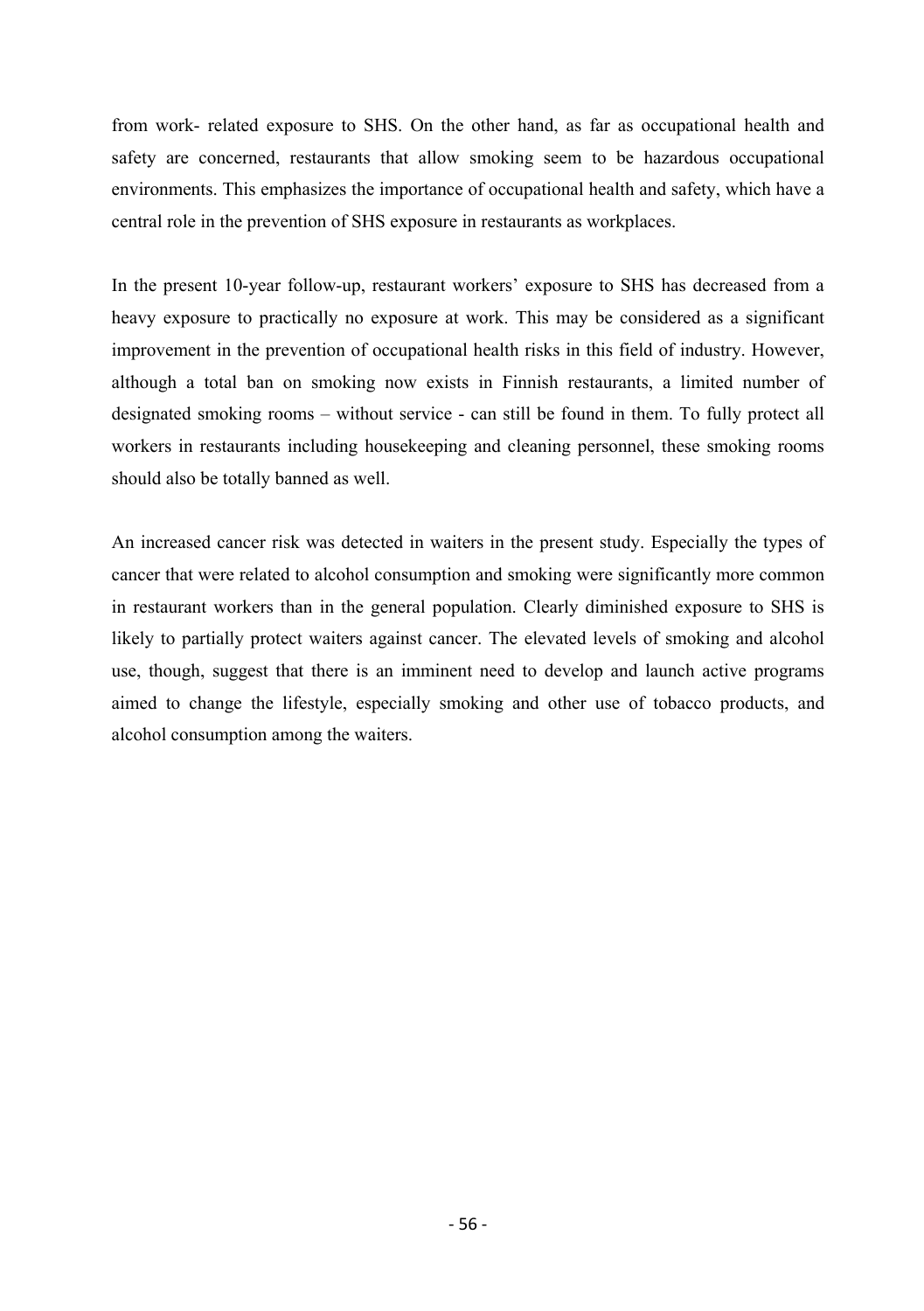# **7 CONCLUSIONS**

Based on the findings in the present study I conclude that:

1. The reform of the Finnish tobacco legislation in 2000 partially prohibited customers' smoking in restaurants until 2007 and therefore decreased restaurant workers' occupational exposure to SHS. The total prohibition of smoking in restaurants' service areas in 2007 further significantly decreased restaurant workers' exposure to SHS. A total ban on smoking in restaurants has also decreased the prevalence of work-related respiratory and eye symptoms among restaurant workers, which most likely was associated with the decrease of exposure to SHS at work.

2. The results suggest that only an enactment of strict tobacco legislation that totally prohibits smoking in restaurants immediately decreases the occupational exposure to SHS among restaurant workers, and seems to maintain that low level. A strict general tobacco legislation may partly be associated with the decrease in daily smoking among restaurant workers.

3. The risk of cancer among waiters is higher than in the general population. This may be related to the high prevalence of smoking, heavy occupational exposure to tobacco smoke in history, and high alcohol consumption among waiters.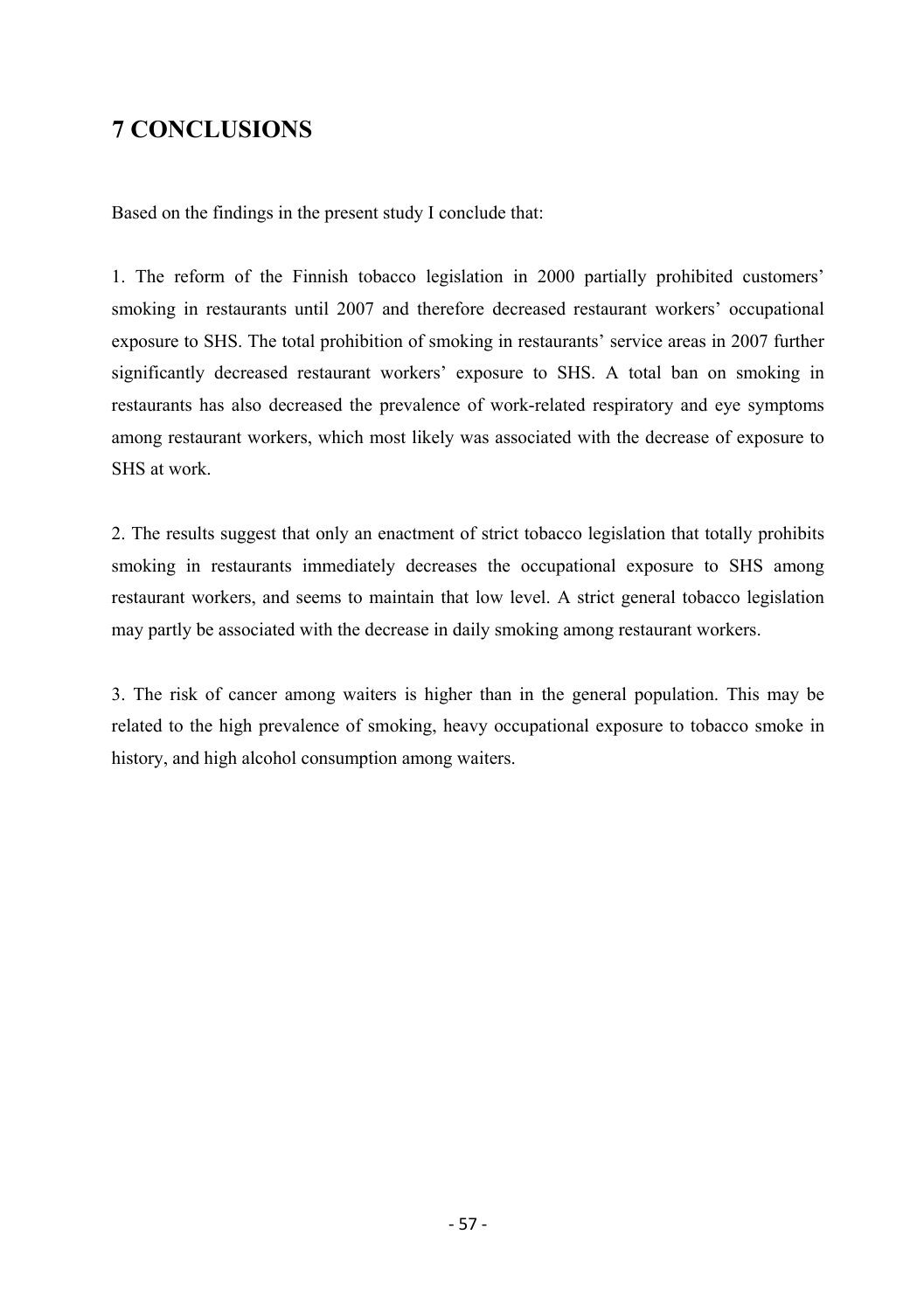## **REFERENCES**

Alberg AJ, Samet JM. "Epidemiology of lung cancer". Chest 2003. 123 (1 Suppl): 21S–49S.

Andersen A, Bjelke E, Langmark F. Cancer in waiters. Br J Cancer. 1989;60(1):112-5.

Ayres J, Semple S, Maccalman LD, Dempsey S, Hilton S, Hurley F, Miller BG, Naji A, Petticrew M. Bar workers' health and environmental tobacco smoke exposure (BHETSE): symptomatic improvement in bar staff following smoke-free legislation in Scotland. Occupational and Environmental Medicine 2009;66(5):339–46.

Baan R, Straif K, Grosse Y, Secretan B, El Ghissassi F, Bouvard V, Altieri A, Cogliano V; WHO International Agency for Research on Cancer Monograph Working Group. Carcinogenicity of alcoholic beverages. Lancet Oncol. 2007;8(4):292-3.

Bannon F, Devlin A, McElwee G and Gavin A. Greater gains from smoke-free legislation for non-smoking bar staff in Belfast. European Journal of Public Health 2009;19(6):638–43.

Benowitz NL. Biomarkers of environmental tobacco smoke exposure. Environ Health Perspect. 1999;107 Suppl 2:349-55.

Benowitz NL, Hukkanen J, Jacob P 3rd. Nicotine chemistry, metabolism, kinetics and biomarkers. Handb Exp Pharmacol. 2009;(192):29-60.

Benowitz NL, Jacob P III, Denaro C, Jenkins R. Stable isotope studies of nicotine kinetics and bio-availability. Clinical Pharmacology and Therapeutics. 1991;49(3):270–7.

Benowitz NL, Jacob P III. Metabolism of nicotine to cotinine studied by a dual stable isotope method. Clinical Pharmacology and Therapeutics. 1994;56(5):483–93.

Berg MA, Peltoniemi J, Puska P. Health Behaviour among the Finnish Adult Population. Helsinki: Finnish National Public Health Institute; 1992.

Bolte G, Heitmann D, Kiranoglu M, Schierl R, Diemer J, Koerner W, Fromme H. Exposure to environmental tobacco smoke in German restaurants, pubs and discotheques. J Expo Sci Environ Epidemiol. 2008;18(3):262-71. Epub 2007 Jun 13.

Bondy SJ, Zhang B, Kreiger N, Selby P, Benowitz N, Travis H, Florescu A, Greenspan NR, Ferrence R. Impact of an indoor smoking ban on bar workers' exposure to secondhand smoke. J Occup Environ Med. 2009;51(5):612-9.

Bonetti PO, Lardi E, Geissmann C, Kuhn MU, Brüesch H, Reinhart WH. Effect of brief secondhand smoke exposure on endothelial function and circulating markers of inflammation. Atherosclerosis. 2011;215(1):218-22.

Brennan P, Buffler P, Reynolds P, Wu A, Wichmann H, Agudo A, Pershagen G, Jöckel K, Benhamou S, Greenberg R, Merletti F, Winck C, Fontham E, Kreuzer M, Darby S, Forastiere F, Simonato L, Boffetta P . Secondhand smoke exposure in adulthood and risk of lung cancer among never smokers: a pooled analysis of two large studies. Int J Cancer 2004 109 (1): 125– 31.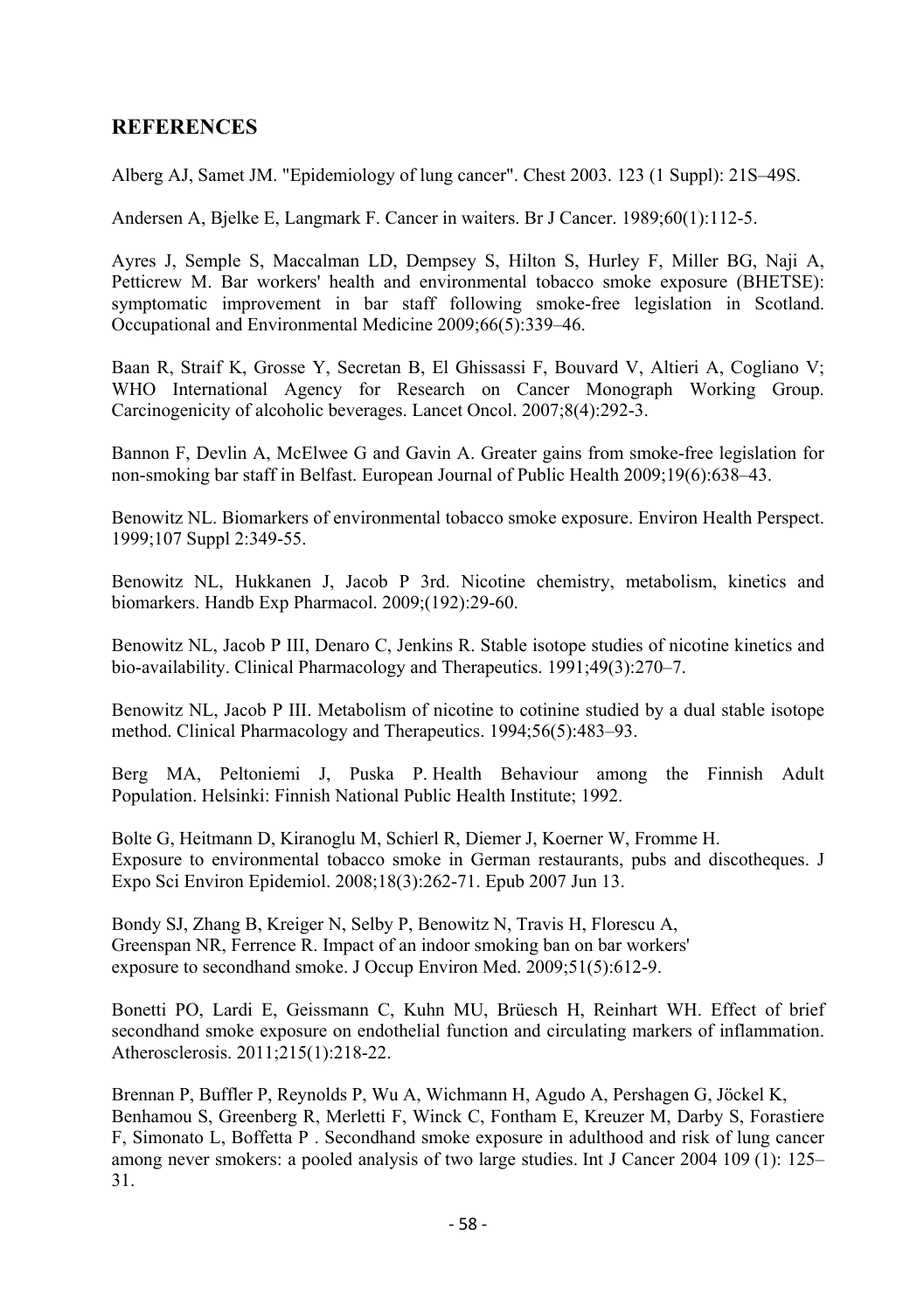Briss PA, Zaza S, Pappaioanou M, Fielding J, Wright-De Aguero L, Truman BI, Hopkins DP, Mullen PD, Thompson RS, Woolf SH, Carande-Kulis VG, Anderson L, Hinman AR, McQueen DV, Teutsch SM, Harris JR. Developing an evidence-based Guide to Community Preventive Services–methods. The Task Force on Community Preventive Services. Am J Prev Med 2000;18:35–43.

Broome KM, Bennett JB. Reducing heavy alcohol consumption in young restaurant workers. J Stud Alcohol Drugs. 2011;72(1):117-24.

Brownson RC, Hopkins DP, Wakefield MA. Effects of smoking restrictions in the workplace. Annual Review of Public Health 2002;23:333-348.

California Environmental Protection Agency. Tob Control 1997;6(4):346–53.

California Environmental Protection Agency. Proposed identification of environmental tobacco smoke as a toxic air contaminant. Part A: Exposure assessment. California EPA, Office of Environmental Health Hazard Assessment, Air Toxicology and Epidemiology Branch 2005a.

California Environmental Protection Agency. Proposed identification of environmental tobacco smoke as a toxic air contaminant. Part B: Health effects assessment for environmental tobacco smoke. California EPA, Office of Environmental Health Hazard Assessment, Air Toxicology and Epidemiology Branch 2005b.

Callinan JE, Clarke A, Doherty K, Kelleher C. Legislative smoking bans for reducing secondhand smoke exposure, smoking prevalence and tobacco consumption. Cochrane Database Syst Rev. 2010;14;(4)

Cataldo J, Dubey S, Prochaska J. Smoking cessation: an integral part of lung cancer treatment. Oncology 2010;78:289-301.

Centers for Disease Control and Prevention (CDC). Annual smoking-attributable mortality, years of potential life list, and economic costs—United States, 1995-1999. MMWR Morb Mortal Wkly Rep 2002;12;51(14):300-3.

Centre for Behavioural Research in Cancer (CBRC), analysis of data from surveys conducted by the Anti-Cancer Council of Victoria from 1980 to 1998 and from the National Drug Strategy Household Survey since 2001. Summary available online at: http://www.tobaccoinaustralia.org.au/1-3-prevalence-of-smoking-adults. Accessed Jan 8, 2015.

Chow WH, Dong LM, Devesa SS. Epidemiology and risk factors for kidney cancer. Nat Rev Urol. 2010;7(5):245-57.

Cosnes J, Carbonnel F, Carrat F, Beaugerie L, Cattan S, Gendre J. Effects of current and former cigarette smoking on the clinical course of Crohn's disease. Aliment Pharmacol Ther. 1999;13(11):1403-11.

Cox B, Vangronsveld J, Nawrot TS. Impact of stepwise introduction of smoke-free legislation on population rates of acute myocardial infarction deaths in Flanders, Belgium. Heart. 2014.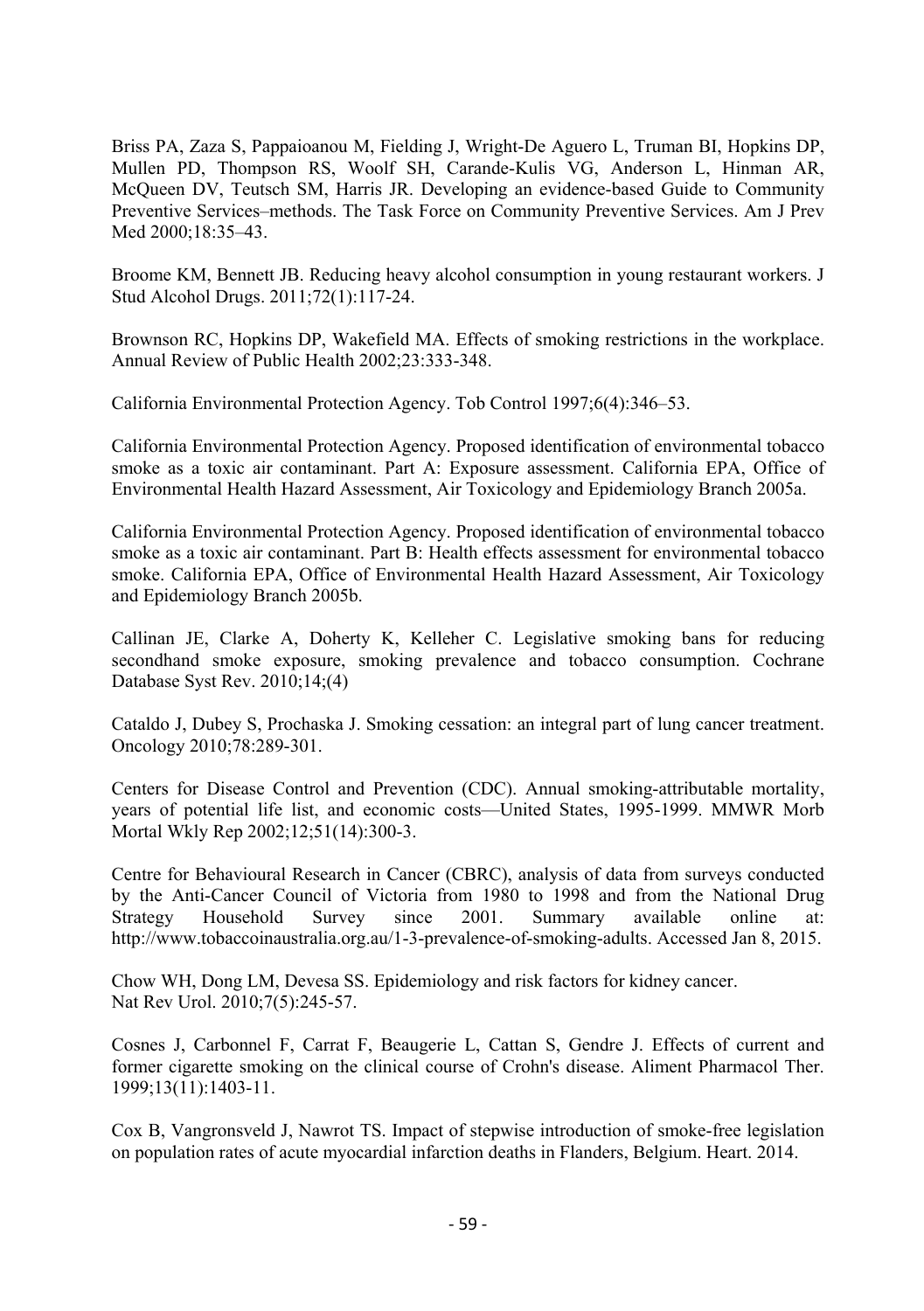Daisey JM. Tracers for assessing exposure to environmental tobacco smoke: what are they tracing? Environ Health Perspect. 1999;107 Suppl 2:319-27.

Danaei G, Ding EL, Mozaffarian D, Taylor B, Rehm J, Murray CJ, Ezzati M.. The preventable causes of death in the United States: comparative risk assessment of dietary, lifestyle, and metabolic risk factors. PLoS Med 2009;6(4):e1000058.

Devereux G. ABC of chronic obstructive pulmonary disease. Definition, epidemiology, and risk factors. BMJ 2006;332:1142-1144.

Ditre J, Gonzalez B, Simmons V, Faul LA, Brandon TH, Jacobsen PB. Associations between pain and current smoking status among cancer patients. Pain 2011;152:60-5.

Doll R, Peto R, Boreham J, Sutherland I. Mortality in relation to smoking: 50 years observations on male British doctors. BMJ 2004;328 (7455): 1519.

Ebbert J, Yang P, Vachon R, Vierkant RA, Cerhan JR, Folsom AR, Sellers TA. Lung cancer risk reduction after smoking cessation: Observations from a prospective cohort of women. J Clin Oncol 2003;21: 921-6.

Edwards R, Hasselholdt CP, Hargreaves K, Probert C, Holford R, Hart J, Van Tongeren M, Watson AF. Levels of second hand smoke in pubs and bars by deprivation and food-serving status: a cross-sectional study from North West England. BMC Public Health. 2006;22;6:42.

Edwards R, Thomson G, Wilson N, Waa A, Bullen C, O'Dea D, Gifford H, Glover M, Laugesen M, Woodward A. After the smoke has cleared: evaluation of the impact of a new national smoke-free law in New Zealand. Tob Control. 2008;17(1):e2.

Eisner MD, Balmes J, Katz PP, Trupin L, Yelin EH, Blanc PD. Lifetime environmental tobacco smoke exposure and the risk of chronic obstructive pulmonary disease. Environ Health. 2005;12;4(1):7.

Eisner MD, Smith AK, Blanc PD. Bartenders' respiratory health after establishment of smokefree bars and taverns. JAMA 1998;280:1909-14.

Eriksen MP, Cerak RL. The diffusion and impact of clean indoor air laws Annu Rev Public Health 2008;29:171–185.

European Commission, Tobacco or Health in the European Union: Past, Present and Future, Luxembourg, 2004.

Farrelly MC, Nonnemaker JM, Chou R, Hyland A, Peterson KK, Bauer UE. Changes in hospitality workers' exposure to secondhand smoke following the implementation of New York's smoke-free law. Tob Control 2005;14(4):236–41.

Fernández E, Fu M, Pascual JA, López MJ, Pérez-Ríos M, Schiaffino A, Martínez-Sánchez JM, Ariza C, Saltó E, Nebot M; Spanish Smoking Law Evaluation Group. Impact of the Spanish smoking law on exposure to second-hand smoke and respiratory health in hospitality workers: a cohort study. PLoS One. 2009;4(1):e4244.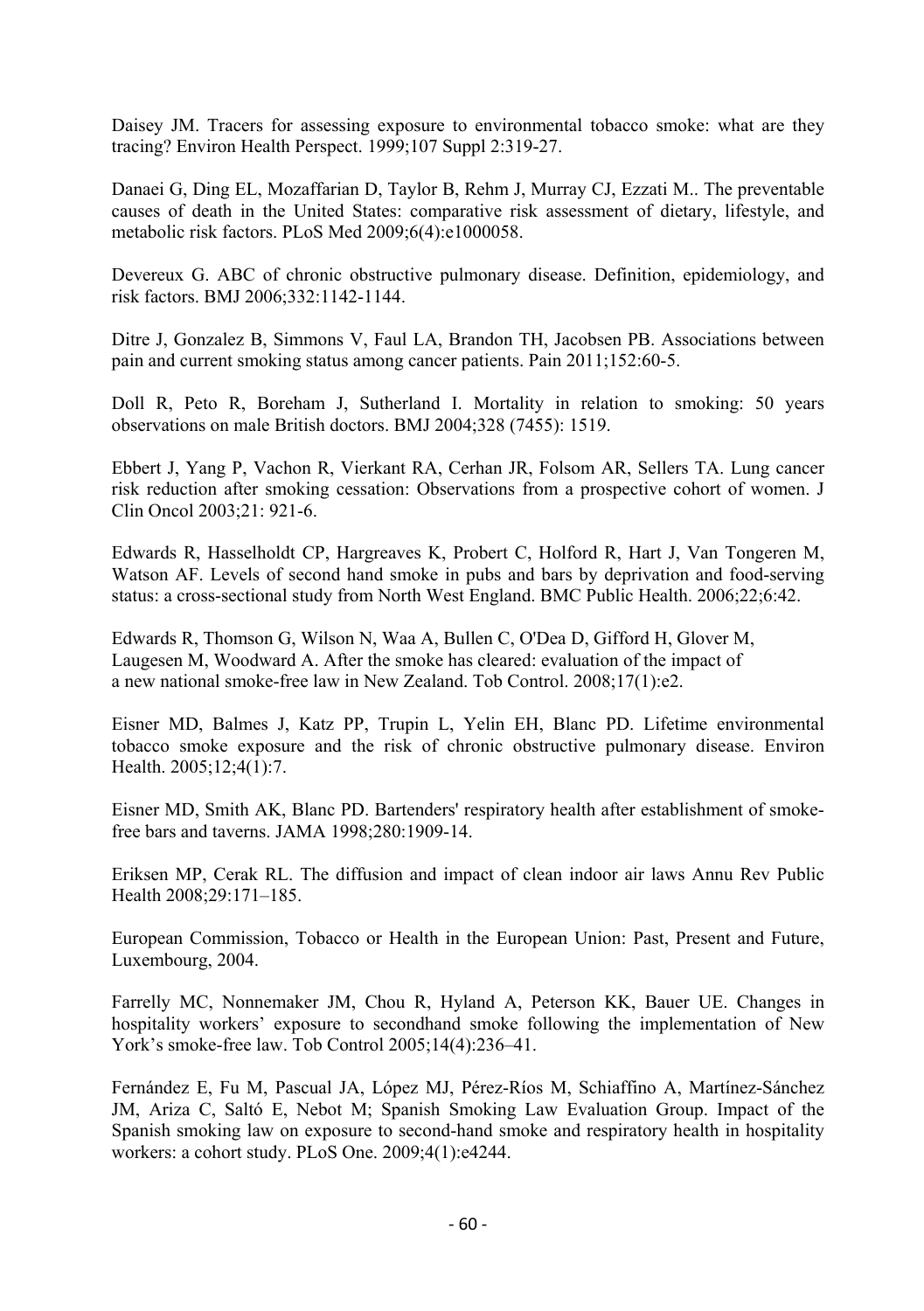Fichtenberg CM, Glantz SA. Effect of smoke-free workplaces on smoking behaviour: systematic review. BMJ. 2002;325(7357):188.

Fong GT, Hyland A, Borland R, Hammond D, Hastings G, McNeill A, Anderson S, Cummings KM, Allwright S, Mulcahy M, Howell F, Clancy L, Thompson ME, Connolly G, Driezen P. Reductions in tobacco smoke pollution and increases in support for smoke-free public places following the implementation of comprehensive smoke-free workplace legislation in the Republic of Ireland: findings from the ITC Ireland/UK Survey. Tob Control. 2006 Jun;15 Suppl 3:iii51-8.

Fontana L, Di MartinoT, Iavicoli I. Application and effects of smoking ban in bars and restaurants of Rome (in Italian) G Ital Med Lav Ergon 2007;29:484–485.

Forey B, Hamling J, Hamling J, Thornton A, Lee P. International Smoking Statistics – A collection of worldwide historical data; Belgium. 2013. Article available online at: http://www.pnlee.co.uk/Downloads/ISS/ISS-Belgium\_130404.pdf. Accessed Jan 8, 2015.

Forey B, Hamling J, Hamling J, Thornton A, Lee P. International Smoking Statistics – A collection of worldwide historical data; Sweden. October, 2011. Article available online at: http://www.pnlee.co.uk/Downloads/ISS/ISS-Sweden\_111024.pdf. Accessed Jan 8, 2015.

Fritschi L. Shift work and cancer. BMJ 2009;339:b2653

Glantz SA. Meta-analysis of the effects of smokefree laws on acute myocardial infarction: an update. Prev Med. 2008;47(4):452-3.

Hackshaw AK. Lung cancer and passive smoking. Stat Methods Med Res 1998;7(2):119–36.

Hahn EJ, Rayens MK, York N, Okoli CT, Zhang M, Dignan M, Al-Delaimy WK. Effects of a smoke-free law on hair nicotine and respiratory symptoms of restaurant and bar workers. J Occup Environ Med. 2006;48(9):906-13.

Hammond SK. Exposure of U.S. workers to environmental tobacco smoke. Environ Health Perspect. 1999 May;107 Suppl 2:329-40.

Helakorpi S, Martelin T, Torppa J, Patja K, Vartiainen E & Uutela A. Did Finland's Tobacco Control Act of 1976 have an impact on ever smoking? An examination based on male and female cohort trends. Journal of Epidemiology and Community Health 2004;58(8):649− 654.

Helakorpi SA, Martelin TP, Torppa JO, Patja KM, Kiiskinen UA, Vartiainen EA, Uutela AK. Did the Tobacco Control Act Amendment in 1995 affect daily smoking in Finland? Effects of a restrictive workplace smoking policy. J Public Health (Oxf). 2008;30(4):407-14.

Helldán A, Helakorpi S, Virtanen S, Uutela A. Helath Behaviour and Health among the Finnish Adult Population, Spring 2013. National Institute for Health and Welfare (THL), Report 21/2013, 204 pp. Helsinki 2013. ISBN 978-952-302-050-4.

Heloma A, Jaakkola M, Kähkönen E, Reijula K. The short-term impact of national smoke-free workplace legislation on passive smoking and tobacco use. Am J Public Health 2001:91:1416- 1418.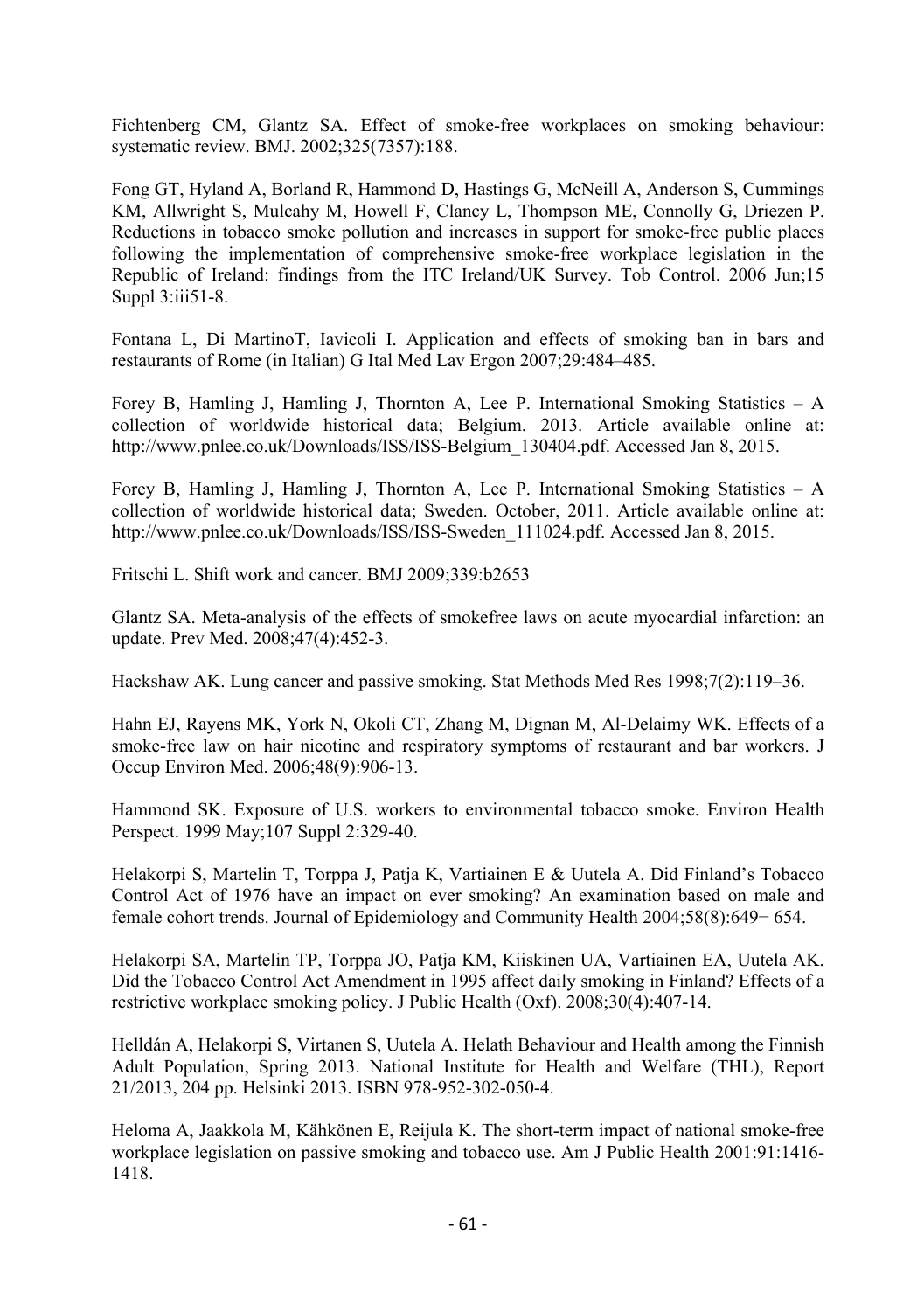Heloma A, Kähkönen E, Kaleva S, Reijula K. Smoking and exposure to tobacco smoke at medium-sized and large-scale workplaces. Am J Ind Med 2000;37(2):214-20.

Heloma A, Nurminen M, Reijula K & Rantanen J. Smoking prevalence, smoking-related lung diseases, and national tobacco control legislation. Chest 2004;126:1825−1831.

Hopkins DP, Briss PA, Ricard CJ, Husten CG, Carande-Kulis VG, Fielding JE, Alao MO, McKenna JW, Sharp DJ, Harris JR, Woollery TA, Harris KW. Reviews of evidence regarding interventions to reduce tobacco use and exposure to environmental tobacco smoke. Am. J. Prev. Med. 2001;20:16–66.

Huang R, Chen G. Cigarette smoking, cyclooxygenase-2 pathway and cancer. Biochim Biophys Acta 2011;1815:158-69.

Huncharek M, Haddock K, Rodney R, Kupelnick B. Smoking as a risk factor for prostate cancer: a meta-analysis of 24 prospective cohort studies. Am J Public Health 2011;100:693- 701.

Institute of Medicine. Secondhand Smoke Exposure and Cardiovascular Effects: Making Sense of the Evidence Washington: National Academy of Sciences, Institute of Medicine, 2009.

International Agency for Research on Cancer. IARC. Tobacco smoke and involuntary smoking. Monogr Eval Carcinog Risks Hum 2004;83:1189-93.

International Agency for Research on Cancer. IARC Handbooks of Cancer Prevention, Vol 13. Evaluating the effectiveness of smoke-free policies. International Agency for Research on Cancer, Lyon (2009). Onlice article available at http://www.iarc.fr/en/publications/pdfsonline/prev/handbook13/ handbook13.pdf. Accessed on 10 November 2014.

Ioffe Y, Elmore R, Karlan B, Li A. Effect of cigarette smoking on epithelial ovarian cancer survival. J Reprod Med 2010;55:346-50.

Jaakkola JJ, Jaakkola N, Zahlsen K. Fetal growth and length of gestation in relation to prenatal exposure to environmental tobacco smoke assessed by hair nicotine concentration. Environ Health Perspect. 2001;109(6):557-61.

Jaakkola MS, Jaakkola JJK. Effects of environmental tobacco smoke on the respiratory health of adults. Scand J Work Environ Health 2002;28 Suppl 2: 52-70.

Jaakkola MS, Jaakkola JJK. Impact of smoke-free workplace legislation on exposures and health: possibilities for prevention. Eur Respir J, 2006;28:397–408.

Jaakkola MS, Jaakkola JK. Passiivisen tupakoinnin terveyshaitat. Lääketieteellinen Aikakaukirja Duodecim. 2012;128(10):1097-106.

Jaakkola MS, Piipari R, Jaakkola N, Jaakkola JJK. Environmental tobacco smoke and adultonset asthma: A population-based incident case-control study. Am J Public Health 2003;93:2055-60.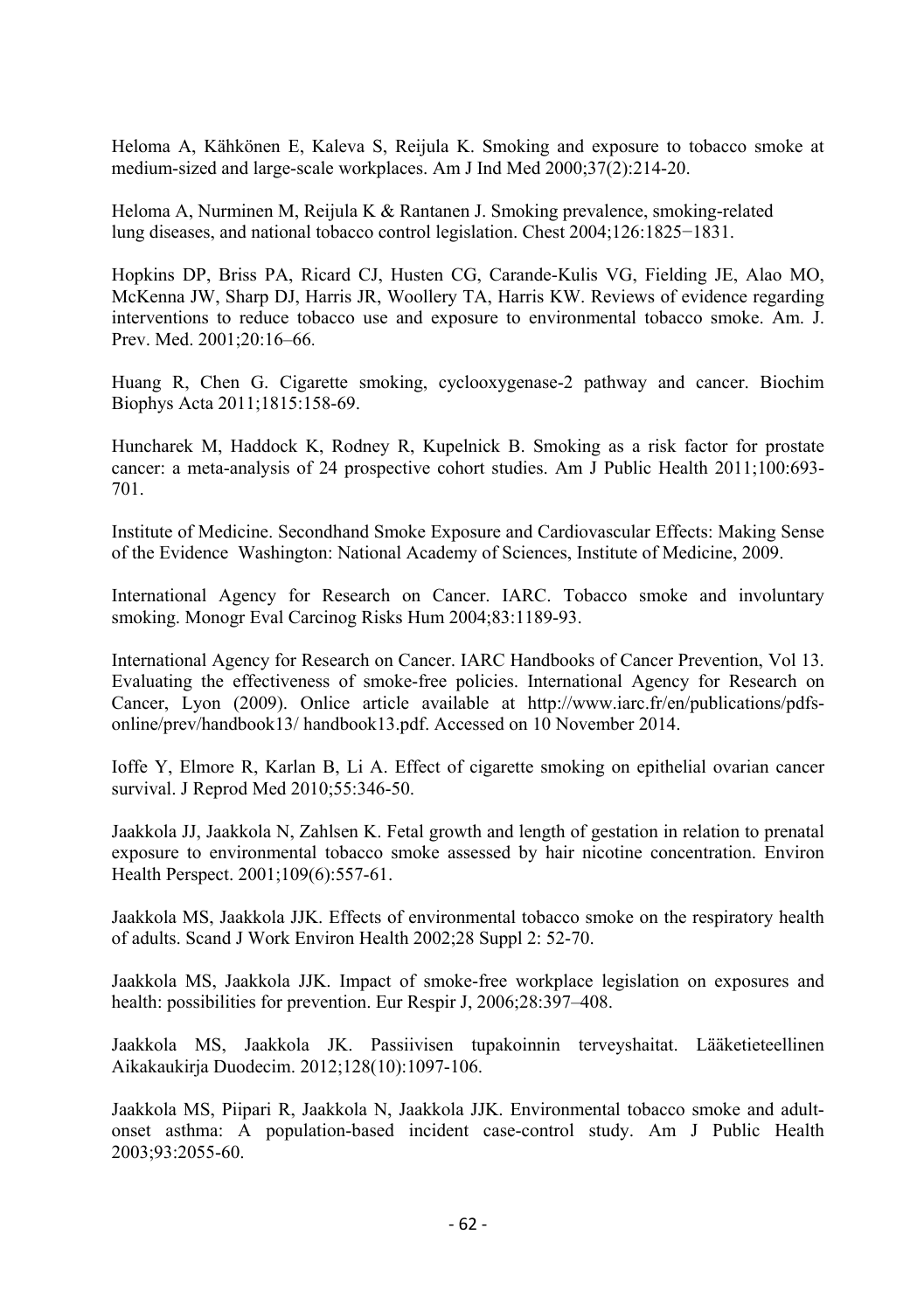Janson C. The effect of passive smoking on respiratory health in children and adults. Int J Tuberc Lung Dis 2004;8(5):510–6.

Jenkins RA, Guerin MR, Tomkins BA. The Chemistry Of Environmental Tobacco Smoke: Composition An Measurement. 2nd edn. Boca Raton, Florida: Lewis Publishers, 2000.

Jenkins RA, Palausky A, Counts RW, Bayne CK, Dindal AB, Guerin MR. Exposure to environmental tobacco smoke in sixteen cities in the United States as determined by personal breathing zone air sampling. Journal of Exposure Analysis and Environmental Epidemiology. 1996;6(4):473–502.

Jensen J, Schillo B, Moilanen M, Lindgren B, Murphy S, Carmella S, Hecht SS, Hatsukami DK. Tobacco smoke exposure in nonsmoking hospitality workers before and after a state smoking ban. Cancer Epidemiology, Biomarkers & Prevention 2010;19(4):1016–21.

Jin Y, Wang L, Lu B, Ferketich AK. Secondhand Smoke Exposure, Indoor Smoking Bans and Smoking-Related Knowledge in China. Int J Environ Res Public Health. 2014;11(12):12835- 12847.

Johnsson T, Tuomi T, Riuttala H, Hyvärinen M, Rothberg M, Reijula K. Environmental tobacco smoke in Finnish restaurants and bars before and after smoking restrictions were introduced. Ann Occup Hyg. 2006;50(4):331-41.

Jousilahti P, Helakorpi S. Prevalence of exposure to environmental tobacco smoke at work and at home- 15-year trends in Finland. Scand J Work Environ Health 2002;28 Suppl 2: 16-20.

Jyrkkiö S, Boström P, Minn H. [Smoking and cancer--what are the benefits of cessation?]. Duodecim. 2012;128(10):1081-7. Review. Finnish.

Kauppinen T, Toikkanen J, Pukkala E. From cross-tabulations to multipurpose exposure information systems: a new job-exposure matrix. Am J Ind Med. 1998;33(4):409-17. Review.

Kauppinen T, Uuksulainen S, Saalo A, Mäkinen I, Pukkala E. Use of the Finnish Information System on Occupational Exposure (FINJEM) in epidemiologic, surveillance, and other applications. Ann Occup Hyg. 2014;58(3):380-96.

Kenfield S, Stampfer M, Chan J, Giovannucci E. Smoking and prostate cancer survival and recurrence. JAMA 2011;305: 2448-55.

Kinnunen JM, Lindfors P, Pere L, Ollila H, Samposalo H, Rimpelä A. Nuorten terveystapatutkimus 2013, Nuorten tupakkatuotteiden ja päihteiden käyttö 1977-2013. Sosiaalija terveysministeriö.

Knuuttila A. Keuhkosyöpä. Lääketieteellinen Aikakauskirja Duodecim 2013;129(22):2435-6.

Kuschner WG, Reddy S, Mehrotra N, Paintal HS. Electronic cigarettes and thirdhand tobacco smoke: two emerging health care challenges for the primary care provider. Int J Gen Med. 2011;4:115-20.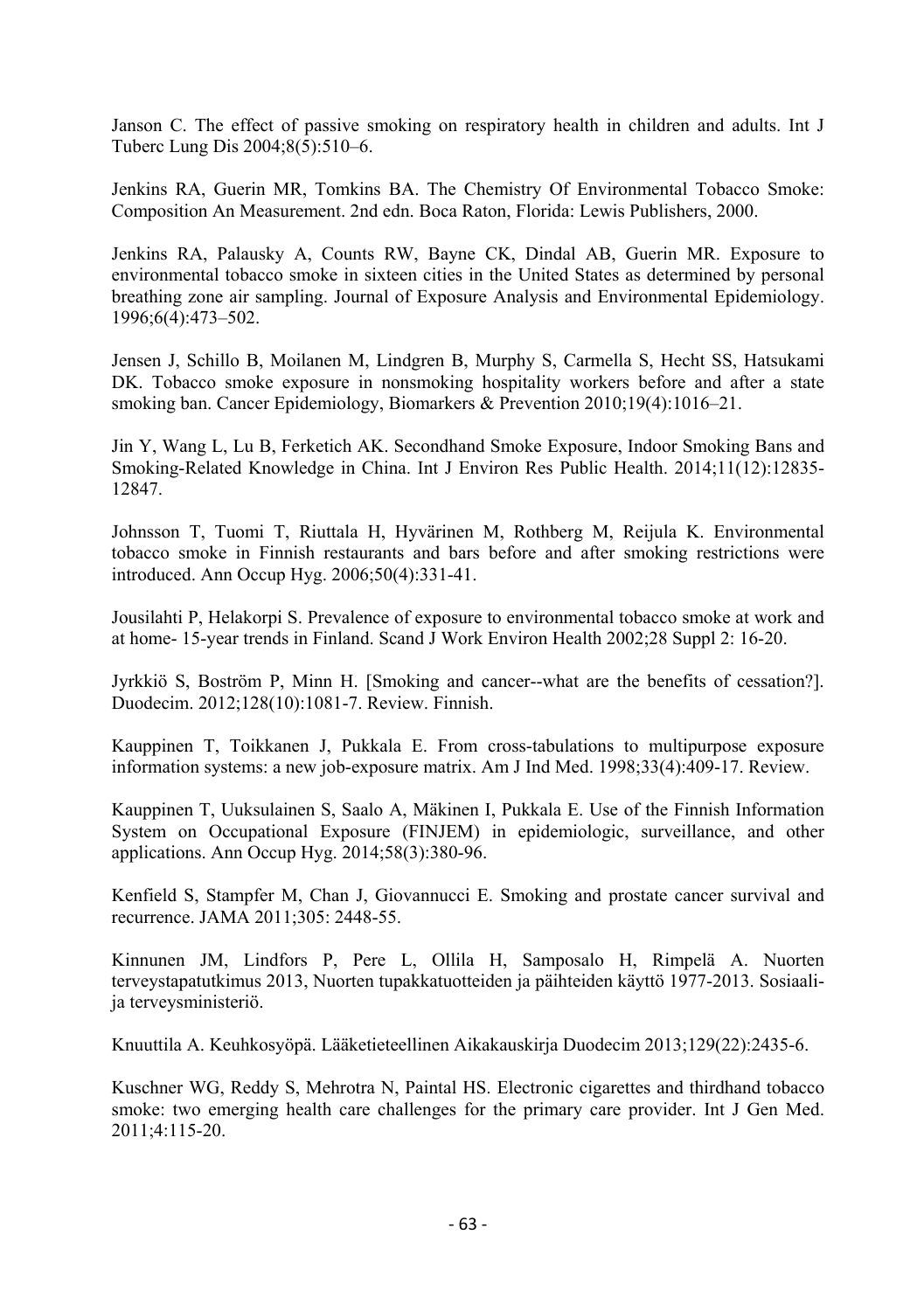Larsson M, Boëthius G, Axelsson S, Montgomery SM. Exposure to environmental tobacco smoke and health effects among hospitality workers in Sweden--before and after the implementation of a smoke-free law. Scand J Work Environ Health. 2008;34(4):267-77.

Leaderer BP, Hammond SK. Evaluation of vapour-phase nicotine and respirable suspended particle mass as markers for environmental tobacco smoke. Environ Sci Technol 1991;25:770– 7.

Lee PN, Forey BA, Coombs KJ. Systematic review with meta-analysis of the epidemiological evidence in the 1900s relating smoking to lung cancer. BMC Cancer 2012;(12):385.

Luo J, Margolis K, Wactawski-Wende J, Horn K, Messina C, Stefanick ML, Tindle HA, Tong E, Rohan TE. Association of active and passive smoking with risk of breast cancer among postmenopausal women: a prospective cohor study. BMJ 2011;342:d1016

Lopez MJ, Nebot M, Albertini M, Birkui P, Centrich F, Chudzikova M, Georgouli M, Gorini G, Moshammer H, Mulcahy M, Pilali M, Serrahima E, Tutka P, Fernandez E. Secondhand smoke exposure in hospitality venues in Europe. Environ Health Perspect 2008;116(11):1469– 1472.

Lødrup Carlsen KC, Jaakkola JJ, Nafstad P, Carlsen KH. In utero exposure to cigarette smoking influences lung function at birth. Eur Respir J. 1997;10(8):1774-9.

Marbury MC, Hammond SK, Haley NJ. Measuring exposure to environmental tobacco smoke in studies of acute health effects. Am J Epidemiol 1993;137:1089–97.

McCleary NJ, Niedzwiecki D, Hollis D, Saltz LB, Schaefer P, Whittom R, Hantel A, Benson A, Goldberg R, Meyerhardt JA. Impact of smoking on patients with stage III colon cancer: results from Cancer and Leukemia Group B 89803. Cancer. 2010;116(4):957-66.

McNabola A, Gill LW. The control of environmental tobacco smoke: a policy review. Int J Environ Res Public Health 2009;6:741–758.

Menzies D, Nair A, Williamson PA, Schembri S, Al-Khairalla MZ, Barnes M, Fardon TC, McFarlane L, Magee GJ, Lipworth BJ. Respiratory symptoms, pulmonary function, and markers of inflammation among bar workers before and after a legislative ban on smoking in public places. JAMA. 2006;296(14):1742-8.

Ministry of Social Affairs and Health 2014; publications 2014:10. Tie Savuttomaan Suomeen; tupakkapoliittinen toimenpideohjelma. Helsinki 2014. Online article available at http://urn.fi/URN:ISBN:978-952-00-3511-2. Accessed on 12 December 2014.

Mucha L, Stephenson J, Morandi N, Dirani R. Meta-analysis of disease risk associated with smoking, by gender and intensity of smoking. Gend Med 2006;3(4):279-91.

Mulcahy M, Evans DS, Hammond SK, Repace JL, Byrne M. Secondhand smoke exposure and risk following the Irish smoking ban: an assessment of salivary cotinine concentrations in hotel workers and air nicotine levels in bars. Tob Control 2005;14(6):384–8

Musk AW, de Klerk NH. History of tobacco and health. Respirology 2003;8:286–290.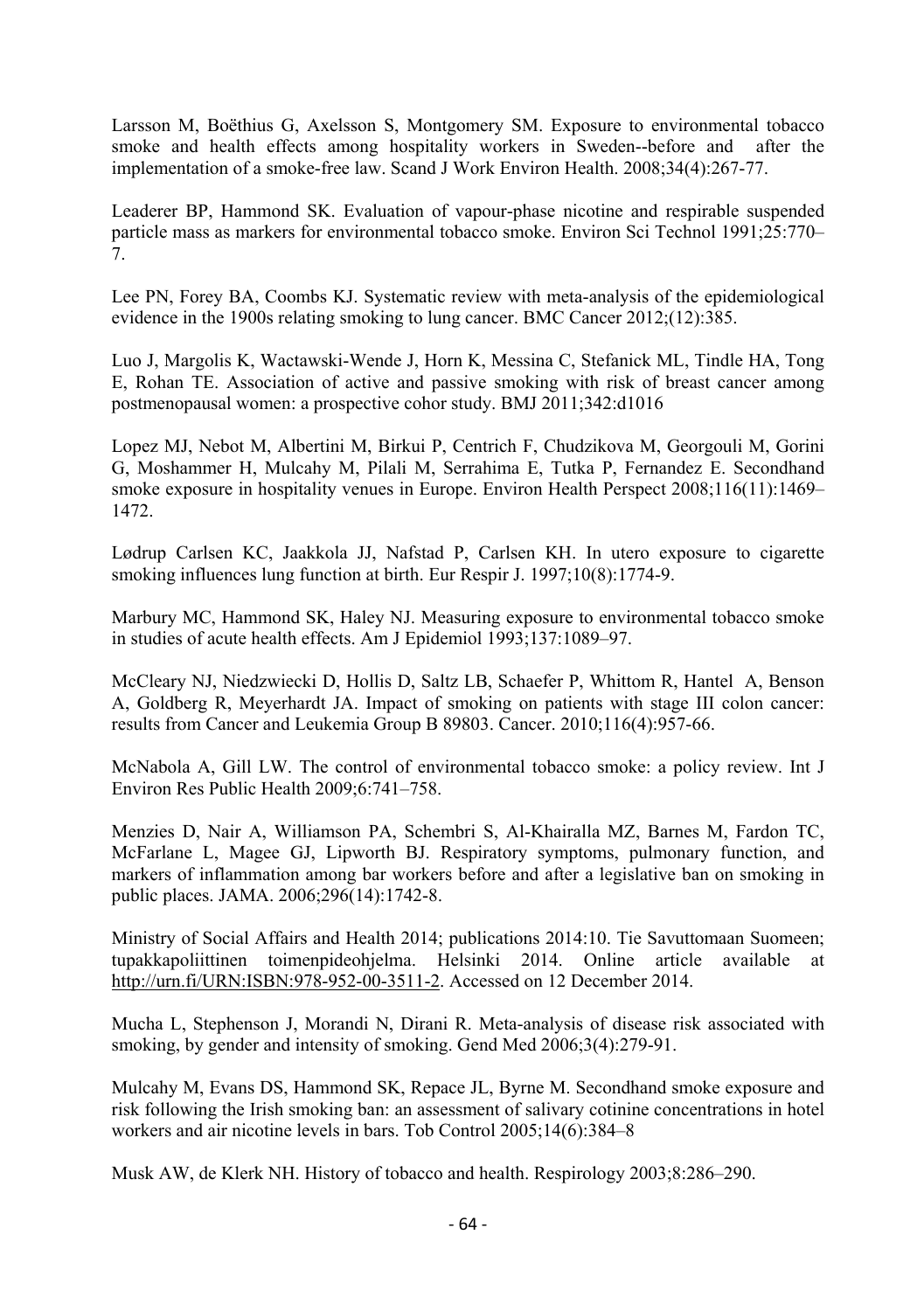National Health and Medical Research Council. The health effects of passive smoking, Australian Government Publishing Service, Canberra (1997).

National Institute for Health and Welfare (THL). Statistical report: Official Statistics of Finland. Health 2014. Tobacco Statistics 2013. Published: October, 2014.

Navas-Acien A, Peruga A, Breysse P, Zavaleta A, Blanco-Marquizo A, Pitarque R, Acuña M, Jiménez-Reyes K, Colombo VL, Gamarra G, Stillman FA, Samet J. Secondhand tobacco smoke in public places in Latin America, 2002-2003. JAMA 2004;291:2741–5.

Ng M, Freeman MK, Fleming TD, Robinson M, Dwyer-Lindgren L, Thomson B, Wollum A, Sanman E, Wulf S, Lopez AD, Murray CJ, Gakidou E. Smoking prevalence and cigarette consumption in 187 countries, 1980-2012. JAMA 2014;311(2):183-92

NRC. National Research Council. Environmental tobacco smoke: measuring exposures and assessing health effects, NRC, Washington, DC (1986).

Nuorti JP, Butler JC, Farley MM, Harrison LH, McGeer A, Kolczak MS, Breiman RF. Cigarette smoking and invasive pneumococcal disease. N Engl J Med 2000;342:681-9.

Oono IP, Mackay DF, Pell JP. Meta-analysis of the association between secondhand smoke exposure and stroke. J Public Health (Oxf). 2011;33(4):496-502.

Ott WR, Steinenmann AC, Wallace LA. Exposure Analysis. Boca Raton: CRC Press, 2006.

Pacheco SA, Aguiar F, Ruivo P, Proença MC, Sekera M, Penque D, Simões T. Occupational exposure to environmental tobacco smoke: a study in Lisbon restaurants. J Toxicol Environ Health A. 2012;75(13-15):857-66.

Patja K. Tupakka ja sairaudet. Lääkärikirja Duodecim. 2014. Online article available at http://www.terveyskirjasto.fi/kotisivut/tk.koti?p\_artikkeli=dlk01066&p\_haku=tupakointi. Accessed on 5 September 2014.

Pearson J, Windsor R, El-Mohandes A and Perry DC. Evaluation of the immediate impact of the Washington, D.C., smoke-free indoor air policy on bar employee environmental tobacco smoke exposure. Public Health Reports 2009;124(suppl. 1):S134–42.

Pirie K, Peto R, Reeves GK, Green J, Beral V; Million Women Study Collaborators.. The 21st century hazards of smoking and benefits of stopping: a prospective study of one million women in the UK. Lancet 2013;381(9861):133-41.

Pukkala E, Martinsen JI, Lynge E, Gunnarsdottir HK, Sparén P, Tryggvadottir L, Weiderpass E, Kjaerheim K. Occupation and cancer - follow-up of 15 million people in five Nordic countries. Acta Oncol. 2009;48(5):646-790.

Rothberg M, Heloma A, Svinhufvud J, Kähkönen E, Reijula K. Measurement and analysis of nicotine and other VOCs in indoor air as an indicator of passive smoking. Ann Occup Hyg. 1998;42(2):129-34.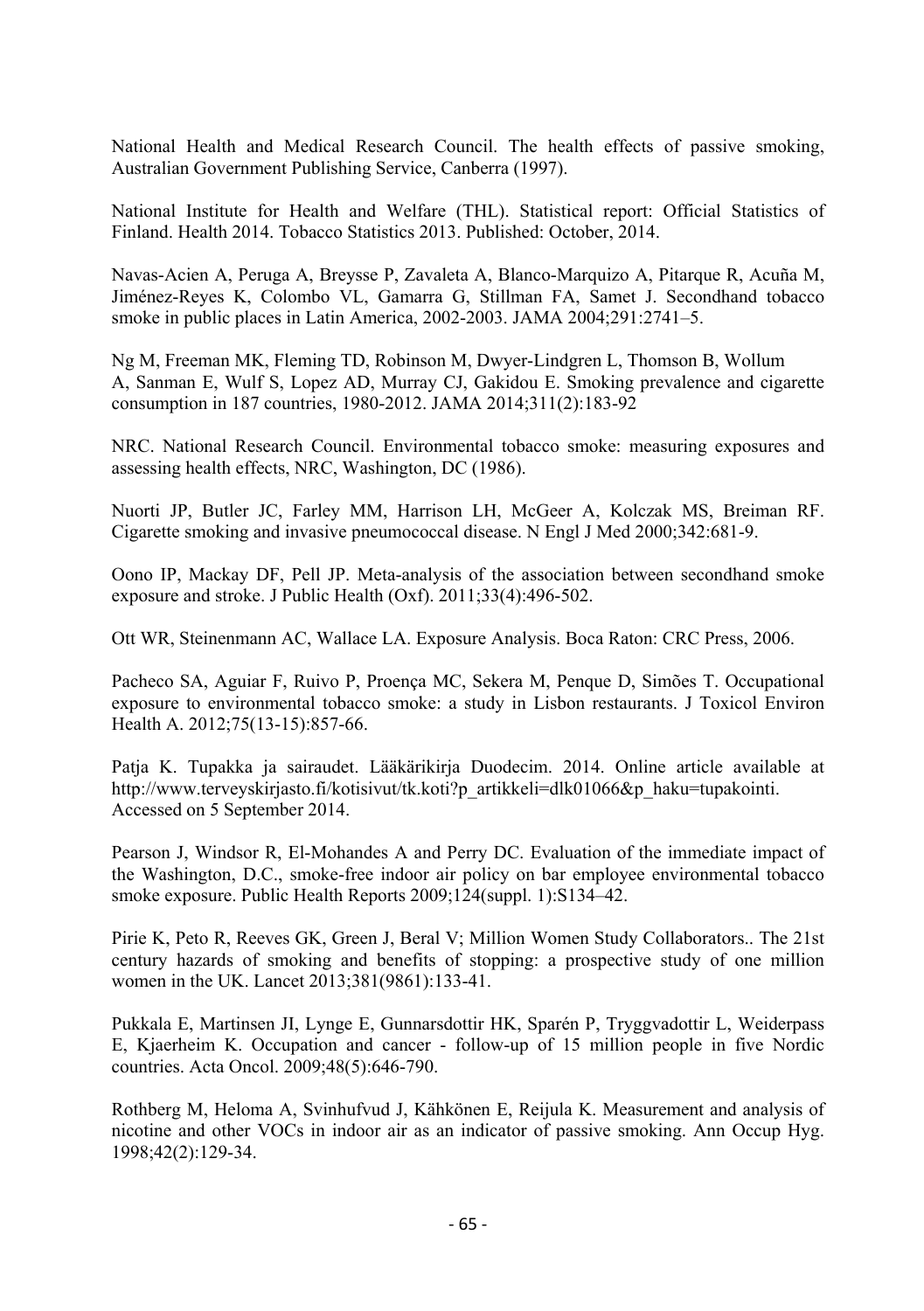Samet JM. Secondhand smoke: facts and lies. Salud Publica Mex. 2008;50(5):428-34.

Samet J, Yang G. Passive smoking, women and children. In: Women and the Tobacco Epidemic, Challenges for the 21st Century, Samet, J. and Yoon, S.-Y., editors. (WHO/NMH/TF1/ 01.1), Geneva (2001): World Health Organization.

Scherer G, Frank S, Riedel K, Meger-Kossien I, Renner T. Biomonitoring of exposure to polycyclic aromatic hydrocarbons of nonoccupationally exposed persons. Cancer Epidemiology, Biomarkers & Prevention. 2000;9(4):373–80.

Scherer G, Jarczyk L, Heller W-D, Biber A, Neurath GB, Adlkofer F. Pharmacokinetics of nicotine, cotinine, and 3′-hydroxycotinine in cigarette smokers. Klinische Wochenschrift. 1988;66(Suppl XI):5–11.

Schoj V, Alderete M, Ruiz E, Hasdeu S, Linetzky B and Ferrante D. The impact of a 100% smoke-free law on the health of hospitality workers from the city of Neuquén, Argentina. Tobacco Control 2010;19(2):134–7.

Schönherr E. Contribution to the statistical and clinical features of lung tumours (in German). Z Krebsforsch, 27 (1928), pp. 436–450.

Sherman CB. Health effects of cigarette smoking. Clin Chest Med. 1991;12(4):643-58.

Semple S, Maccalman L, Naji AA, Dempsey S, Hilton S, Miller BG, Ayres JG. Bar workers' exposure to second-hand smoke: the effect of Scottish smoke-free legislation on occupational exposure. Ann Occup Hyg. 2007 Oct;51(7):571-80.

Siegel, M., Barbeau, EM. & Osinubi, OY. The Impact of Tobacco Use and Secondhand Smoke on Hospitality Workers. Clin Occup Environ Med. 2005;5(1):31- 42.

Smoke Free Partnership. Belgium, 2014. Online data available at http://www.smokefreepartnership.eu/smokefreemap. Accessed on 15 December 2014.

Stayner L, Bena J, Sasco AJ, Smith R, Steenland K, Kreuzer M, Straif K. Lung cancer risk and workplace exposure to environmental tobacco smoke. Am J Public Health. 2007;97(3):545-51.

Steenland K, Tunn M, Lally C, Heath C, Jr.. Environmental tobacco smoke and coronary heart disease in the American Cancer Society CPS-II Cohort. Circulation 1996;94(4):622–628.

Straif K, Baan R, Grosse Y, Secretan B, El Ghissassi F, Bouvard V, Altieri A, Benbrahim-Tallaa L, Cogliano V . Carcinogenicity of shift-work, painting, and fire-fighting. Lancet Oncol 2007;8:1065–6.

Thun MJ, Day-Lally CA, Calle EE, Flanders WD, Heath CW Jr. Excess mortality among cigarette smokers: changes in a 20-year interval. Am J Public Health. 1995;85(9):1223-30.

Thun MJ, Hannan LM, Adams-Campbell LL, Boffetta P, Buring JE, Feskanich D, Flanders WD, Jee SH, Katanoda K, Kolonel LN, Lee IM, Marugame T, Palmer JR, Riboli E, Sobue T,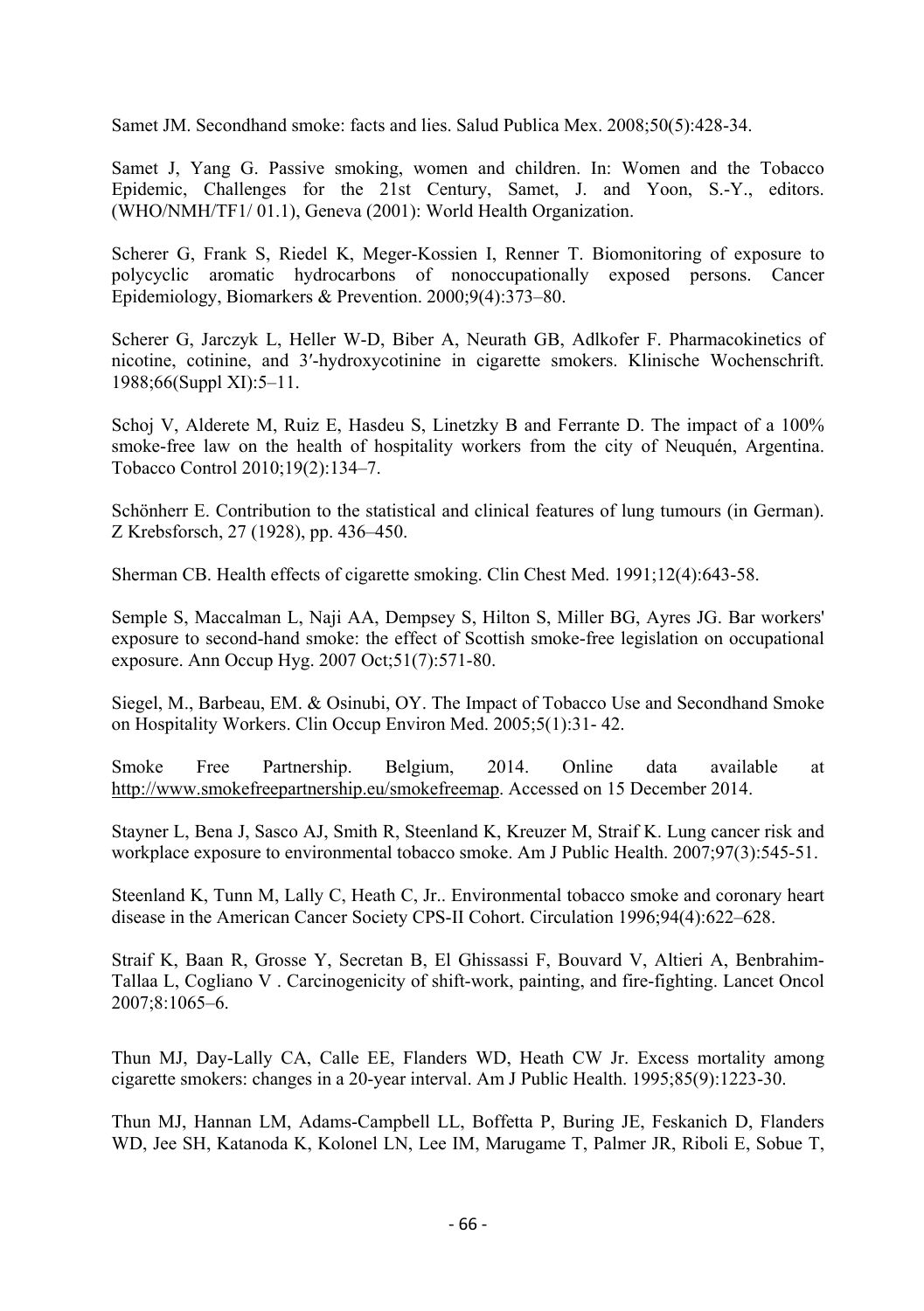Avila-Tang E, Wilkens LR, Samet JM. Lung cancer occurrence in never-smokers: an analysis of 13 cohorts and 22 cancer registry studies. PLoS Med. 2008;5(9):e185.

Tsivian M, Moreira D, Caso J, Mouraviev V, Polascik T. Cigarette smoking is associated with advanced renal cell carcinoma. J Clin Oncol 2011;29:2027-31.

U.S. Department of Health and Human Services. How Tobacco Smoke Causes Disease: What It Means to You. Atlanta: U.S. Department of Health and Human Services, Centers for Disease Control and Prevention, National Center for Chronic Disease Prevention and Health Promotion, Office on Smoking and Health, 2010.

U.S. Department of Health and Human Services. The Health Consequences of Involuntary Exposure to Tobacco Smoke: A Report of the Surgeon General. Atlanta, GA: U.S. Department of Health and Human Services, Centers for Disease Control and Prevention, Coordinating Center for Health Promotion, National Center for Chronic Disease Prevention and Health Promotion, Office on Smoking and Health, 2006.

U.S. Department of Health and Human Services. The Health Consequences of Smoking—50 Years of Progress: A Report of the Surgeon General. Atlanta, GA: U.S. Department of Health and Human Services, Centers for Disease Control and Prevention, National Center for Chronic Disease Prevention and Health Promotion, Office on Smoking and Health, 2014.

U.S. Department of Health and Human Services. The Health Consequences of Involuntary Exposure to Tobacco Smoke: A Report of the Surgeon General. Rockville, MD: Public Health Service, Centers for Disease Control, Center for Health Promotion and Education, Office on Smoking and Health, 1986.

Vainiotalo S, Vaaranrinta R, Tornaeus J, Aremo N, Hase T, Peltonen K. Passive Monitoring Method for 3-Ethenylpyridine: A Marker for Environmental Tobacco Smoke. Environ. Sci. Technol., 2001;35(9):1818–1822.

Vineis P, Hoek G, Krzyzanowski M, Vigna-Taglianti F, Veglia F, Airoldi L, Overvad K, Raaschou-Nielsen O, Clavel-Chapelon F, Linseisen J, Boeing H, Trichopoulou A, Palli D, Krogh V, Tumino R, Panico S, Bueno-De-Mesquita HB, Peeters PH, Lund E E, Agudo A, Martinez C, Dorronsoro M, Barricarte A, Cirera L, Quiros JR, Berglund G, Manjer J, Forsberg B, Day NE, Key TJ, Kaaks R, Saracci R, Riboli E.. Lung cancers attributable to environmental tobacco smoke and air pollution in nonsmokers in different European countries: a prospective study. Environ Health. 2007;12:1–7.

Weber MD, Bagwell DA, Fielding JE, Glantz SA. Long term compliance with California's Smoke-Free Workplace Law among bars and restaurants in Los Angeles County. Tob Control. 2003;12(3):269-73.

Wen W, Shu XO, Gao YT, Yang G, Li Q, Li H, Zheng W. Environmental tobacco smoke and mortality in Chinese women who have never smoked: prospective cohort study. BMJ 2006;333:376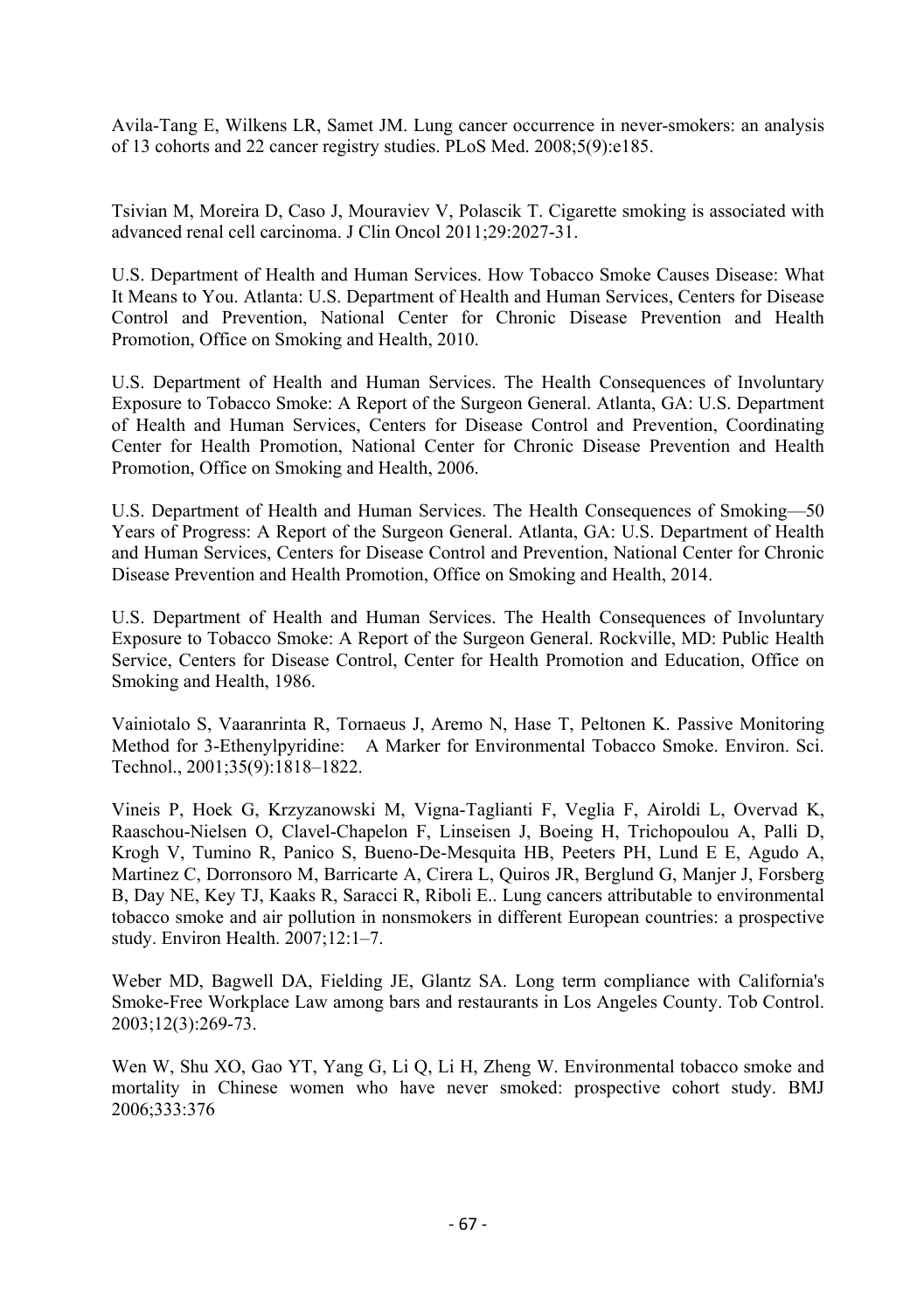Willemsen MC, Brug J, Uges DR, Vos de Wael ML. Validity and reliability of self-reported exposure to environmental tobacco smoke in work offices. J Occup Environ Med 1997;39(11):1111-4.

World Health Organization. WHO Framework Convention on Tobacco Control (FCTC) 2003, updated reprint 2004, 2005. Online article available at http://whqlibdoc.who.int/publications/2003/9241591013.pdf. Accessed on 26 January 2015.

World Health Organization. WHO Report in the Global Tobacco Epidemic 2009: implementing smoke-free environments. Geneva: World Health Organization, 2009. Online article available online at http://www.who.int/tobacco/mpower/2009/en. Accessed on 20 November 2014.

Zheng P, Fu H, Li G. Smoke-free restaurants in Shanghai: should it be mandatory and is it acceptable? Health Policy. 2009;89(2):216-24.

Zou N, Hong J, Dai QY. Passive cigarette smoking induces inflammatory injury in human arterial walls. Chin Med J (Engl). 2009;122(4):444-8.

Öberg M, Jaakkola MS, Woodward A, Peruga A, Prüss-Ustün A. Worldwide burden of disease from exposure to second-hand smoke: a retrospective analysis of data from 192 countries. Lancet. 2011;377(9760):139-46.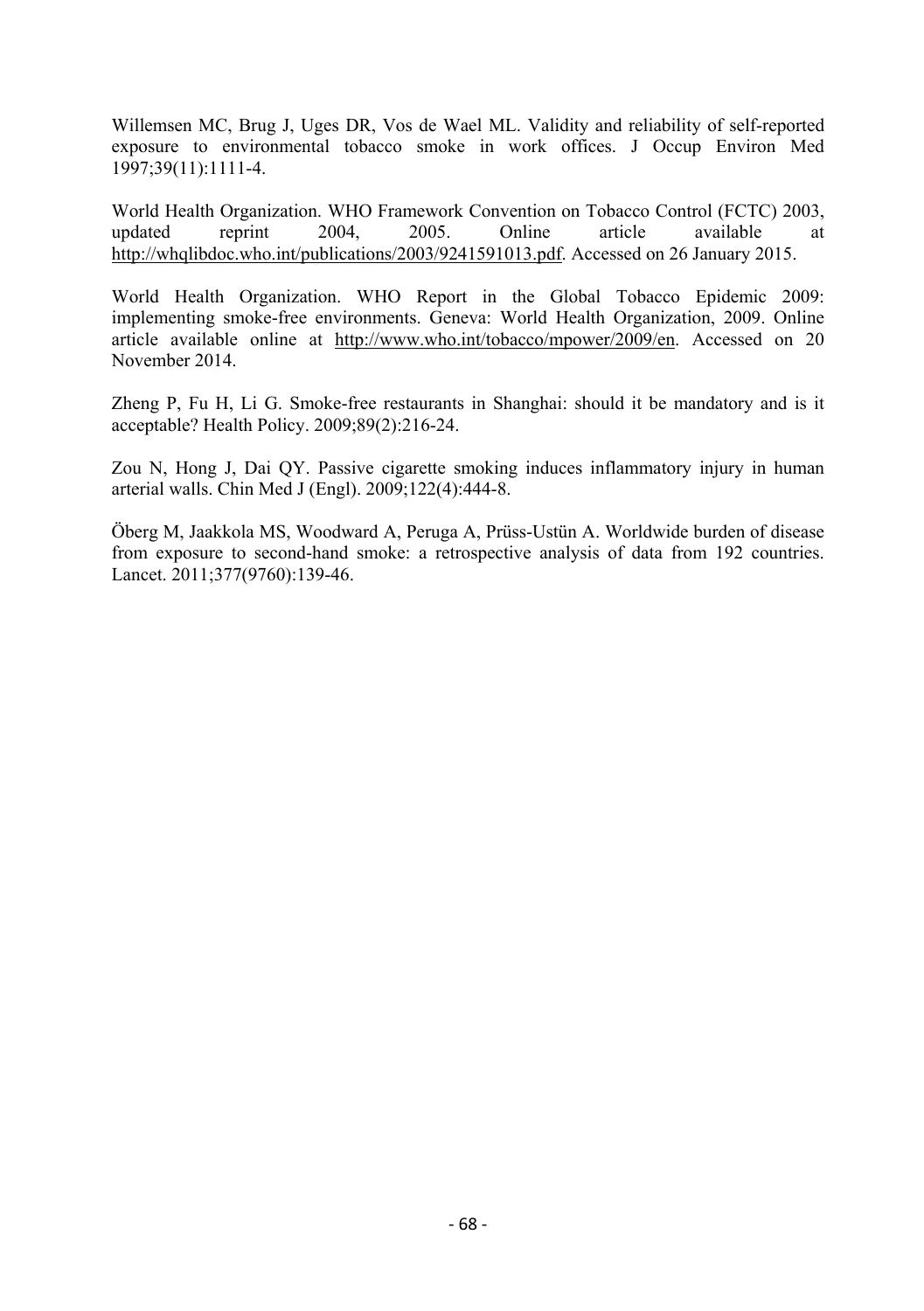# **ORIGINAL PUBLICATIONS**

Study I

Study II

Study III

Study IV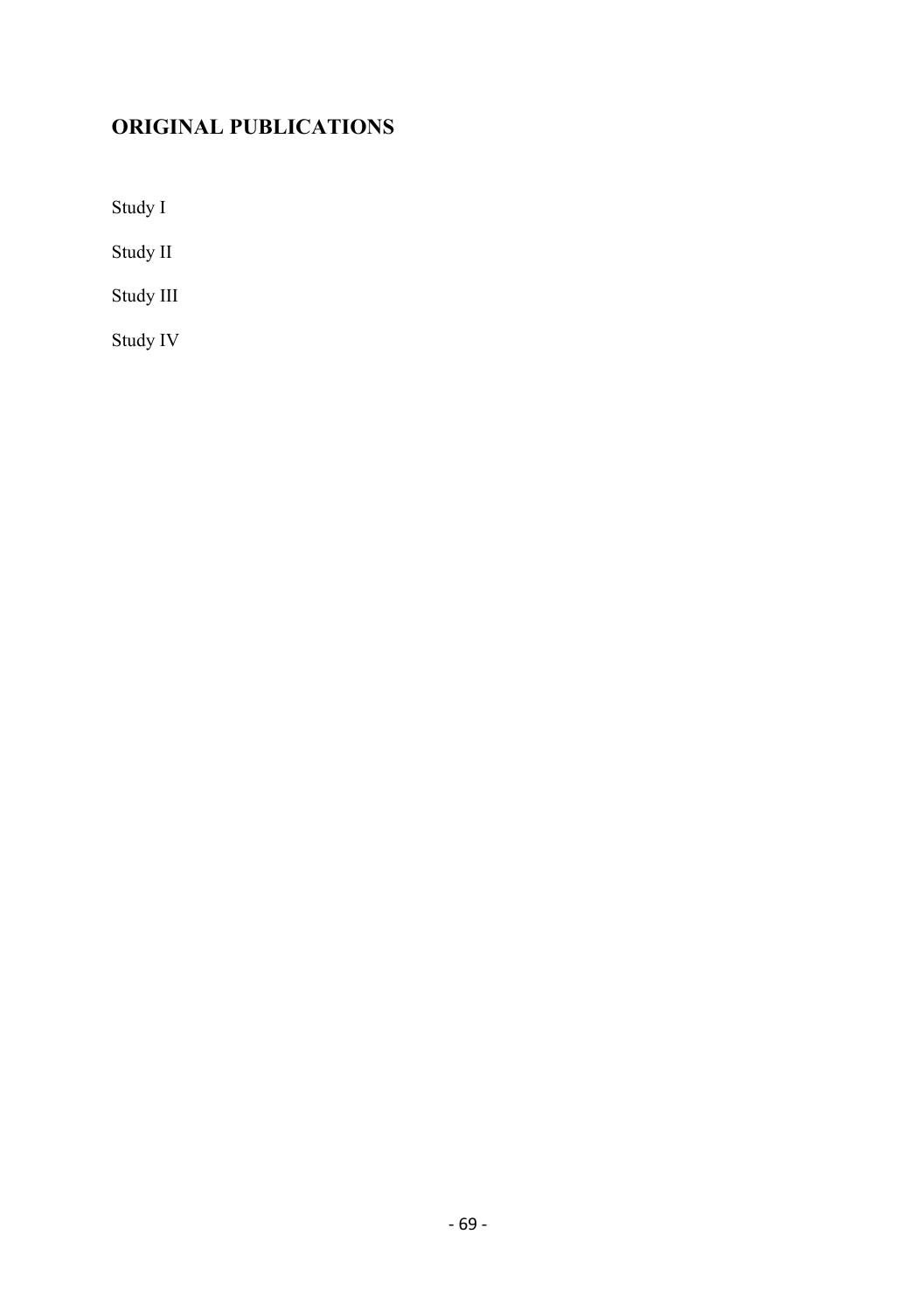## **APPENDIX**

### **Questionnaire**

Note: The following questionnaire was conducted in Finnish; as some words do not have an exact translation, some are left in Finnish for clarification.



### **Questionnaire to restaurant workers**

Please answer the questions by filling in empty spaces and by drawing a circle around the number of the correct option. Please choose only one option.

### **BACKGROUND INFORMATION**

**1. Gender** 

 1. Female 2. Male

**2. Age \_\_\_\_\_\_\_\_ years** 

### **3. Education**

- 1. No education
- 2. Elementary school (former school system;
- "kansakoulu")
- 3. Comprehensive school/lower secondary school
- 4. High school/Upper secondary school
- 5. Vocational school
- 6. Lowest tertiary level education
- 7. College
- 8. University

### **4. Main position as a restaurant worker**

- 1. Waiter
- 2. Bar keeper
- 3. Main hostess/ restaurant manager
- 4. Butler
- 5. Cook/chef (kitchen work)
- 6. Doorman
- 7. Some other, what?

### **5. In the restaurant, do you work as a manager/superior?**

- 1. Yes
- $2$ . No.
- **6. I have worked in the restaurant business for \_\_\_\_\_\_\_\_\_ years**
- **7. Workplace, where you mainly work**
	- 1. Dining restaurant
	- 2. Pub
	- 3. Nightclub or discotheque
	- 4. Cafeteria
	- 5. Staff restaurant

### **8. Size of the restaurant**

- 1. Under 50  $m<sup>2</sup>$  $2.50 - 100$  m<sup>2</sup> 3. Over 100 m2
- 4. I don't know

### **PERSONAL CIGARETTE HABITS**

- **9. Do you smoke daily?** 
	- 1. Yes
	- 2. No (please move to question 12)

### **10. Do you mainly smoke?**

- 1. Light cigarettes
- 2. Regular (high tar) cigarettes
- 3. Self-rolled cigarettes
- 4. Pipe
- 5. Cigars
- **11. How many cigarettes a day do you smoke on average?** 
	- \_\_\_\_\_\_ cigarettes (cigars, pipefuls)
	- (if you are a daily smoker, please move to question 14)

### **12. Smoking**

- 1. I have quit smoking
- 2. I have never smoked regularly (please move to
- question 18)

3. I only smoke every now and then (please move to question 14)

### **13. When did you quit smoking?**

- 1. Less than 1 month ago
- 2.  $1 6$  months ago
- 3. Over 6 months ago

(If you have quit smoking, please move to question 18)

#### **14. At the moment, would you like to quit smoking, smoke less or continue without changes concerning smoking habits?**

- 1. I would like to quit smoking
- 2. I would like to smoke less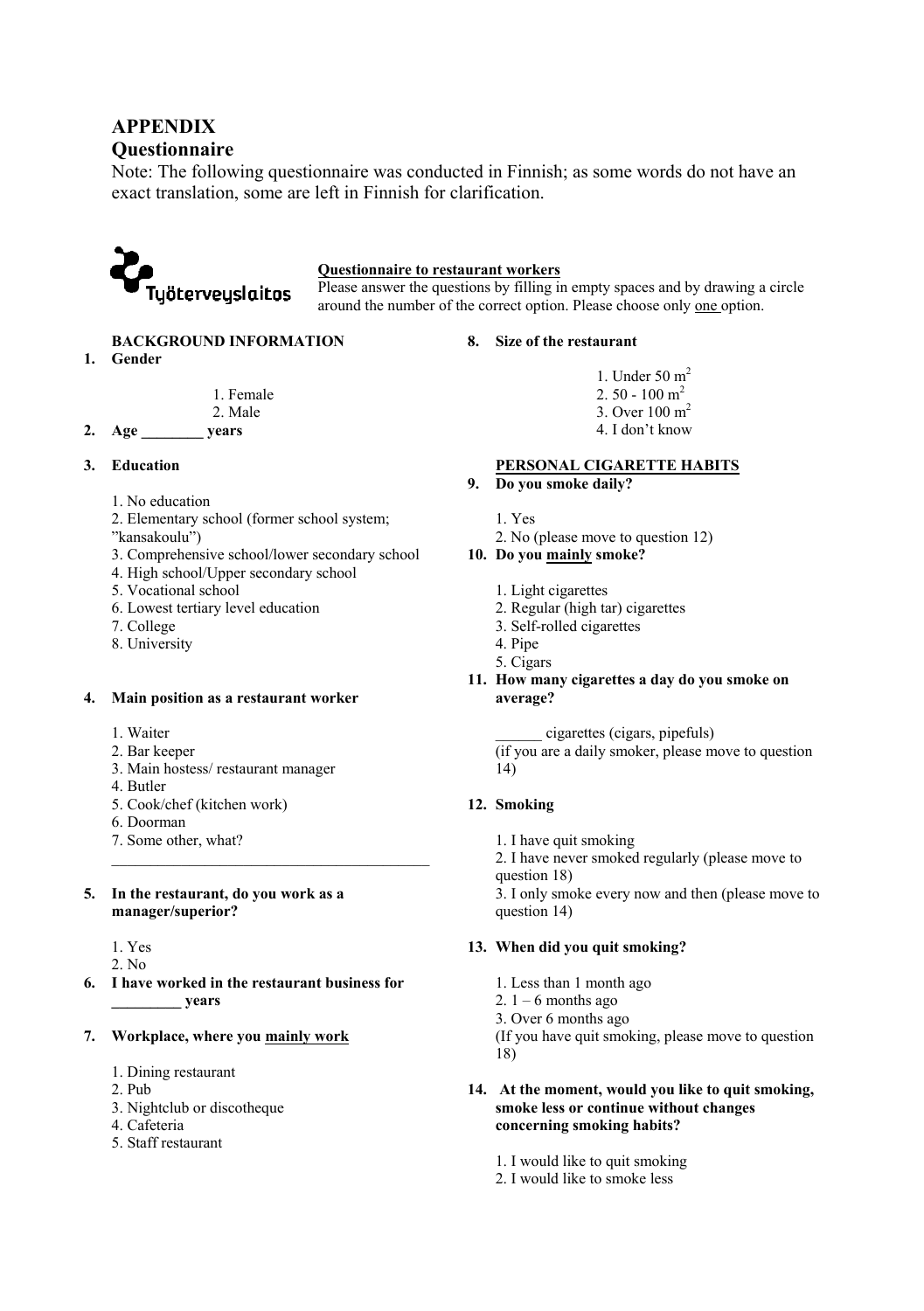3. I don't want to change my smoking habits

- 4. I can't say / I don't know
- **15. During the previous year, have you made a serious attempt to quit smoking (i.e. tried smoking cessation)?**

1. Yes

- $2$ . No.
- **16. Has your occupational health physician or nurse recommended nicotine patches, nicotine gum or other nicotine products to you during the past year?** 1. Yes
	- 2. No
- **17. During the past year, have there been any courses or any other actions on helping employees to quit smoking at your workplace?** 
	- 1. Yes
	- 2. No, there haven't
	- 3. I don't know

### **SMOKING AT WORK**

**18. Concerning employees' break- and social facilities at my workplace, there are following rules/restrictions on smoking in indoor premises:** 

1. Smoking is not allowed in any of the previously mentioned work premises

2. Smoking is allowed only in separate smoking facilities indoors

- 3. Smoking is allowed also in break facilities
- 4. Smoking is generally allowed excluding some rare facilities

5. Smoking is allowed only outdoors

#### **19. Are these rules/restrictions being obeyed?**

- $1$   $V_{\text{ee}}$
- $2$ . No.
- 3. I don't know

### **20. Are the smoke free premises (kitchen/break facilities) at your workplace practically smoke free or does the smoke spread to other premises from customer and smoking premises?**

1. They are practically smoke free

2. Smoke spreads from separate smoking facilities to other premises.

3. Smoke spreads from customer premises to the employees' recreational premises.

- 4. Smoke spreads from somewhere else (i.e. from outside)
- 5. I don't know

### **21. How much of the restaurant premises is smoke free?**

1.  $\frac{9}{6}$ 

2. The restaurant I am working at is completely smoke free (In this case, please move to question 24)

### **22. At your restaurant's bar desk, is smoking**

1. Prohibited

2. Allowed, no other arrangements 3. Allowed, but a specified air ventilation or other mechanism (what?) is arranged in order to block the smoke from spreading

4. There is no bar desk at the restaurant

#### **23. On the restaurant's customer's premises, is smoking allowed on the game premises** (i.e. an

area with game tables provided by Finland's Slot Machine Association (RAY), ), working area for the staff)

- 1. No, it is not allowed
- 2. Yes, it is allowed
- 3. There are no game premises in the restaurant

### **24. Is there a separate smoking room (smoking booth) in your restaurant?**

- 1. Yes
- 2. No (please move to question 26)
- **25. If a separate smoking room (smoking booth) has been built, what of the following has occurred afterwards?** (You may select more than one option)
	- 1. General disturbance
	- 2. Customers take drinks into the smoking rooms
	- 3. Smoke spreads to other premises from the
	- smoking room
	- 4. No trouble whatsoever
	- 5. I don't know

### **26. What of the following has occurred because of the customers smoking outside?**

- 1. It has increased general disturbance
- 2. It has made your job more difficult
- 3. It has caused more stress and/or tiredness
- 4. It has caused no trouble
- 5. Smoking outside is not allowed in our restaurant
- 6. I don't know
- **27. Do you feel that the new tobacco legislation (launched on 1.6.2007) has generally** (You may select more than one option)
	- 1. increased violence/threats/disturbance on you
	- 2. decreased violence/threats/disturbance on you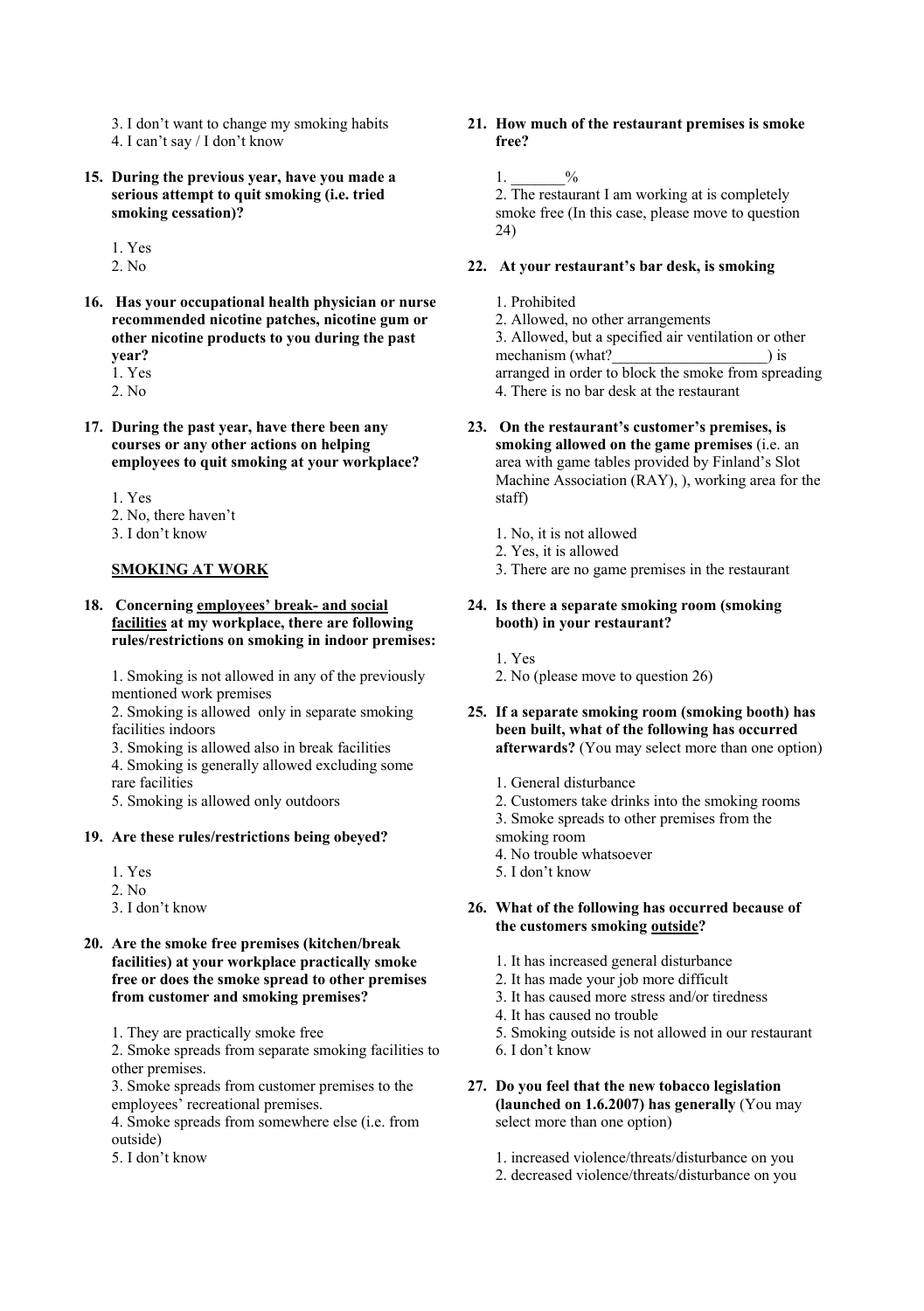3. increased a feel of insecurity

4. decreased a feel of insecurity

5. I don't think that the legislation has changed the working atmosphere

6. I don't know

#### **28. How well do the customers obey the tobacco restrictions on the restaurant's indoor premises?**

- 1. Very well
- 2. Well
- 3. Moderately
- 4. Badly
- 5. Not at all
- 6. I don't know

# **29. Does tobacco smoke spread on the customer's premises?**

1. Tobacco smoke spreads and can be sensed on the non-smoking premises

2. Tobacco smoke does not spread to the nonsmoking premises

3. Tobacco smoke spreads to customer's premises from elsewhere (i.e. from outside)

4. The restaurant is completely smoke free

#### **30. At your workplace, how many hours a day do you spend at premises where tobacco smoke is present?**

1. Not at all

- 2. Less than 1 hour
- 3. 1 4 hours
- 4. More than 4 hours

### **31. Do you personally smoke indoors at your workplace?**

1. Yes

2. I am a smoker but I don't smoke at the indoor premises of the workplace (please move to question 33)

3. I don't smoke (please move to question 34)

# **32. Do you usually/mainly smoke?**

- 1. At common facilities of the workplace
- 2. In my own workspace or office
- 3. In a separate smoking room

(If you smoke at workplace, please move to question 34)

### **33. Does one of the following have an effect on your decision of not smoking at your workplace?**

1. Smoking is totally prohibited on the indoor premises of the workplace

2. Smoking has not been totally prohibited, but it has been restricted

- 3. My workmates and/or my superior asked me not to smoke
- 4. It was completely my own decision
- 5. Some other reason, what?
- \_\_\_\_\_\_\_\_\_\_\_\_\_\_\_\_\_\_\_\_\_\_\_\_\_\_\_\_\_\_\_\_\_\_\_\_\_\_\_\_

#### **34. If you could decide about the staff's smoking yourself, how would you do the arrangements?**

- 1. Completely smoke free workplace
- 2. There would be separate smoking premises
- indoors, but smoking would be prohibited elsewhere
- 3. No restrictions on smoking at workplace
- 4. I don't know

#### **35. What would be the best stakeholder to make sure that no involuntary exposure to tobacco smoke occurs at workplace?**

- 1. The management of the workplace
- 2. The employees by themselves
- 3. The management and employees together
- 4. Occupational health care
- 5. Occupational safety and health committee
- 6. Some other, what/who?

7. I don't know

# **36. If there is tobacco smoke at your workplace, does it cause?**

- 1. Considerable discomfort
- 2. Some amount of discomfort
- 3. Tobacco smoke does not affect work comfort
- 4. There is no tobacco smoke at my restaurant
- 5. I don't know

### **37. Has the tobacco restrictions had an effect on your working atmosphere?**

- 1. Very positively
- 2. Quite positively
- 3. No effect on the working atmosphere
- 4. Quite negatively
- 5. Very negatively
- 6. There are no restrictions on smoking at my
- workplace
- 7. I don't know

# **38. Has the tobacco restrictions had an effect on your customers?**

- 1. Very positively
- 2. Quite positively
- 3. No effect on the customers
- 4. Quite negatively
- 5. Very negatively
- 6. I don't know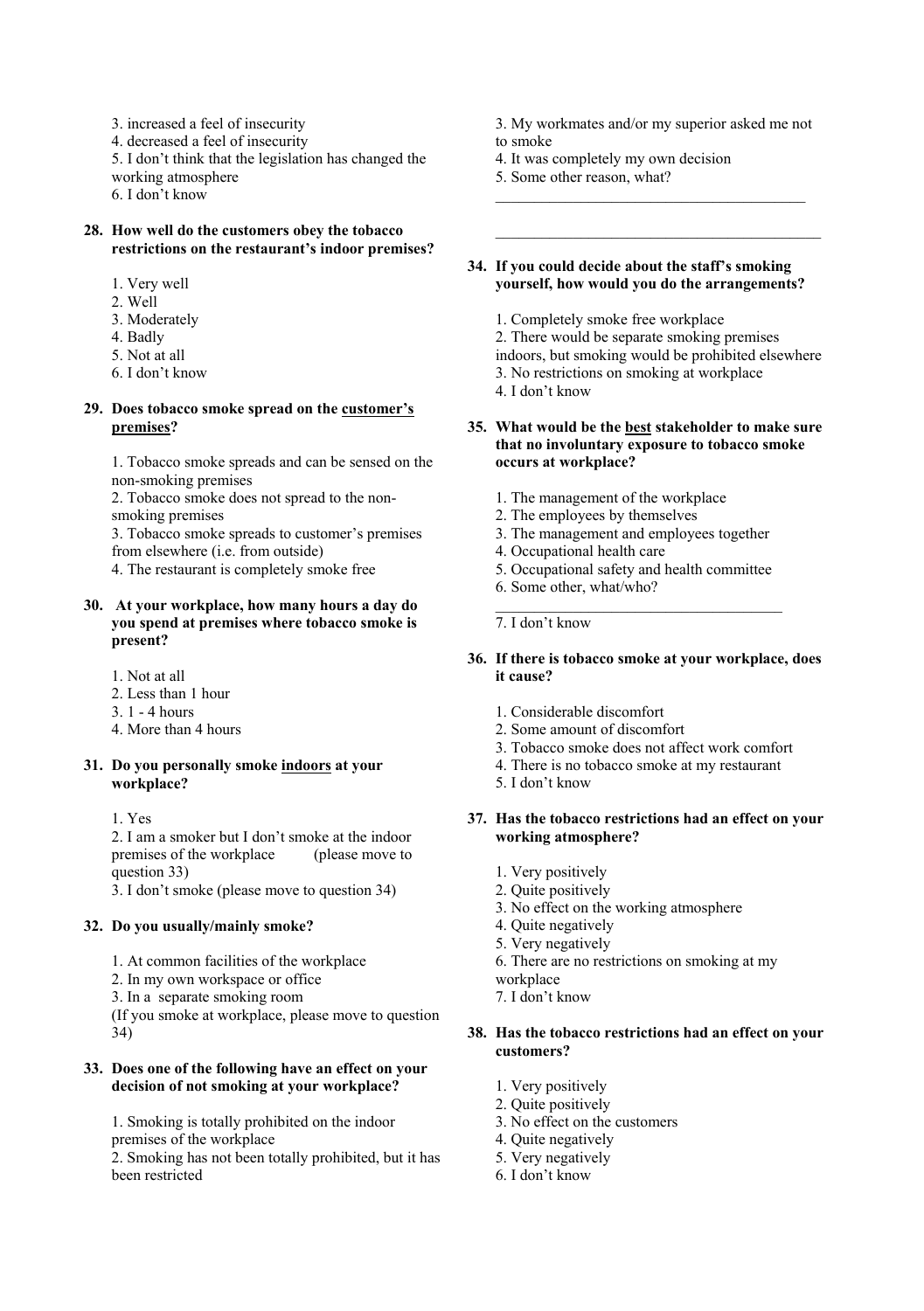- **39. How do you think the new legislation has affected your health?** 
	- 1. It has had a positive effect
	- 2. No effect
	- 3. Negatively
	- 4. I don't know
- **40. Do you feel that the tobacco smoke at your workplace has caused you (you may choose more than one option)**
- 1. respiratory symptoms
- 2. eye symptoms
- 3. headache
- 4. nausea
- 5. other symptoms, what?

6. no symptoms

7. there is no tobacco smoke at the workplace

# **Thank you for your time and effort!**